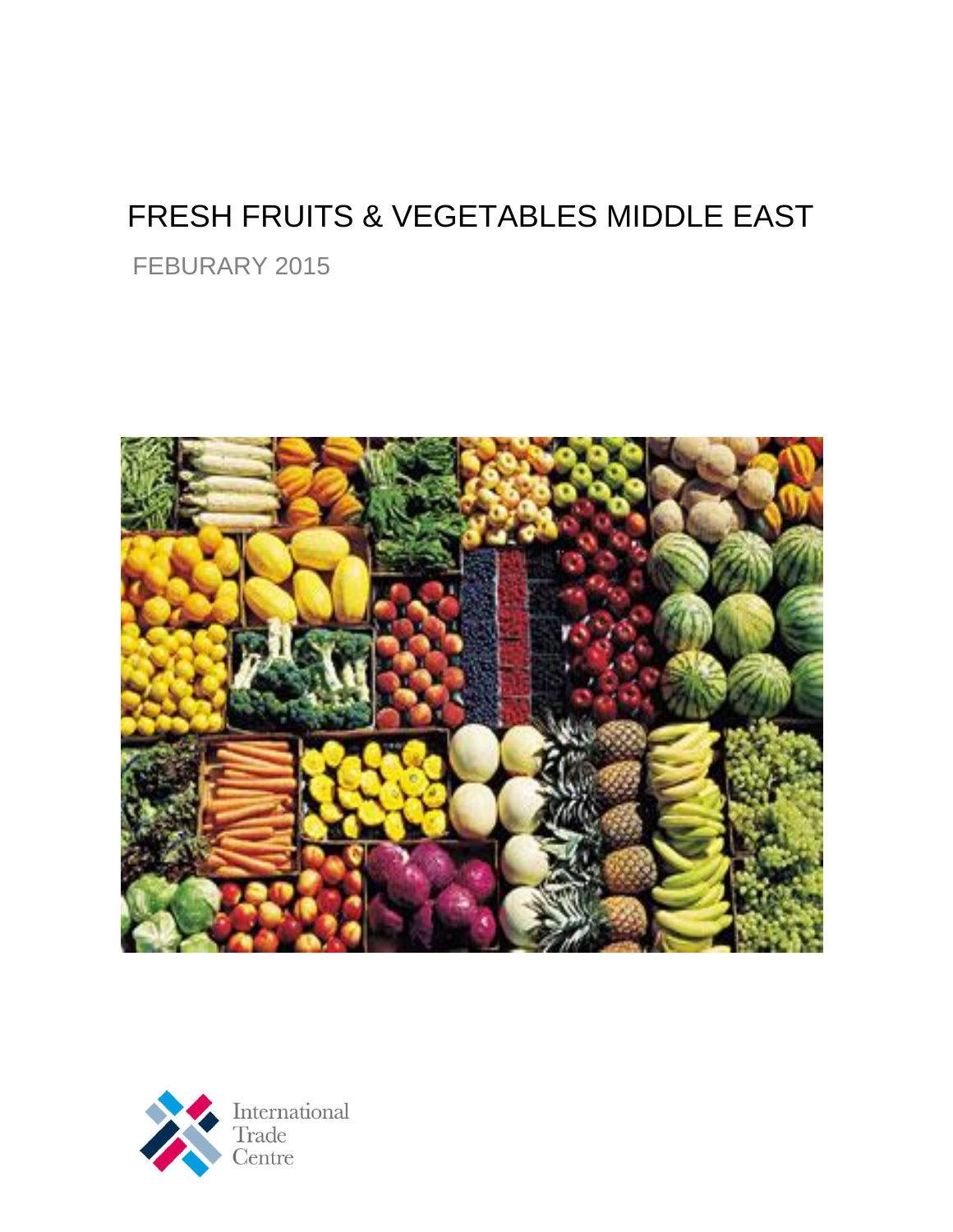# FRESH FRUITS & VEGETABLES MIDDLE EAST

FEBRUARY 2015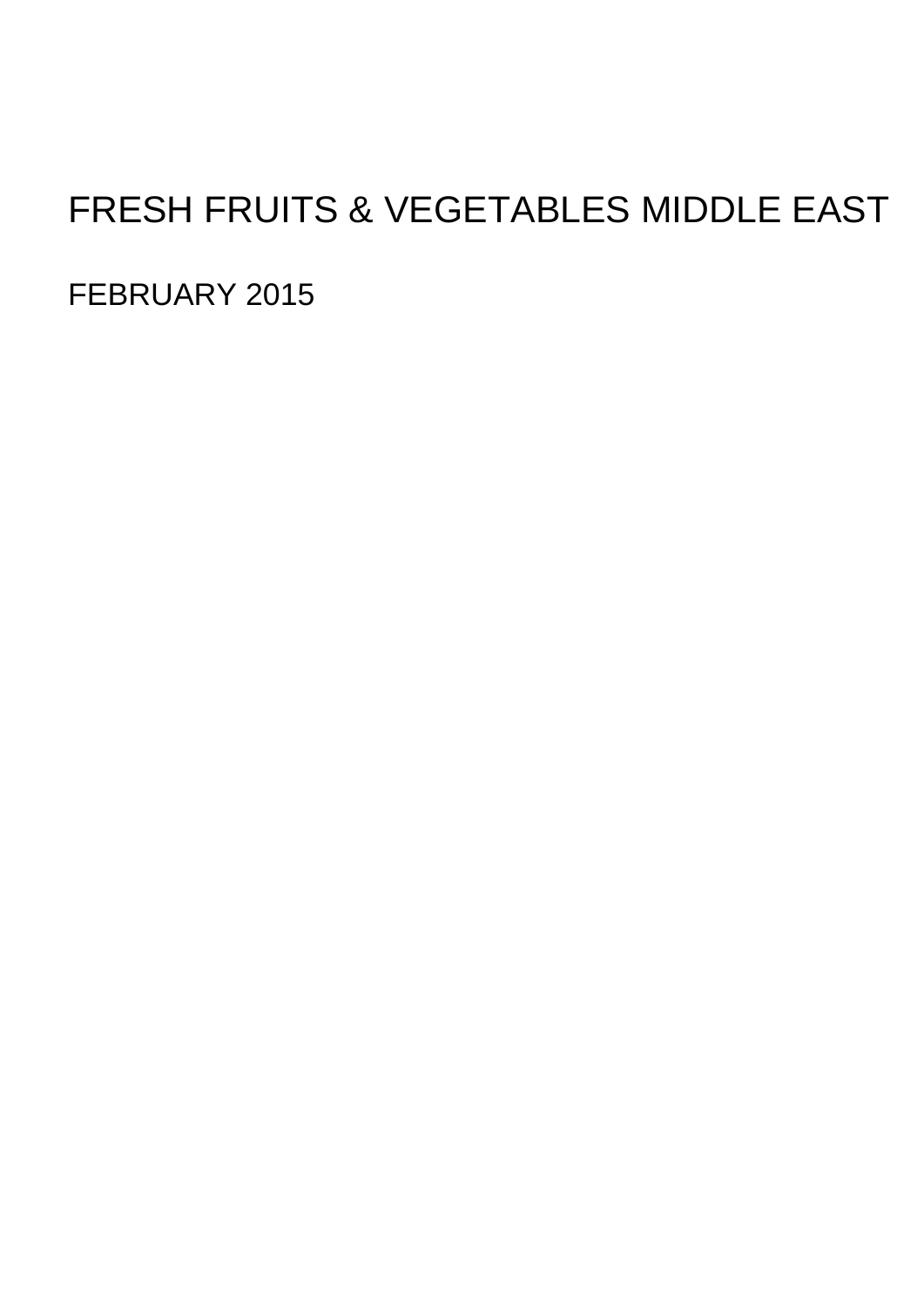### **Contents**

| 1 <sub>1</sub> |      |  |
|----------------|------|--|
| 2.             |      |  |
|                | 21   |  |
|                | 2.2. |  |
|                | 2.3. |  |
|                | 2.4. |  |
| 3.             |      |  |
|                | 3.1. |  |
|                | 3.2. |  |
|                | 3.3. |  |
|                | 3.4. |  |
| 4.             |      |  |
|                | 41   |  |
|                | 4.2  |  |
|                | 4.3. |  |
|                | 4.4  |  |
| 5              |      |  |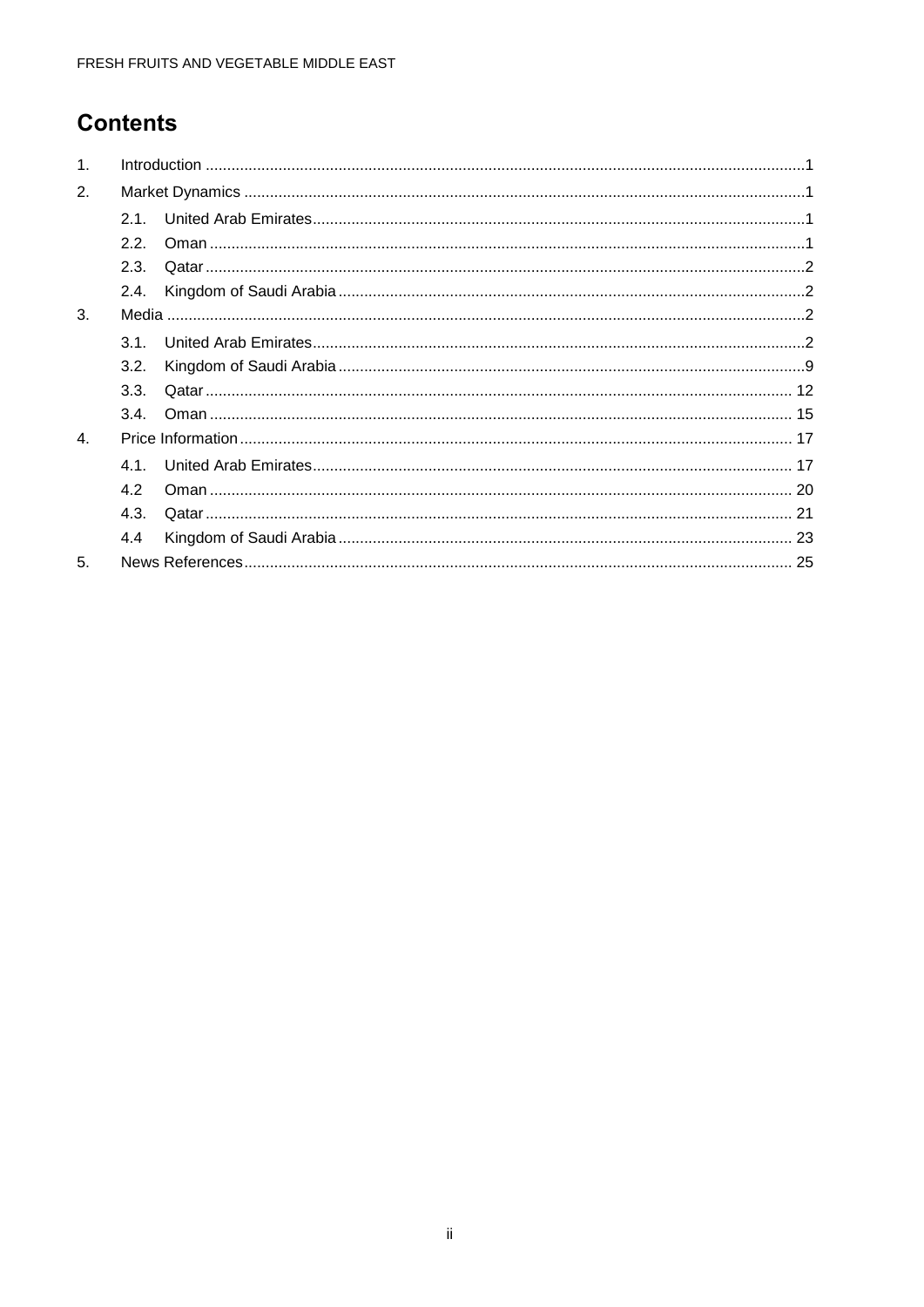### **1. Introduction**

This is the First 2015 report in a series of monthly investigations into various markets in the Middle East/GCC.

<span id="page-3-0"></span>The initial focus is on fresh and dried mango as well as chilies in the GCC area. Additionally there will be monthly comment on the global market for mango puree and juices. This comment should be viewed in conjunction with the ITC Market Insider platform:

<http://www.intracen.org/itc/market-insider/fruit-juices-pulps-and-purees/>

Being the second of these reports, we would particularly ask for feedback. As the reports are filed, a clearer picture will emerge of market trends and the ability to forecast market sizes and prices will improve.

### **2. Market Dynamics**

### **2.1. United Arab Emirates**

<span id="page-3-1"></span>Solid demand for chillies continues and although they are available from many countries, customers continue to demonstrate a preference for those from India. Dried chillies are also available, but only from India.

<span id="page-3-2"></span>There's high demand for dried mango, which is currently only available from Thailand and commands a high price.

Other mango is coming from Kenya, Australia, Brazil, and Egypt but the season is not due to start in earnest for another month.

The avocado season is not yet in full swing, with greater supplies expected in a few weeks. While traders have the option of produce from Kenya or the United States, Kenya is favoured as it is cheaper.

With plenty of customers, market prices for many vegetables including acorn squash, bitter melon, beans, baby marrow, celery, green bean, pear and papaya etc. remain high.

Bitter melon, acorn squash, banana, broccoli, baby marrow, beetroot, cauliflower, cabbage, eggplant, long pakoda, okra, pumpkin, snap pea and watermelon are all in season and traders report that customers are happily buying whatever they need.

### **2.2. Oman**

<span id="page-3-3"></span>Green and red chillies are experiencing good demand and a high price, due largely to limited supply. However, dried chillies are not available in the market, nor in demand from customers.

Meanwhile, short supply of mango is keeping the price high, though there is little customer demand for it and dried mango is not available at all.

Other items not currently available in the market include lettuce (as its season has just ended) and gawar, green bean, pakoda and cantaloupe, which should be available in the market in greater numbers soon, as the season is just beginning.

The market is currently stocked with a good supply of carrot, eggplant, paprika, pumpkin, papaya, snap pea and tomato which are now in season, as well as end-of-season supplies of bitter melon, baby marrow, beetroot and cauliflower, while acorn squash and banana remain available year round. Early season watermelon is commanding a high price.

Traders advise that customers seem content with prices and availability.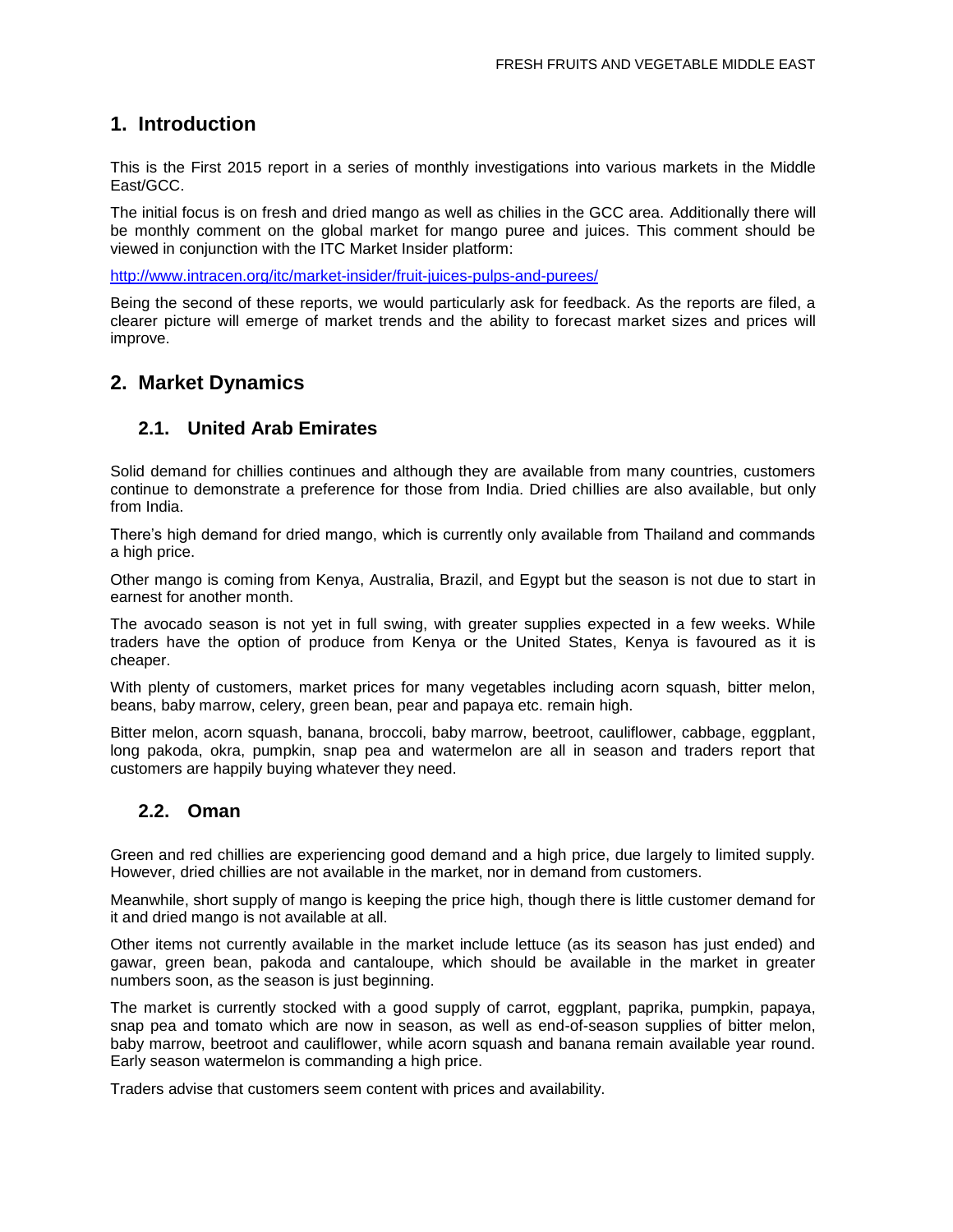### **2.3. Qatar**

<span id="page-4-0"></span>Red and green chillies from India continue to be available in Qatar and enjoy good demand from customers. However, dried chilies are not available and nor is dried mango. Other mango is available, but the price is high, as they are ahead of the main mango season due to start in a month. However, Arabic customers are still buying the early fruit.

Market trends are positive, with a good number of customers and generally high prices. Eggplant, pumpkin, papaya, beet root, cauliflower, broccoli and baby marrow are plentiful and in season. Okra and watermelon season is starting. Bitter melon, beans, baby marrow, coconut, celery, carrot, green bean, okra, pear and papaya are particularly expensive. Although supply is good, the cost of living and transportation is keeping the price inflated. However, while Qatar customers are not concerned about price they remain very careful about quality.

### **2.4. Kingdom of Saudi Arabia**

<span id="page-4-1"></span>The only mangoes available are from Kenya and Yemen, keeping a stable and standard price in the market. High quality Egyptian frozen mango is also available.

Avocado from Kenya is available from the market all year round, but avocado from Lebanon has also now appeared for the first time. Both are high quality.

Chillies are hard to find at present, and only limited supply found of the reported produce from Bangladesh.

While there is plenty of produce from Cairo, including oranges, strawberries, lemons, onions, guava and tomatoes, there is a notable weakness in the presence of Turkish products with only lemons and grapefruit apparent.

Overall prices are competitive, especially for local Saudi vegetables.

### **3. Media**

<span id="page-4-2"></span>(\*Where articles reference the Middle East in general, results are posted under UAE but may also include other countries)

### **3.1. United Arab Emirates**

<span id="page-4-3"></span>Buyers from UAE, Saudi Arabia and Bahrain are among those expected to contribute to five to seven million dollars in orders for fruits and vegetable before the end of the four-day Expo Pakistan 2015 event in Karachi. Waheed Ahmed, Chairman, FPCCI Standing Committee on Fruits and Vegetable Exports, and Co-chairman, All Pakistan Fruits and Vegetable Importers, Exporters and Merchants Association said that last year, the exports from the sector were US\$625 million which are expected to boost US\$1.5 billion in three years and US\$6 billion in 10 years. While delegates are mainly from South America and Africa, Pakistan hopes to market to the world and has moved towards value-added products like mango and guava pulp, tomato paste and apple juice, besides initiating research and development (R&D) on dates. Waheed Ahmed said the association was trying to enter African markets. At present, the buyers are the Russian Federation, United Arab Emirates (UAE), Saudi Arabia, Bahrain, United Kingdom, Kuwait, the Philippines, Indonesia, Malaysia, Singapore, Bangladesh, Mauritius and Canada. (1)

Dubai residents can now pick up organic and gluten-free foods at a new market in their community malls. Beginning this month, Biorganic, a local brand promoting natural and organic food, has been holding regular markets in four Emaar community malls. The bio-organic market sells everything from fruit and vegetables to meats and gluten-free bakery goods.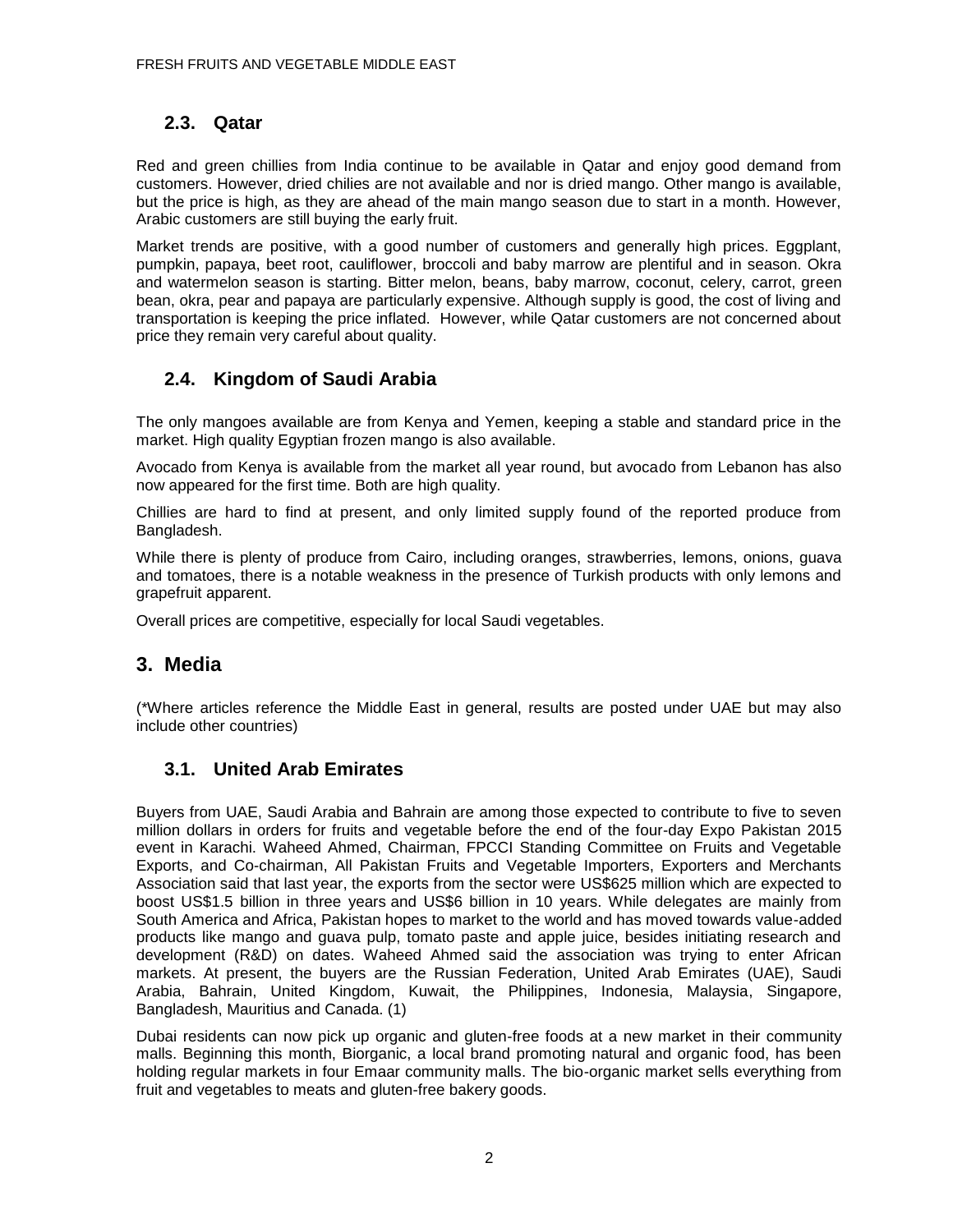"We highly encourage local supply of fruits and vegetables. Whatever the UAE's soil and nature provide, we source. For the rest, we just follow the seasons," said Zaccour. The market sells tropical fruits and vegetables from Africa and Europe besides green leaves from Lebanon. (2)

The results of a survey carried out by the Farmers' Services Centre in Abu Dhabi have revealed that the United Arab Emirate's fruit and vegetable market size currently stands at about 1.05 million tonnes with a total value of up to 2.4 billion dirhams (575.5 million Euro), with local produce estimated to represent a 16% share of the total.

Nasser Mohammed Al Junaibi, president of the Farmers' Services Centre, which conducted the survey to determine the market share not only of local vegetables, but also meat products in the UAE, stated that the results of the study showed that the total domestic production volume has reached an annual growth rate of 300%, while value is increasing by 500%. (3)

India's mango exports are expected to rise by 40%-50% next fiscal following lifting of a seven-month ban on import by the European Union. EU is the second largest export destination for mangoes after the UAE. The world's biggest mango producer, India has made significant improvements in plant health controls and certification system, clearing the way for them to return to the 28-member bloc by March.

The minister said that the country has put in place a system to trace movement of mango shipment from each state and adoption of best agri-practices, as sought by the EU. In 2013-14, India exported mangoes worth US\$8.9 million to EU nations. Overall, India exported mangoes worth US\$50.7 million in 2013-14 and US\$ 43.9 million in the first six months of current fiscal. In volume terms, India exported 41,280 tonnes of mangoes in 2013-14, of which 3,381 tonnes were shipped to the EU. (4)

While India eyes new markets for mango exports, it is confirmed that UAE remains the primary market, accounting for over 50% of the imports. In order to provide impetus to mango exporters and explore the Japanese markets, the country's agricultural export promotion body, Agricultural and Processed Food Products Export Development Authority (APEDA), has decided to bear 90% expenses incurred for stationing of the quarantine inspector till 2017. However, exporters will have to commit to exporting a minimum amount of mangoes per year. The move has been well received by mango exporters, who believe that it will help reduce their export expenses. After two decades of ban on the king of fruits, because of suspected pest infestation by fruit flies, Japan allowed imports from India on June 23, 2006. (5)

Indian mango exporters will now have to give their products 'hot water treatment' before exporting them to the European market. Mangoes, eggplant, two types of gourd and the taro plant from India were banned by the European Union following concerns raised about high levels of contamination, mainly from non-European fruit flies.

Last year, around 310 tonne of mangoes were cleared by the Regional Plant Quarantine Station (RPQS) in Mumbai. According to data provided by the Apeda, around 41,280 tonne of mangoes were exported to the Middle East, South-East Asia and the United States. Significantly, last year, maximum quantity of mangoes went to France, Germany, New Zealand, Switzerland and the United Kingdom of Great Britain and Northern Ireland. Other markets include Saudi Arabia, Oman, Kuwait, Singapore, the UAE, Hong Kong, and Bahrain.

Like last year, mango production has been affected by unseasonal rains, which could result in a late start for the mango season in 2015. Estimates say around 30% of the area has been affected. (6)

A key supplier of mangos to the Middle East, India experienced unseasonal rains and winds, which could affect its crop and delay the start of the season officially due by March 10-15. Rains have been lashing Konkan and other mango growing parts of the state. The present season is crucial for the crop, as the government has completed the process of registration of mango farmers for exports. One orchard owner an orchard owner said if the rains could result in the loss of as much as 6%-80% mango yields. (7)

Mango exporters in Kenya and the United Republic of Tanzania have sealed business deals in the Middle East after participating in one of the world's largest food and hospitality exhibitions, as part of a project implemented by the International Trade Centre (ITC). (8)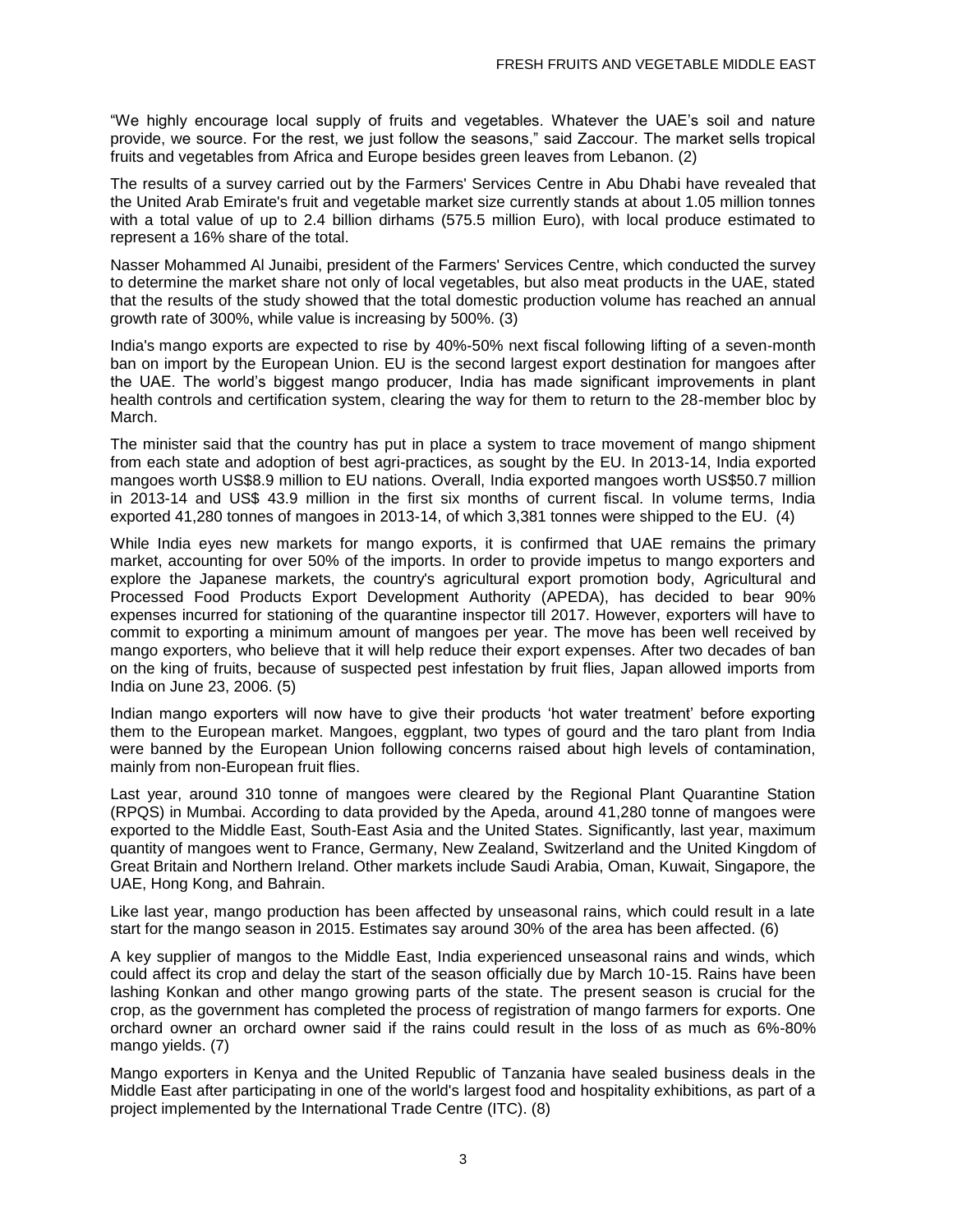A termination of the sanctions currently imposed on Iran would benefit trade with the UAE, say analysts. Sanctions imposed on the country since 1979 by the United States and by the UN since 2006. Negotiations that are ongoing between Iran and the United Kingdom of Great Britain and Northern Ireland, China, France, the Russian Federation, the United States and Germany are likely to reach a successful conclusion in the next six months, analysts said. Hussein Asrar Haghighi of the Iranian Business Council in Dubai, predicted trade figures would double. The net effect was likely to be positive for the UAE, he said, in particular Dubai, which is the traditional gateway for goods to reach Iran, but negative for most other countries in the Gulf. (9)

In promoting successful exports of Mexican berries to China, Mexico's Exifrut head, Maldonado Hinojosa, affirmed that the prices which their berry products currently reach, about four dollars per kilo, are very similar to those registered in Europe, which, he said, is a very good price in Mexico. Currently 11 companies have the capacity to export to China and they have already consolidated as exporters to the United States, Canada and 15 countries in Europe, as well as the Middle East and Dubai. (10)

Peru showcased its range of produce at Gulfood 2015 after it was revealed that total exports to the UAE grew by 700% between 2011-14. Peru is the second ranked exporter of asparagus and avocados, number four exporters of evaporated milk and a top 10 mango producer.

Trade, Tourism and Investment Office of Peru in the UAE's director Alvaro Silva Santisteban said Peruvian exports are already consolidated in the American and European market, and the GCC is one of the platforms the company wants to capitalise on.

"In addition to the UAE, Saudi Arabia has shown a very big growth, as well as Kuwait and Qatar. The latest figures that we received, in terms of fresh produce, from 2013-2014, is that the exports of fresh produce from Peru to Dubai have increased by 250%. This is the most solid market. The firm also plans to fortify its presence on the superfood side, along with increasing citrus food exports, and on avocadoes, mangoes, grapes and asparagus. (11)

Emirates SkyCargo, the freight division of Emirates, has bolstered its operations on its African trade route network with the introduction of a weekly freighter service to Ouagadougou in Burkina Faso. Ouagadougou is the 27th African destination to join the Emirates SkyCargo network. Via its advanced cargo handling and storage facilities at its hub in Dubai, Emirates SkyCargo anticipates transporting goods into Burkina Faso such as pharmaceuticals and electronics from cities as far as Mumbai and Guangzhou, and bringing local products and commodities such as mangoes and fresh beans from Burkina Faso to cities like Frankfurt and Dubai. The service represents thousands of tonnes of capacity each week on our routes into Africa and the new scheduled freight service to Ouagadougou will take Emirates SkyCargo's import capacity to Africa to 3,700 tonnes per week. (12)

French multinational retailer, Carrefour, is looking for managers to run its local operations in Kenya, a move that signalled its imminent entry into the country. The retail giant had initially secured one of the larger stores in two high-end shopping malls, the Two Rivers and The Hub Karen malls, which will be completed before the end of the year. The two retail stores will be operated by Dubai-based Majid Al Futtaim Retail (MAF). MAF holds the exclusive franchise for Carrefour in the Middle East and Africa. The company has appointed Franck Moreau, who was formerly the vice president in charge of development for the United Arab Emirates (UAE), Oman, Qatar, Kuwait and Bahrain, as the new country manager for Kenya. (13)

Shahid Abu Bakar, the Consul (Agriculture) at the agriculture section of the Malaysian Consulate-General in Dubai, to Bernama said he was working on introducing an agrobazar in Dubai. The agrobazar is based on three concepts - retail, fruits and restaurants. There is a good market for Malaysian agricultural and food products. "We also see Dubai as the springboard to penetrate the Middle East market." He sees the potential of Malaysian fruits in Dubai like the star fruit, water melon and guava.

"Only the Malaysian pineapple has established its presence in Dubai with an annual sales figure of up to RM3.9 million. Even for the other Malaysian fruits, we have the upper hand but the price may not be competitive. To ensure their freshness, these fruits have to be sent through air freight that is costly."  $(14)$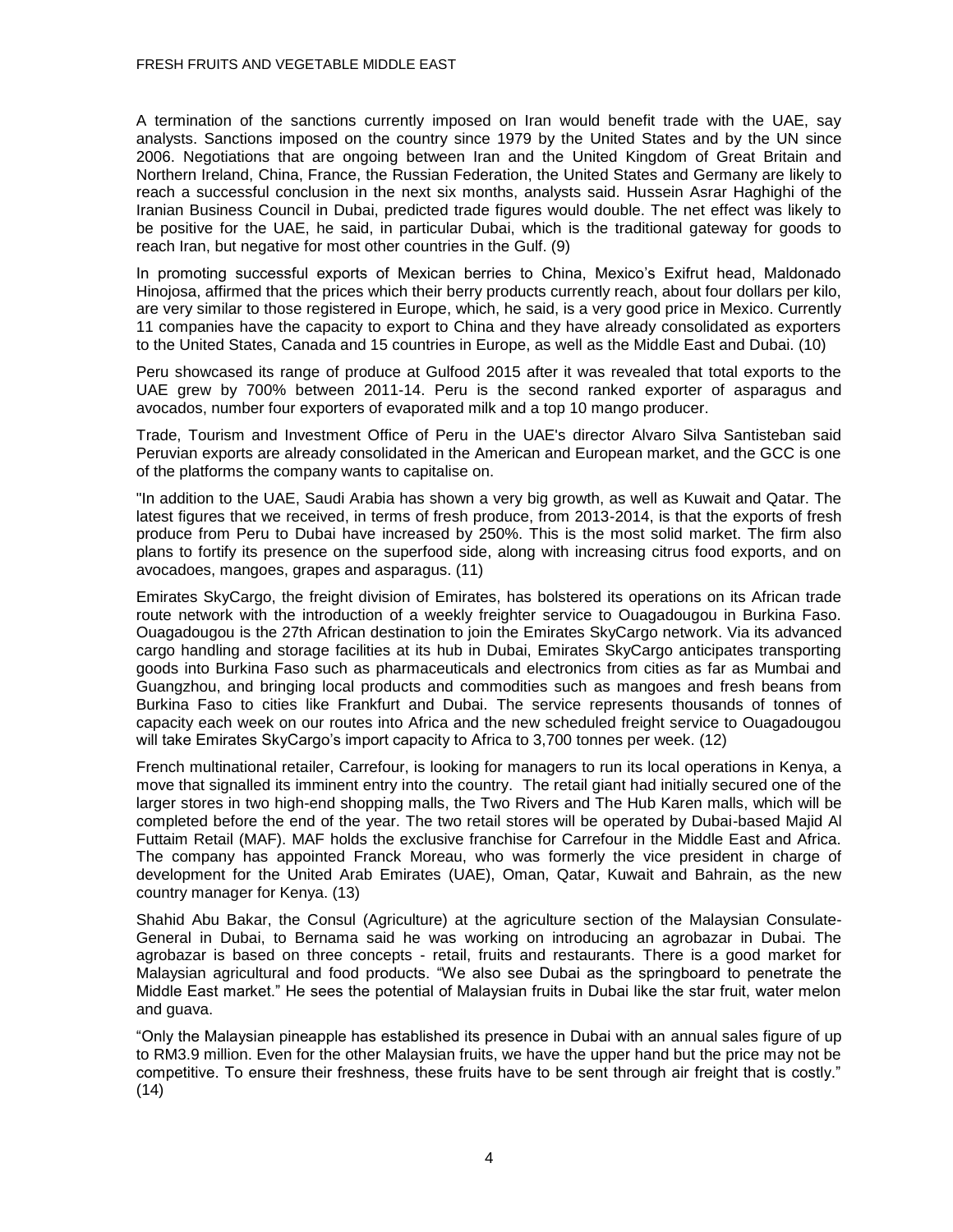A growing number of UAE gardeners are cultivating a wide variety of fresh organic produce extending their growing seasons and repertoire. They use cool houses and polytunnels to protect their plants from the worst of the summer heat; and soil is prepared from late July, with a view to planting in August where possible – but nothing goes outside until they're sure that temperatures won't exceed 40°C. For homegrown vegetables, October to May is a more manageable and realistic growing season. (15)

Tunisian exporter of fresh produce, Alyssa Fruits, has been exporting premium potatoes for several years, and though they're expanding their export program into new markets. About 15% of Alyssa Fruit's potato exports now go to West African countries. Dubai and Qatar have also grown in importance. A bad crop in Iran, war in Syria and ban of Saudi Arabian exports allowed Tunisian exporters to get a part of the market in the Middle East. Tunisian exporters had already sent stone fruit there in the past. Gaddas estimates they now send about 500 tons of potatoes there every year.

"We can't compare with Egypt or Israel in quantity, but we have much better quality," said Walid Gaddas, managing director of Alyssa Fruits. (16)

The three-month melon season is important in creating thousands of jobs in Honduras. Dubai is among new markets for the fruit, which are also exported to the U.S. and Europe. The fruit reaches its productive peak in summer, and thus preparatory work begins from mid-October. They cultivate around 2,817 hectares of land per cycle, whose production is shipped mostly abroad. Agrolíbano's lands produce about 80 million melons throughout the season, while other companies produce some 40 million more.

The melon production is estimated to be increasing by 3 to 4% on average per season. The varieties produced in southern Honduras are mainly white, Galia and yellow melon, as well as Italian and Piel de Sapo. (17)

The first Lane Late oranges loaded into containers bound for the UAE and other markets in Asia. According to Manuel Baides, purchasing manager at Alquimia Fruits, prices in the current citrus campaign are still averaging similar levels to last season's, although there is also growing pressure in overseas destinations as a result of increased shipments since the introduction of the Russian veto, which has also led to a greater pressure on prices in Europe.

"In the UAE and Asian markets we have to compete with aggressive pricing from Egypt for oranges and Turkey for lemons," states Manuel. However, he points out that in these markets, demanding in terms of quality, "We continue to maintain higher prices than in Europe thanks to the sustained quality of our shipments and the good work of the company's quality control team."(18)

The United Arab Emirates is one of the target markets of a new export agreement for Brazilian fruit, inked in January by the Brazilian Fruit Producers-Exporters Association (Abrafrutas) and the Brazilian Export and Investment Promotion Agency (Apex-Brasil). The deal will be valid for two years, with Apex-Brasil investing R\$4.2 million and Abrafrutas committing R\$ 1 million in promotional actions, training to businesses and overseas market positioning. The main object of the agreement with Apex-Brasil is to increase fruit exports from Brazil, which are still meagre. Brazil is the world's third leading fruit producing country, after China and India, but only ships 2% of its production overseas. It aims to double its average annual fruit exports of US\$ 650 million within five years.

"The UAE have been selected because it's a hub, meaning it can distribute to the entire region, because the Middle East has high purchasing power and are habitual fruit buyers. Besides, the logistics are good and we can get shipping transit times lower than 30 days, from 20 to 30 days," he asserts.

The project's manager at Apex-Brasil, Eduardo Caldas said the UAE has become a priority at the behest of the companies themselves. Some have been to the region to attend trade shows and believe good deals can be done with the Gulf country.

According to Abrafrutas data, melon is the most exported fruit from Brazil: 55% of output gets shipped abroad. To the United Arab Emirates, the top export product is also melon, followed by watermelon. According to Barcelos, grapes and mangoes are also beginning to be sold from Brazil to the UAE.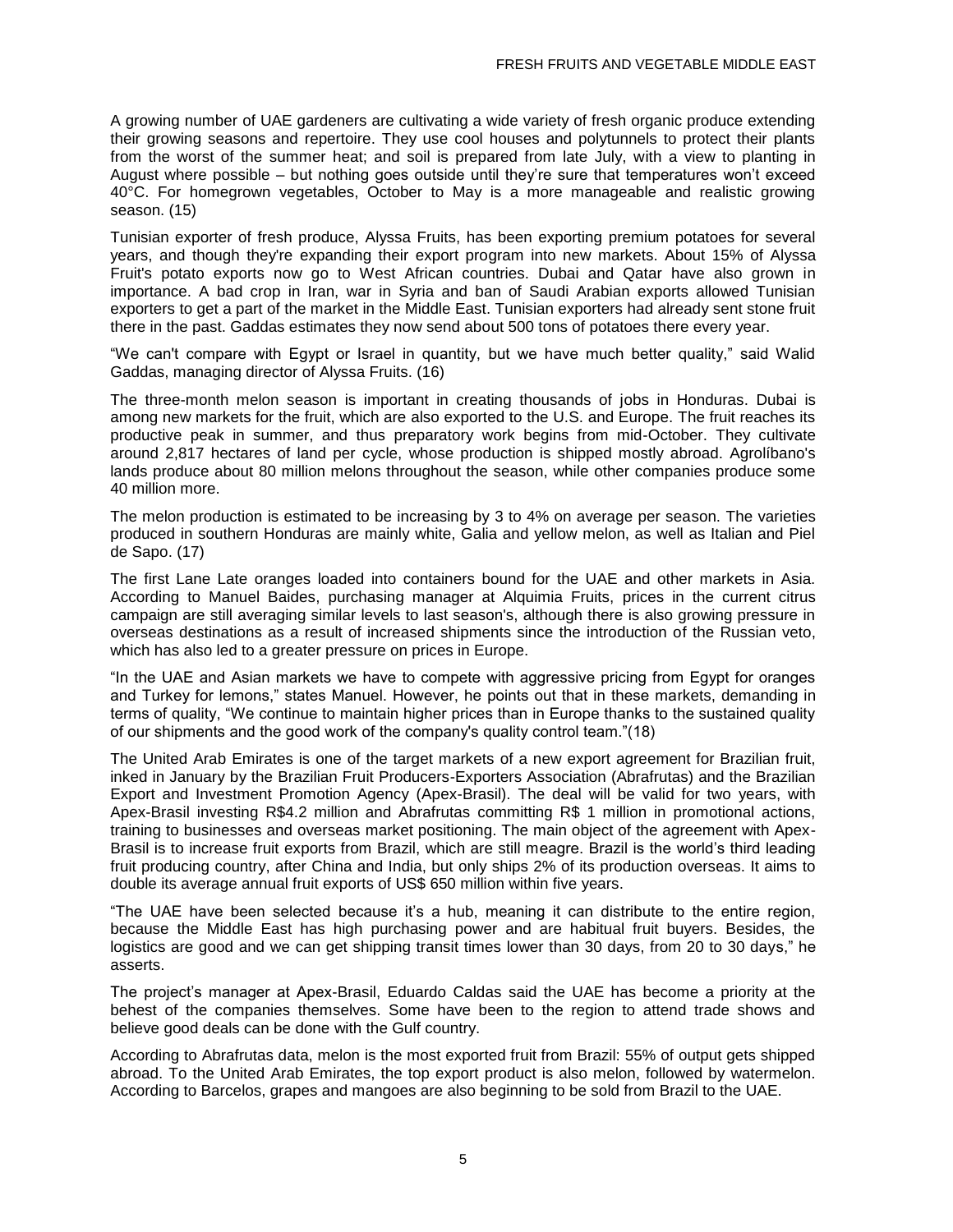Abrafrutas 29 affiliated companies include producers of mango, apple, grape, melon and banana, which account for 87% of the sector's exports. (19)

Exports of Extremaduran stonefruit to countries outside the European Union (EU) have increased, despite the Russian veto, by 15% in 2014 compared to the previous year, as highlighted by the Association of Fruit Growers of Extremadura (Afruex).

Brazil and UAE remain the main non-EU markets for the fruit. In terms of volume, The manager of the Afruex Association observed that stonefruit consumption is falling in the EU, unlike in the rest of the world, where it continues to grow. (20)

The Fresh Fruits Company, specialised in the import and export of fresh agricultural products to and from the Middle East, announced the expansion of its Chiquita Fruit Bar chain across the United Arab Emirates.

Over the next five years, the firm plans to open 50 new Chiquita Fruit Bar branches in the Middle East; a new concept designed to provide fresh fruit juices on demand, as well as other cold drinks made with fresh fruit.

CEO Reza Mansouri said: "We currently have 25 Chiquita Fruit Bar branches in Germany, the Netherlands, Italy, the Czech Republic, Kuwait and the UAE. We aim to continue expanding in the Middle East and North Africa as an exceptional alternative for people interested in healthy food."

Mansouri also stated that his company is able to supply the market with fresh products carefully selected directly at the source. (21)

The Brazilian export of fresh fruit and vegetables was 6% down in 2014, compared to the previous year. In total almost 680,000 tonnes was exported, compared to 720,000 tonnes in 2013. A report on Brazilian exports reveals that while it is not a primary market, over the years the United Arab Emirates is the only real growing market. In 2014 14,200 tonnes was exported there (directly). Lemons and melons are the main products. (22)

Australian stonefruit harvest growers are expecting to produce around 100,000 tonnes across all four categories (peaches, nectarines, plums and apricots), according to Summerfruit CEO John Moore. He notes that that exports to Middle Eastern destinations (UAE, Saudi Arabia, Oman, Kuwait and Qatar) are showing significant increases in early season trade compared to last year. The stonefruit season in Australia is in full swing, with Northern New South Wales and Southern Queensland having nearly finished their harvests. Victoria, Central-Southern New South Wales, South Australia, Tasmania and Western Australia will be harvesting through until the end of March or mid- April most likely. (23)

Residents are more inclined to buy local produce as farmers continue to expand their output of fresh fruits and vegetables for local consumption, according to a new report published by the Abu Dhabi Farmer's Services Centre. The centre's market position survey found that Abu Dhabi is growing four times faster than the production of local goods for consumption. Local produce makes up 16% of fruit and vegetable sales in the UAE. The market is worth Dh2.4 billion for more than 1 million tonnes of produce grown locally and sold domestically.

While cucumbers, capsicum, herbs, leafy vegetables and tomatoes enjoyed a high local share of farmers' output, the survey showed onions, potatoes, cabbage and pumpkin are opportunities for future growth. (24)

The Thai region is looking to increase exports to the Middle East. Prachuap Khiri Khan prepares agricultural exports to the Middle East market in response to the demand for Thai fruits and agricultural products.

The Governor of Prachuap Khiri province, Khan Veera Sriwattanatrakul said it has been looking for markets of fresh and processed pineapples which are considered a key agricultural produce and a visit to the United Arab Emirates and Bahrain showed that the Middle Eastern market showed a high demand and purchasing power for agricultural products, making it a potential export destination for pineapples and other Thai fruits. (25)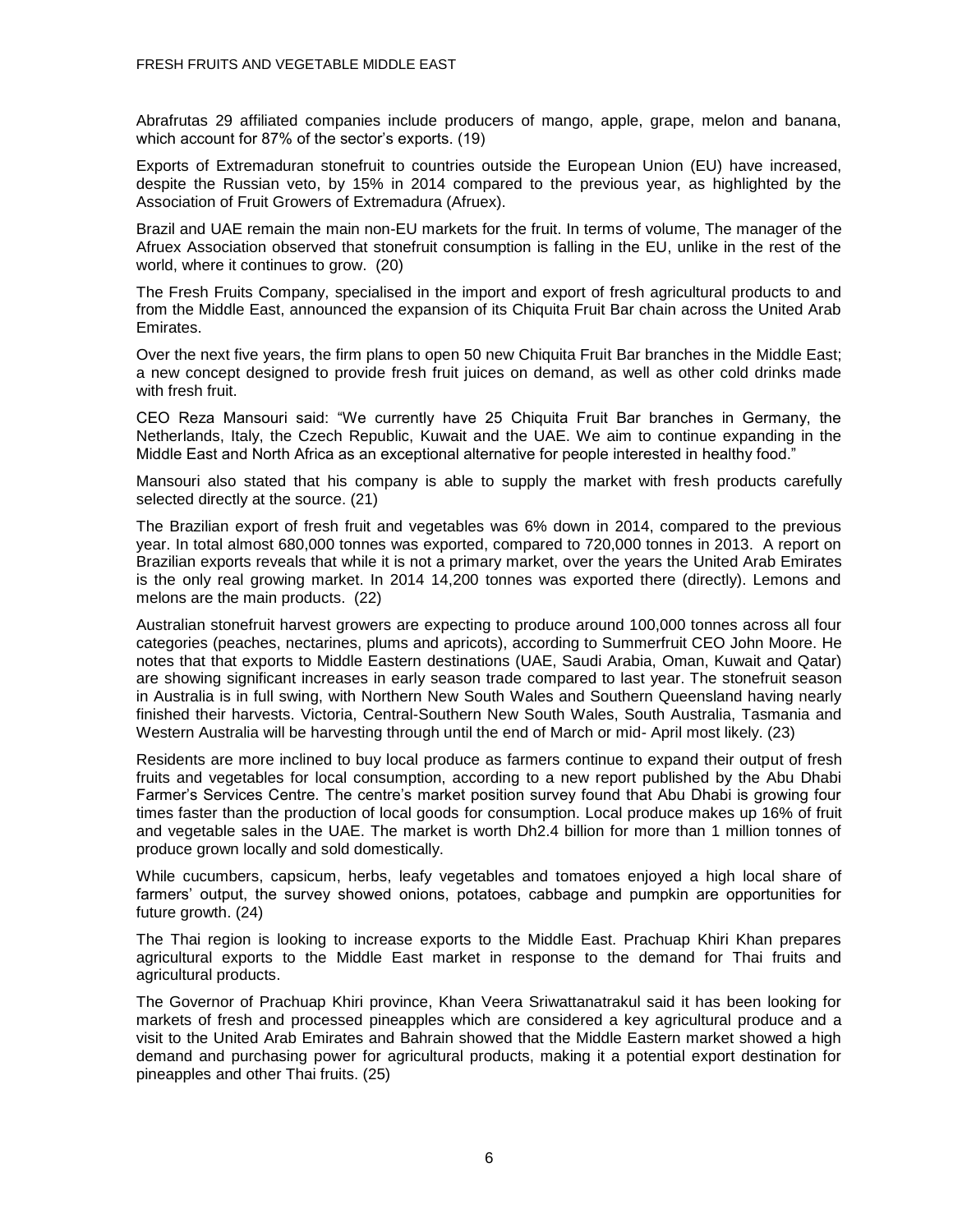UAE is a major market for fresh and dried pineapples, which are a top fruit export from the Philippines. The value of the UAE market is US\$3.12 million, The Philippine Statistics Authority (PSA) in Davao Region reports. Agricultural products remain as the top export commodity in the region, including banana, coconut, pineapple, and rubber, among others.

The Philippine Statistics Authority (PSA) in Davao Region reported that exports in the region posted a 12% increase in freight on board (FOB) value to US\$595.05 million, as of the third quarter of 2014 as compared to US\$531.39 million in the same period in 2013. (26)

Exports of kinnow began to flow out of Pakistan at the beginning of December. Grower and shipper, Roshan Enterprises expects to ship about 11,000 metric tons of the fruit this season. Export destinations feature the UAE and Saudi Arabia alongside Indonesia, Malaysia, the Russian Federation, the Bangladesh, Canada and countries throughout Europe. Both increased demand, due to the Russian ban on European fruit, and improved production techniques could lead to more exports - both this season and in future years. Roshan hopes to double production next season. New traceability techniques will help fulfil the requirements of receiving countries. Roshan also exports a variety of other products besides kinnow, including mangos. "The European Union banned Indian mangos and gave a warning to Pakistani mango exporters,"explained Mahmood. Roshan added a hot water treatment plant to ensure its fruit would be accepted in European countries. (27)

Recently concluded free trade agreements with Japan, South Korea and China could pave the way for greater exports of premium Australian vegetable products according to a discussion paper released today by AUSVEG titled 'Exporting Australia's vegetables to the Middle East & Asia: Market analysis & overview'.

"Lower returns domestically can be attributed to an excess supply of fresh produce, which has a downward effect on price. This oversupply could be re-directed overseas to growing markets in the Middle East and Asia, where there is an increasing demand for premium vegetables," said Mr Steve Razdan, AUSVEG Economist. "Australian vegetable growers are currently enduring tough business conditions locally, with farm profits having decreased by a staggering 25% over the last financial year due to rising production costs and low returns," said Mr Razdan.

According to the discussion paper, Australia's higher quality vegetables are prime for exporting, with a rapidly growing middle class in Asia and projected growth in the food sector in the UAE stimulating demand for a greater variety of vegetables.

"Growth in the food and hospitality sector in the UAE is forecast to increase by 20% per annum through to 2018, so there are definitely opportunities to export more Australian produce to countries like Qatar, Saudi Arabia and the UAE," said Mr Razdan. (28)

A major Iranian producer, The Ario Fruit Co and has just launched the kiwifruit season. Production is expected to increase by 10%-20% and the company plans to increase its exports. Already in several markets (Middle East, the Russian Federation, Eastern Europe), the company plans to consolidate its position and to increase its market share in the Russian Federation. (29)

Early estimates suggest the Spanish cherry and stonefruit season will yield large volumes and good quality. Producer IMG will export to new markets including in the Middle East, established last year in response to the Russian veto. IMG will start the campaign in late April with French-type, orangefleshed apricots from Badajoz and Murcia, as well as cherries, flat peaches, peaches and nectarines from Lleida, and from Aragon until late October, which are mainly intended for export. However, the campaign's result will be affected by whether or not the Russian veto ends in July. (30)

The market for table grapes in the southern hemisphere, with a 6.3% annual growth, is now expanding more rapidly than the northern hemisphere. Noteworthy is the greater volume exported to Asian markets (22.8% annually), the Middle East (15.9% annually), the United Kingdom of Great Britain and Northern Ireland (8.9% annually) and Latin America (8.7% annually). Although the market is dominated by the Red Globe, seedless varieties have grown significantly in volume during this period, with high prices, as in the case of the Crimson, Midnight Beauty or Sugrathirteen. Like Asia, the Middle East presents challenges in terms of logistics and post-harvest for the varieties exported from the southern hemisphere. (31)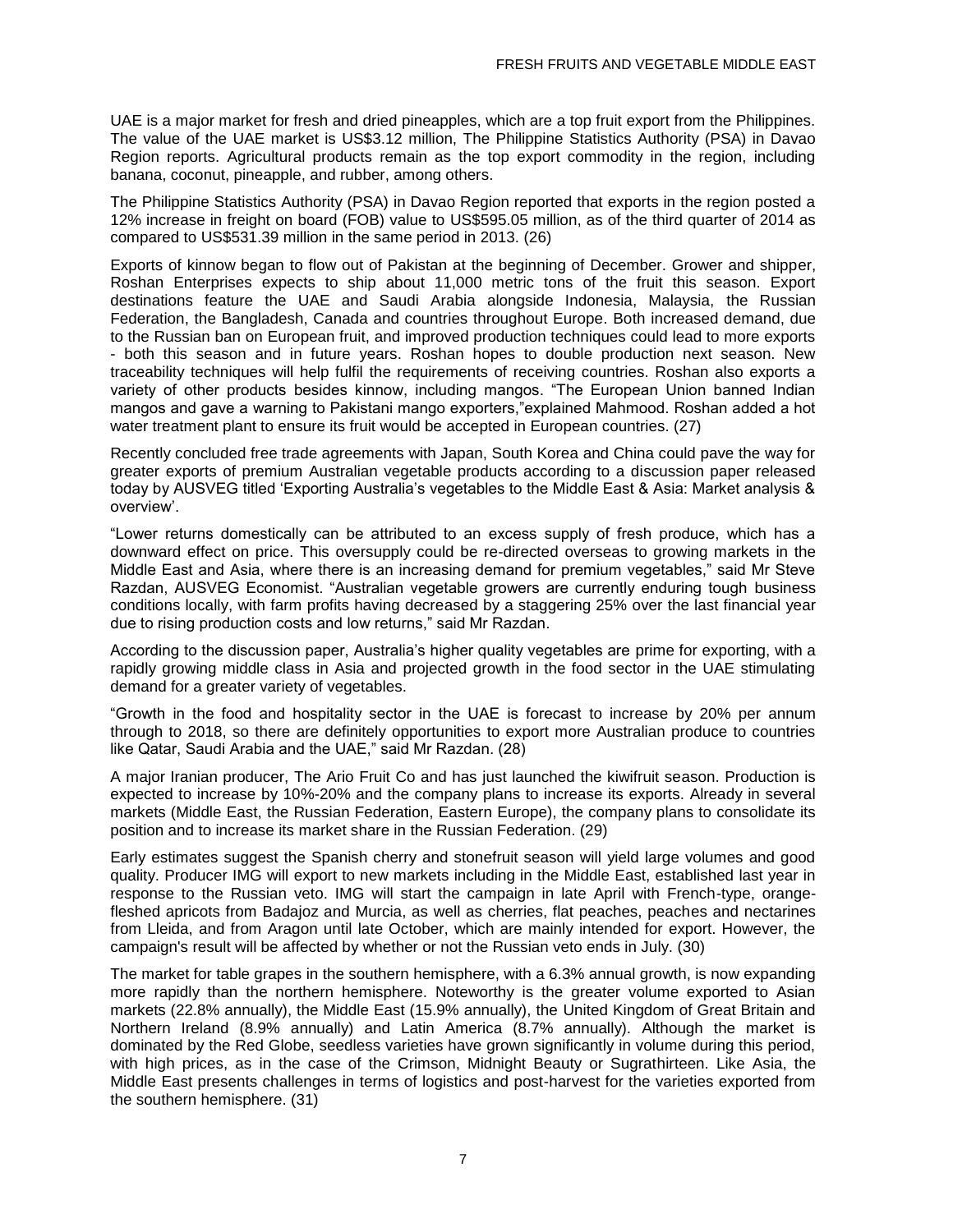Prices of bananas rise according to international celebrations and cultural events, like Ramadan, according to Pilipino Banana Growers and Exporters Association (PBGEA) Executive Director Stephen Antig. Demand for the fruit usually rises during the Chinese New Year but is expected to drop when festivities end.

Antig said Filipino exporters are not really concerned about the decline in prices since the peak season of the other two major banana export markets are expected to start by March.

He said demand for bananas in Japan is high from March to May, and in the Middle East from July to September, in time for Ramadan. (32)

High demand for Ukrainian products in foreign markets including the Middle East, has helped drive up prices by more than 74% in the past three months according to APK-Inform: Vegetables and Fruits. Ukrainian onion started being shipped more actively to the Middle East, making them the most expensive in the borsch set of vegetables, with prices this week increasing by over a third. (33)

The South African topfruit season is running around two weeks earlier than normal this year and the Middle East is among its growing markets. Some hail affected central areas of Langkloof, but the Ceres area, which was badly hit last year, is back to normal production this season. Exports to Africa are seeing a 10% increase year on year, which is expected to continue, especially due to the high stocks in Europe. The Middle East market also continues to grow, but not as fast as Africa. (34)

The Middle East will be among markets receive some of the excess apple production in Poland where good conditions have led to a bumper crop of quality fruit which, combined with the Russian veto will mean a lack of adequate export markets to absorb the volume of fruit. (35)

Mexico only consumes 3% of the berries it produces as it exports 97% of its berry production, mainly to the United States, Europe and some countries in the Middle East. Eighty-five percent of the production goes to the United States and the remaining 15% is sent to Europe, Asia, and the Middle East, which has had significant growth recently. (36)

Exports of perishable fresh fruits and vegetables from Pakistan to the UAE represent around US\$300 million worth of trade. Compared to last year, in the last two to three months we have seen an increase in the exports of fruits and vegetables with better packaging and properly waxed. So this year we expect a growth of US\$100 million to US\$150 million in fresh fruits and vegetables exports. "We see the UAE as the economic hub of the entire Mena region. It is now emerging trade centre, and we are looking to benefit from the UAE's strategic location for our exports to the region." (37)

Producers from Spain's Aragon region are targeting new export markets ahead of the 2015 summer fruit season to avoid a repeat of 2014 losses suffered as a result of the Russian veto. Backed by the regional government of Luisa Fernanda Rudi Producers, growers and agricultural organisations have staged a series of meetings with companies from UAE and Qatar and have invited several Middle Eastern companies to visit the region ahead of the new season to see firsthand what it has to offer in terms of fruit exports. "With some 10m inhabitants, the UAE is not only an interesting market in its own right but also because it serves as a distribution hub for the entire Middle Eastern region," said Ignacio Martínez de Albornoz of trade promotion agency Aragón Exterior. "We know that demand exists for the kind of fruits we produce as they are already importing it from Southern Hemisphere suppliers like Australia and South Africa and we could play a complementary role." (38)

The Dubai Chamber of Commerce and Industry hosted Gulfood Connect networking event considered ways of strengthening mutual cooperation in the food and beverage industry and how to benefit from Dubai's strategic location in the import and export of food products.

Hassan Al Hashemi, Vice-President, International Relations, Dubai Chamber, stated the UAE's reliance on food imports amounts to more than 80% of its food needs thus raising the prospects for the growth of the food sector, especially in light of the expectations of a compound annual growth rate of 8% in spending on food and beverages in the UAE during the period 2012 to 2018.

He also pointed out at the expected compound annual growth rate of per capita consumption of fresh food in the emirate amounting to 5.5% during the period 2012-2018 and highlighted Dubai's status as the region's major re-exporting hub. It was estimated that that fruits and vegetables occupied 55% of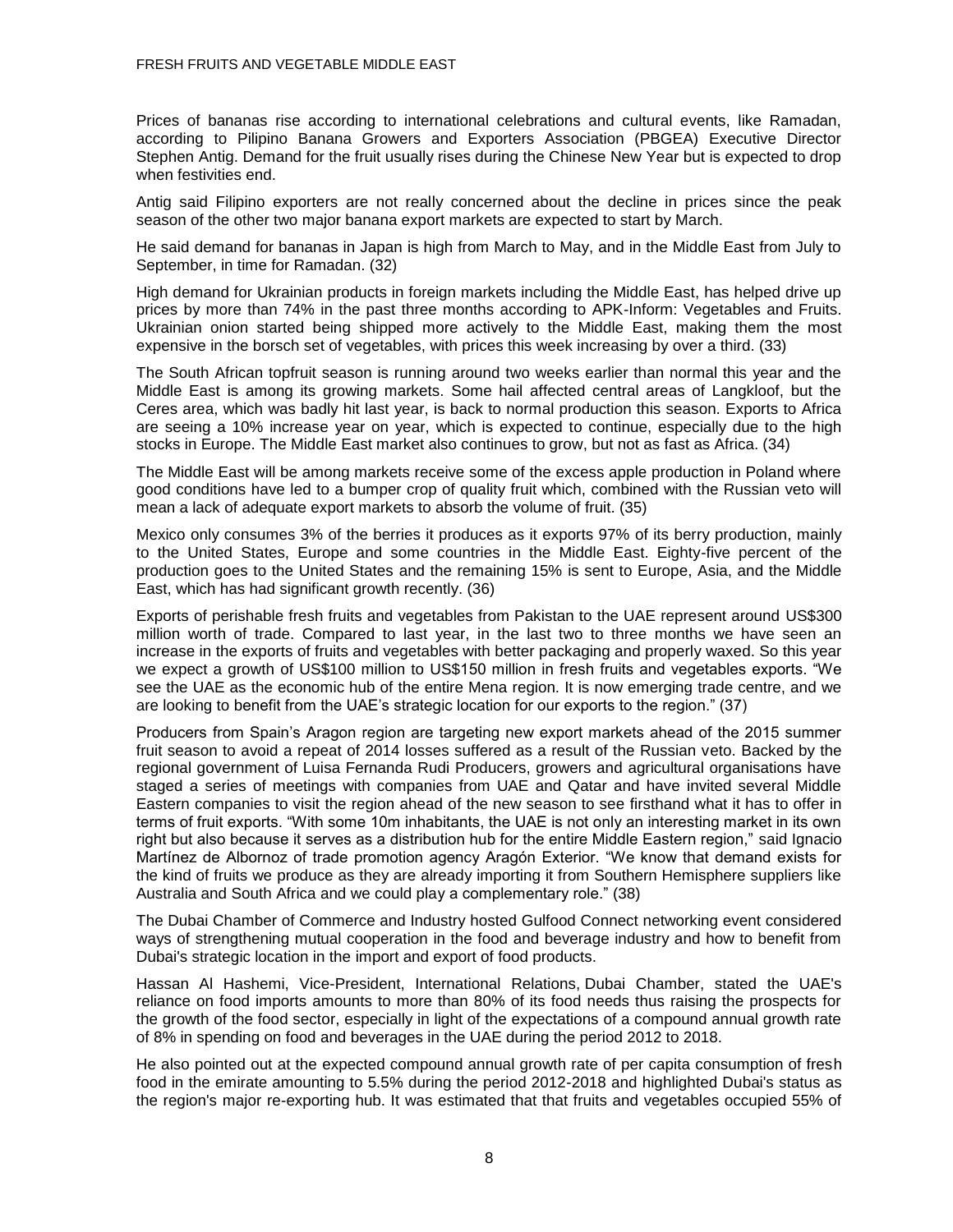the total fresh food market with an expectation of 7% compound annual growth rate of fresh food products during the period 2014-201. (39)

The Ethiopian horticulture industry is working on widening market destinations for its products to include markets in Qatar and Bahrain, the Ethiopian Horticulture Producer-Exporters Association says.

Growers and exporters are working to expand destinations to add to the traditional destinations of the Saudi Arabia and the United Arab Emirates (UAE), alongside the Netherlands, Norway, Belgium, Germany, France and Italy.

Some 160 growers are cultivating horticulture products on 1,400 hectares of land. Ethiopia's vast land, favourable climate, and water and land resources combined with proximity to Europe and the Middle East attract major importers worldwide, leading to the steady growth of the sector. (40)

**The range of fruit and vegetables sourced from Turkey, including lemons, oranges, mandarins, grapefruit, apricots, peaches, nectarines, pomegranates, grapes, figs and cherries impressed a Turkish delegation visiting Al Maya supermarkets**. The UAE-based business conglomerate has more than 40 supermarkets in the GCC countries in addition to other businesses. The group recently expanded its reach in Oman and Abu Dhabi by opening several new outlets last year. (41)

### **3.2. Kingdom of Saudi Arabia**

<span id="page-11-0"></span>The cold wave that has swept Saudi Arabia's Eastern Region has caused farm productivity to drop by almost 50% although the majority of agricultural products remain at low price levels due to large supply volumes, both from Eastern Region Farms and other areas.

The region's aubergine production has dropped to 6,000 boxes compared to the 12,000 of the previous week, while prices remained at 7 riyals per 5 kilo box. The courgette production dropped from 3,000 to 1,000 boxes, with prices still at 8 riyals per 5 kilo box, and tomatoes registered a 40% drop, from 14 down to 10 thousand boxes in a week, while prices have stabilised at 10-12 riyals per 5 kilo box. (42)

The extent of the losses caused by the current cold wave to agricultural crops in Saudi Arabia, as well as the impact this will have on fruit and vegetable trade is still difficult to assess, though for now, Jeddah's market has not reported any shortages in the volume of fruits and vegetables available.

Dr Adel Dheifallah, Professor at the Faculty of Agriculture, King Abdulaziz University, Jeddah, said that crops grown in greenhouses will naturally not be as affected, but the extent of the damages to open field crops sensitive to cold temperatures is difficult to estimate.

Deciduous trees, like figs, apricots or pomegranates, among others, will not be as affected, and that the snow may even have a positive effect on them, and that the most damaged will likely be the crops that grow in the ground, like potatoes. (43)

Farmers in the Eastern Province of Saudi Arabia say they have lost 40% of their crops because of the sandstorms last week, with fears that the cold snap over the past few days would cause further losses.

Abbas Dahi, an investor, said most of the farms in the Eastern Province were affected because the dust destroyed the produce-bearing flowers on plants and trees. He said it is expensive to counteract the sandstorms because large amounts of water are needed to wash off the plants and trees. Most farmers prefer to leave them covered with dust until they wither and die, or grow again.

He said eggplant, tomato and beans fields were severely affected by the recent sandstorms. Planting a 6,000 square-meter open field costs between SR20,000 and SR25,000. Open fields make up 50% of Eastern Province farms.

Ali Marzouq, an investor, said Eastern Province farms were affected despite being far away from the wave of bad weather. He feared that the low temperatures would create frost and freeze the dew on leaves in the morning, which can ruin plants.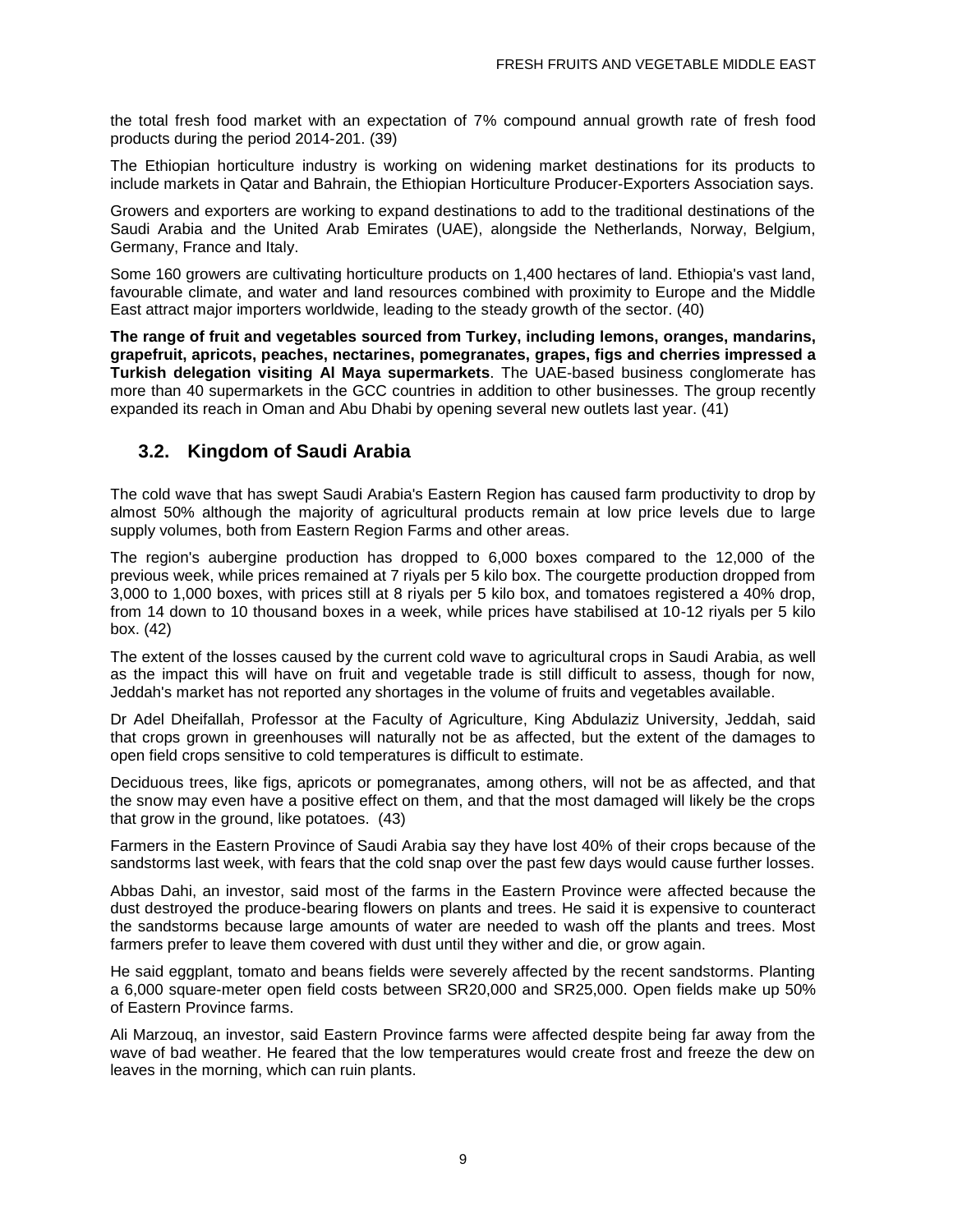Farmers across the country have reported losses from unusually cold weather in the Kingdom over the past three years, damaging their crops just as they are about to start their harvest season. (44)

Saudi Arabian mangoes have been part of a project to test a new fruit fly solution being offered by British integrated pest management solutions company Russell IPM.

The government-sponsored programme, starting in January 2015, for the testing of a new solution that will help tackle a wide range of fruit flies has also already been tested on peaches and citrus in Tunisia, citrus in Turkey, apricots in Iraq, by peaches in Jordan. This year trials will also be conducted on citrus in Iraq.

Performance is also good against the cucurbit fruit fly and could technically be used against any other fruit fly species.

The fruit flies attack the fruit at the ripening level, which limits the amount of pesticides that can be used for control. The goal was to find a suitable solution for the problem on a small-scale level, without resorting to spray, thus allowing for a residue-free production. The new system attracts and kills the male and female separately. Its implementation has made it possible to reach a 95 to 97% protection rate without a single chemical spray application. "Currently our best system requires 200 pieces per hectare, which we aim to reduce to 50 around the border and 100 within the hectare, and this single application could work for up to four months," explains Dr Al Zaidi.

Russell IPM is happy to provide any interested growers, exporters or cooperatives around the world with the necessary material to test the system on one hectare, along with a protocol and advice for its application. (45)

The Middle East region has again been hit by cold winds and snow storms; Jerusalem has had 30 cm of snow, only the 2nd time in 50 years that it has snowed there! Saudi Arabia's neighbour Jordan has had 40 cm.

Istanbul, Turkey was the first to suffer with 60cm of snow falling on Thursday. Open ground production will be most affected produce grown under cover will only have a delay due to low temperatures.

Meanwhile in Jordan they have already seen three heavy snow storms this year. This has affected fresh produce prices as deliveries from the producing valleys will not be able to reach the markets due to blocked roads.

For example Beuqi said tomatoes which would normally sell at 0.35 Euro have been going for 0.90 Euro in the last couple of days, as people are stocking up, cucumber, courgette and aubergine have also risen in price this week.

Lebanon has also been hit by the storm, the third one this year, it has been reported that Lebanon's greenhouse, citrus and banana farmers will have lost about a third of their annual agricultural produce.

Ramiz Osseiran, head of the Farmers Association in south Lebanon, told The Daily Star, that close to 30% of greenhouse-grown vegetables across Lebanon have been destroyed so far this year, warning that the current storm will damage another 40% of what is left from this quarter's harvest. (46)

UABCS researchers are assisting growers of the Mexican town of Santiago in the production of organic mangoes through a project funded by Produce.

Mangoes of the Mangifera indica L species are one of the most commercially important fruits worldwide; fifth in the ranking of main fruit products. In 2011, global production totalled 26,697,390 tonnes, with India as the largest producer, followed by China, Thailand, Pakistan and Mexico.

In the same year, Mexico was the largest mango exporter to countries like the United States, Saudi Arabia and Japan. However, the process currently carried out for the cultivation of conventional mangoes has a significant environmental impact, as it involves the use of fertilisers and pesticides that cause water pollution, damage to human health and soil erosion, among other factors.

To make mango cultivation fully organic, it has been necessary to stop using industrial fertilisers, using vermicompost instead. The project also excludes the use of chemical pesticides to make way for natural enemies that kill pests on plantations and aims to solve the water crisis.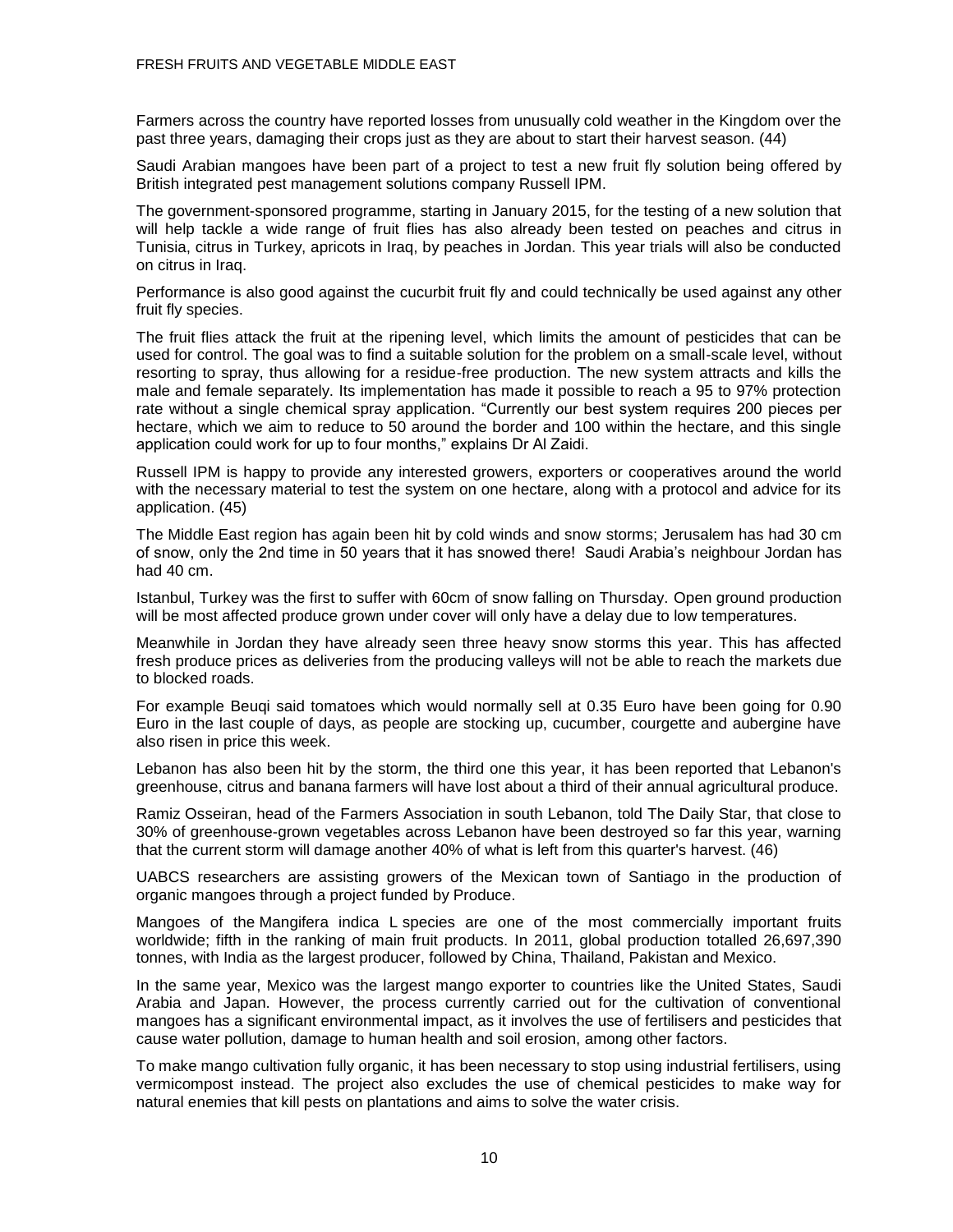So far, the project has had great success amongst producers in Santiago, who are satisfied with the results. Mangoes weighting up to half a kilogram have been harvested, whose market value increases because of their organic origin. For now, 400 growers have already joined the project.

Two manuals are also to be published: "Manual for the production of organic mangoes in BCS" and "Manual to improve the quality of mangoes in BCS". (47)

Spanish lemon shipments to non-EU destinations are growing significantly this year, by about 70%, according to data supplied by the Interprofessional Lemon and Grapefruit Association (Ailimpo). Up to 31 December 2014, lemon shipments to Saudi Arabia increased by 4,884% (942,372 kg) and those to UAE, by 311%, alongside increases to other countries. Though 90% of produce is shipped to the EU.

Although during the months of January and February lemon sales are usually slow, the current campaign is continuing normally, with stable prices for the Fino lemon ranging between 0.15 and 0.24 Euro per kilo at origin. According to José Antonio, "sales are expected to reactivate from the second week of February, leading to a greater balance between supply and demand."

Turkey has recently been hit by frosts, and although exact figures of affected acreage are still unknown, "it appears that the Turkish lemon export season will finish earlier than usual, not only because of the frost's impact, but also due to their more advanced ripening stage," explains José Antonio García. (48)

Campaigns to crack down on expatriate street vendor sites have seen Riyadh Municipality authorities seized a total of 4,800 boxes of fruit and vegetables, which were subsequently given to charity, as well as two vehicles that were used to store fruit and vegetables without meeting the necessary health requirements.

A number of street vendors were also arrested for indiscriminate selling of horticultural products in a number of neighbourhoods. (49)

A black market for vegetables and fruits has emerged overnight in Jeddah following the strict enforcement of Saudization regulations in the Central Vegetable and Fruit Market. The market is apparently an alternative to the central market where the Saudization Committee of the Ministry of Labor has barred any transactions of expatriate vegetable traders.

An informed source said the expatriate traders were behind the market and used to control nearly quarter of the market stocks and that cold storages used to hoard vegetables in order to create artificial scarcity as they recently did with tomato with the aim of pushing up its price. (50)

Saudi Arabia's deputy minister of agriculture, Khlaid AlFuhaid, stressed the government's support for organic farming in the kingdom and predicted the further growth of the sector in the coming years, at the opening of a weeklong Agriculture Festival in Riyadh. A recent study forecast that organic farms would make up around 5% of the kingdom's total farming area by 2017. There are currently over 130 organic farms in Saudi Arabia, covering an area of some 35,000ha. At the same time, AlFuhaid talked about the need to phase out production of water intensive crops due to water shortages, wheat, soya beans and animal fodder being the greatest drain on resources. (51)

A Russian veto and oversupply mean Catalin apples and pear prices are 20-30% lower than in the past according to data provided by the Association of Fruit Businesses of Catalonia (Afrucat). Saudi Arabia and UAE are on a target list of destinations for diversification that were minor destinations in the past and have become more relevant since the summer. (52)

Indian fruit exporter IG International is focusing on markets in the Middle East with a brand labeled 'Rich banana' launched to cater to customers seeking quality fruit for both the domestic and the export market. Director Tarun Aurora explains that "Currently we have ripening facilities for Rich Banana in Delhi, Jaipur and Mumbai. The variety used is the Robusta, which is sourced from Solapur, Maharashtra."

Internationally, the company is currently focused on the Middle East, with shipments to Iraq, Iran and Saudi Arabia. "We add value to the product by using high-end packaging, as well as ethylene absorbers and MAP bags, which combined with the fact that the entire supply chain is under cold conditions, allows us to guarantee a perfect quality on arrival," explains Tarun Aurora.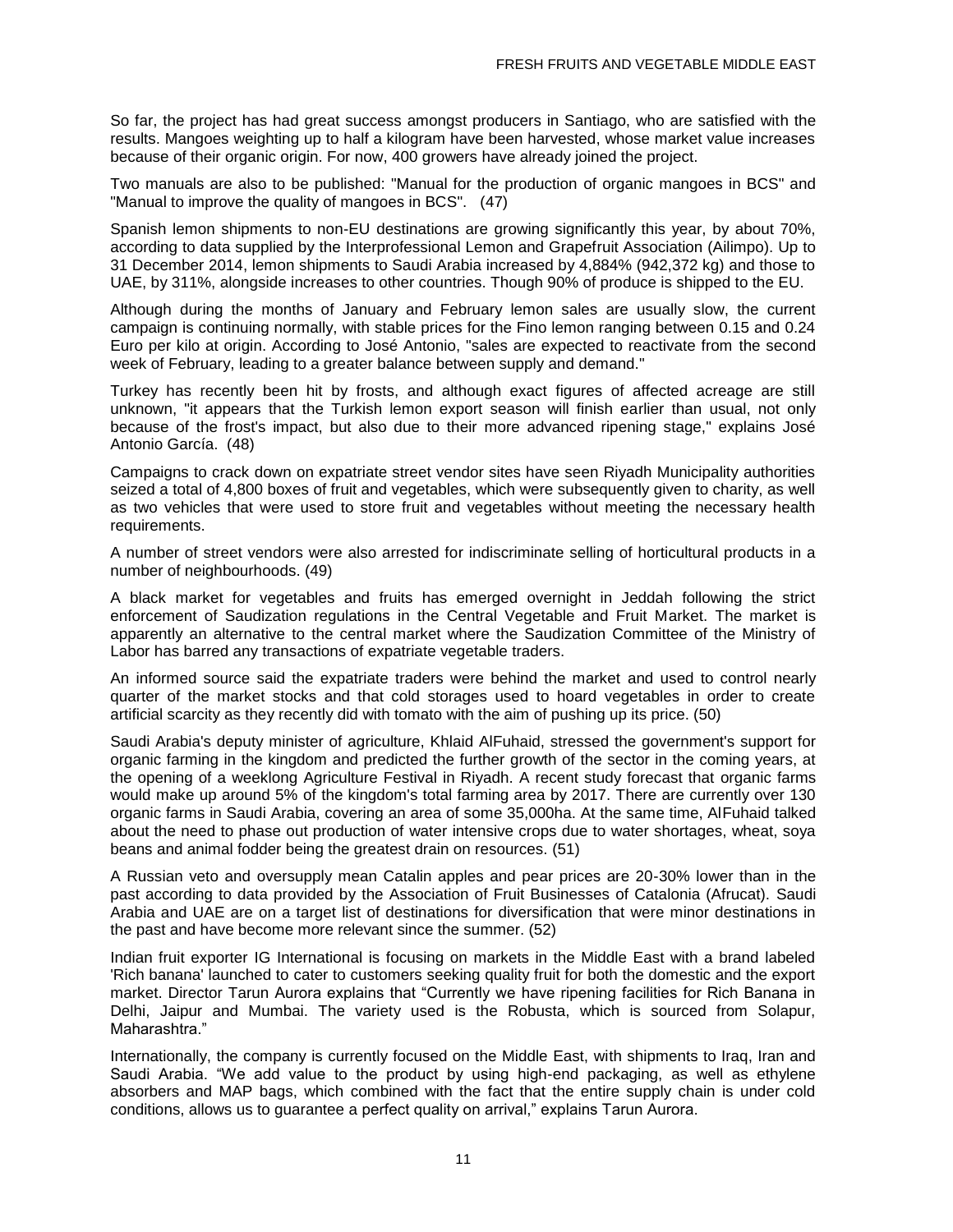"We are packing 4, 5 and 6 hands in 13kg boxes and 7, 8 and 9 in 7kg boxes for export. For the domestic market we are packing 20 kg in crates and 16 kg in corrugated boxes."

IG International aims to be able to supply the fruit all year round with consistent prices. "We work directly with growers and are investing plenty of time and money to make the project a success. Our plan is to cultivate our own 10,000 acres in three years from now." (53)

Saudi Arabia is the largest Arab investor in Egypt with their investments reaching some US\$5.7 billion The UAE was the second largest investor at US\$4.5 billion. The volume of trade between the Kingdom and Egypt is estimated at US\$5 billion. Major commodities exported by Egypt to the Kingdom include agricultural products, notably citrus, rice, onions, potatoes, fresh vegetables and fruits, and juice concentrates. (54)

Major Middle East retailer Lulu Hypermarkets' Saudi Arabia Citrus Fest highlights the wide variety of sources for fresh produce. Around 40 varieties of oranges from 40 different countries of the world were displayed at the festival. Customers could taste and shop the different orange varieties, such as baby mandarin from China, Clementine from Morocco and Spain, grapefruit from Lebanon, Saudi Arabia, Turkey and United States, and mandarin varieties from India, Pakistan, China, Turkey, and Spain. (55)

Middle East's biggest retailer Lulu Hypermarket – launched the inaugural Saudi Arabia's one week campaign Saudi Agro Fresh Fest "From Our Land" that opened in February in their four outlets located in Riyadh and Al-Khobar. Lulu outlets exhibit more than 100 varieties of fruits and vegetables that are produced in different parts of Saudi Arabia. Al Kharj, Al Quassim, Hail. Jizan, Qatif and Al Ahsa are the places from where Lulu procured a major part of its local fruits and vegetables. Last year Lulu procured around 75 thousand tons of vegetables and fruits, 2,500 tons of Saudi produced onion and potato are procured annually for Lulu Saudi Arabia. (56)

### **3.3. Qatar**

<span id="page-14-0"></span>Prices for fresh vegetables are at their lowest at the Central Market as traders struggle to cope with the low turnout of buyers caused by the cold weather and the competition from shopping centres.

According to one seller a kilogram of carrot was being sold at QR2.5 while on normal days it was sold for about QR3.5 and it is being priced at QR5 in grocery stores and some supermarkets.

Other big price drops were seen on pepper being sold at QR4 a kilogram while it sold at QR7 in December in the same market. Prices of potatoes also were down by about QR1 from the usual QR3.5 to QR2.5 a kilogram. Also a box of tomatoes worth 7kg at QR10 while a kilogram of tomatoes was sold at QR3 in a large supermarket. A box of cabbages with three big pieces is available at QR6 while a single cabbage was sold at QR3 in large supermarkets.

Mohammed Shahajahan says that business had gone down in the last five years due to more supermarkets expanding and opening up in residential areas. "Buyers are reluctant to come to the markets as they are often far from their homes and there are supermarkets selling the same products almost everywhere," he said. (57)

Prices of several types of fruits and most green vegetables in the Central Market have dropped significantly, with large number of people rushing to the market early morning to buy fresh stocks sourced from neighbouring countries and local farms.

"Prices of some citric fruits and most seasonal vegetables have come down by up to 30% compared to a couple of months ago," Abdur Rahman, a frequent visitor of the wholesale market was quoted as saying by a local Arabic daily. He said some perishable items such as tomato and leafy vegetables at times are sold at throwaway prices to clear stocks.

A box of Jordanian tomatoes (about 8kg) was sold for QR16, Saudi cucumber (7kg) at QR10, eggplant (3kg) at QR5 and Jordanian capsicum (6kg) and marrow (7kg) at QR18 and QR15, respectively.

Similarly, Lebanese lemon and apple (5kg) was available at QR15 and QR25, respectively, Lebanese orange (6kg bag) at QR15 and Philippine banana (13kg bag) at QR40.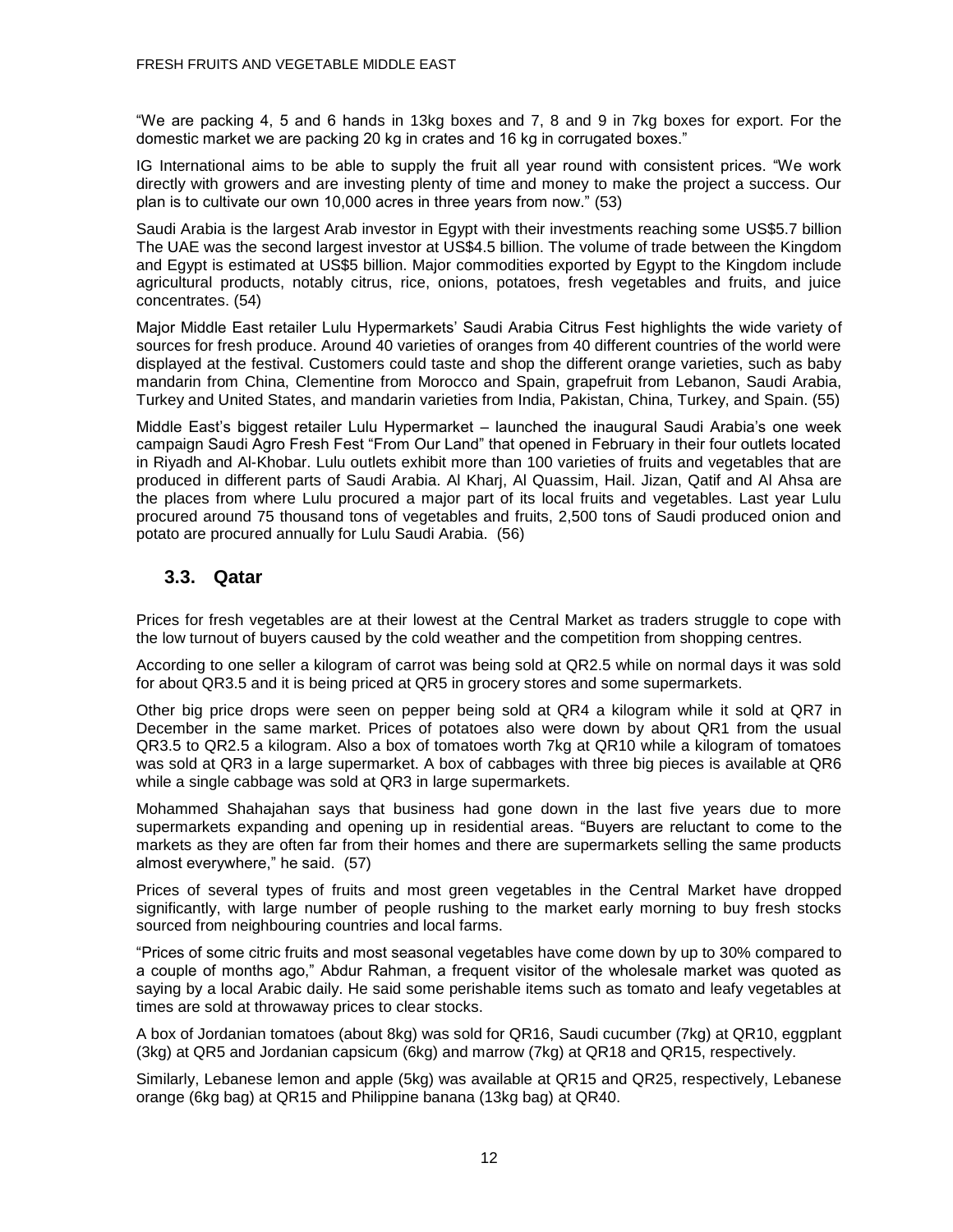"This is a normal phenomenon almost every winter season. Not only large quantities of fruits and seasonal vegetables start coming from local farms, the market is also flooded with cheaper quantities from overseas, including Saudi Arabia," said Mahmood Abdul Hafiz.

He said the price decline is not only because of plenty of local produce; it's also due to the monitoring by the Consumer Production Department and growing competition among traders.

Hafiz said since it's not commercially viable to keep unsold vegetables and fruits in warehouses, traders clear stocks on the same day at any price because people would not like to buy them the following day.

Another trader, Wessam Yusri, said prices have come down due to good weather and a high yield in exporting countries. The situation is expected to continue over the next few moths until weather changes in those countries, he added. (58)

The prices of most vegetables and fruits have recently dropped considerably at the Abu Hamour Central Market. Increased supply of locally produced vegetables, including tomatoes, eggplants, cucumber, zucchini, on account of the good weather, and stable demand are attributed as two main reasons for the price drop.

The price of a box of around 7-8 kgs of tomatoes now ranges between QR5 and QR10 depending on the size and quality. The minimum price earlier was QR15. A box of relatively good quality cauliflower of about 5-6kgs is now being sold for prices as low as QR5, while a few weeks ago the price was almost QR15.

Other prices include QR5 for a big box of corncobs, QR3-6 for low quality broccoli, QR10 for a box of around 7kg of Lebanese oranges, QR3-5 for a pineapple, and QR10-20 for a box of grapes, depending on quality and quantity.

Local farm owners had previously indicated that they were not gaining much, or were even sustaining losses as their products were sold at lower prices, sometimes even below production cost at the Central Market.

Accordingly, the Central Municipal Council had issued a number of recommendations to the parties concerned to help local producers to sell their products to the major shopping centres and supermarkets at reasonable prices. (59)

Major General Yassin Tahir, Governor of the Egyptian Governorate of Ismailia, stated that the total value of Ismailia's agricultural exports, including fruit and vegetables, field crops and medicinal and aromatic plants, during the months of January and February amounted to US\$ 110 million.

The main destinations for Ismailia's exports were countries including Qatar, India, Italy, Kuwait, Germany, Jordan, Tunisia and the European Union and the Russian Federation. The total export value of fresh and frozen vegetables amounted to US\$ 10.5 million, while the value of fresh and frozen fruit shipments reached US\$ 54 million.

For his part, Dr Engineer Fathi Mahrous reported that the total export value of agricultural products during the month of February amounted to US\$ 51.9 million, with a total volume amounting to 1,611,834 tonnes, including products like oranges, onions, green beans or peppers. (60)

Three new central markets should be established and equipped with sophisticated display and storage facilities, including one devoted to vegetables and fruits, the agriculture committee of Qatar Chamber (QC) has suggested.

An urgent need to come up with new legislation for food security and agriculture in the country was discussed. The private sector's active participation would be key. The proposed "agricultural city" project would address the four main areas of concern in this sector: shortage of freshwater resources, unfavourable climate, and unavailability of adequate space and lack of fertile soil. (61)

The Qatar government is set to build three central markets, which will each have a main market (selling fresh vegetables and fruits). Of the three, the Al Wakra Market will be the largest, nearly three times larger than the other two, with an area covering 59,393 sq m, it stated. The markets are expected to be ready for operation by the middle of 2016, it added. (62)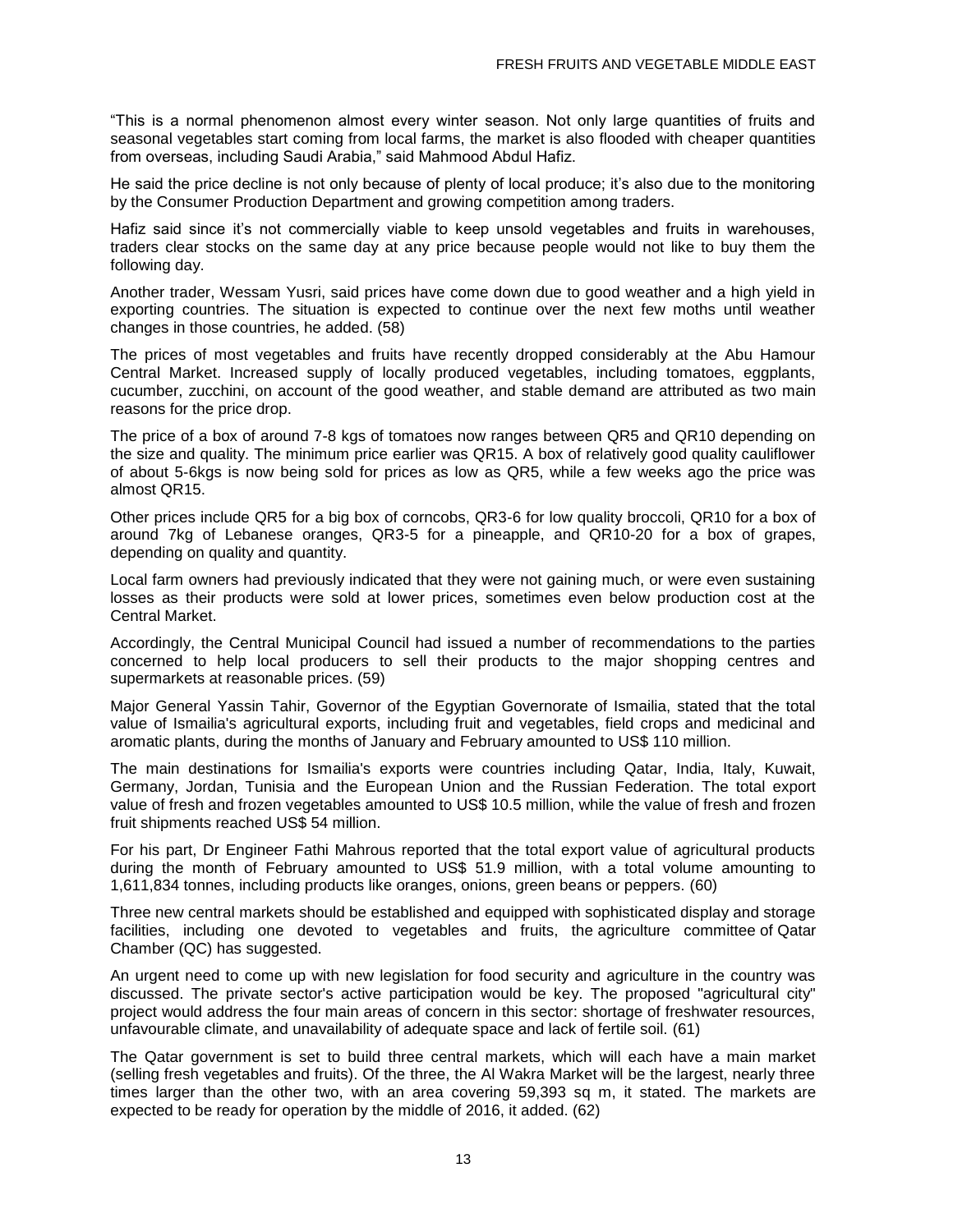Qatar is considered a pioneer in the field of protected farming in the Gulf region. It has carried out five experiments at Al Utooriyya Experimental Station on peppers, cucumber, flowers and various plants. Several agricultural experiments have also been carried out on horticulture in controlled environment as part of the researches to produce better and new varieties. Varieties of tomatoes were also farmed in a greenhouse under a special drainage system with the use of sand and organic fertilizers.

Among the most important products of Qatar's protected green houses are cucumbers, tomatoes, peppers, beans, sweet melon, strawberry, and flowers. Products from the open fields include onions, potatoes, sweet corn, courgette, carrot, clover and various other vegetables. In 2008 Qatar had 23,903 hectares of arable land but only 12,274 hectares (or roughly 51%) of this arable land was actually under cultivation.

The average size of productive farms in Qatar was 27 hectares, and on average only about eight hectares was used for crop production, with roughly equal areas devoted to fruit trees, vegetables, and fodder crops. (63)

Qatar Airways Cargo will be participating in the third Air Cargo Africa exhibition from 25 to 27 February 2015, in Johannesburg, South Africa.

Mr. Ulrich Ogiermann, Qatar Airways Chief Officer Cargo said: "Air freight in Africa has grown strongly in recent years, and the Middle East is positioned perfectly as an ideal distribution hub for the African continent. We have ambitious plans for our growth in this region.

Qatar Airways Cargo operates freighters to six African destinations and carries cargo on passenger aircraft to 19 destinations in the continent. In December 2014, freighter services commenced to the West African destinations of Lagos and Accra.

The Swiss city of Basel was the first Qatar Airways Cargo freighter launch destination for 2015, commencing on 28 January, and was followed by the addition of service to Ahmedabad, India, on 3 February.

QR Fresh, an airfreight service for perishable products such as fruits, flowers, vegetables, meat and fish, provides a temperature-controlled environment during transit. (64)

Qatar Development Bank (QDB) has supported eight Qatari companies through its export arm, Tasdeer, during the 2015 Gulf Food Exhibition (Gulfood) held at the Dubai World Trade Centre from February 8 to 12.

From organic vegetables to dates, frozen meat, and olive oil, the companies showcased "best-inclass" Qatari products. (65)

Organic food is catching on in Qatar as more and more people are becoming health-conscious. "Demand for organic food is increasing. We have seen more than 20% rise in the number of customers and turnover compared to last year," a senior official of a leading hypermarket said yesterday.

He said local farms have also started producing organic vegetables — tomatoes, cucumber and eggplants so far — in small quantities and most produce is sourced from the United States, the United Kingdom of Great Britain and Northern Ireland, the Netherlands, New Zealand, Lebanon and other countries. (66)

Organic vegetables offered by a local farm are being sold for the first time at Al Mazrouah Yard, almost at the prices of original produce. The prices of organic vegetables are about five times more than those grown traditionally in local markets (malls and shopping complexes) but are more affordable prices at the yard, said the Ministry of Environment in a statement.

Organic produce at the winter market is attracting a large number of consumers. A total of 972 tonnes of fresh vegetables and 398 tonnes of fruits have been sold in the past seven weeks at seasonal vegetable markets — Al Mazrouah Yard, Al Khor Yard and Al Wakra Yard. (67)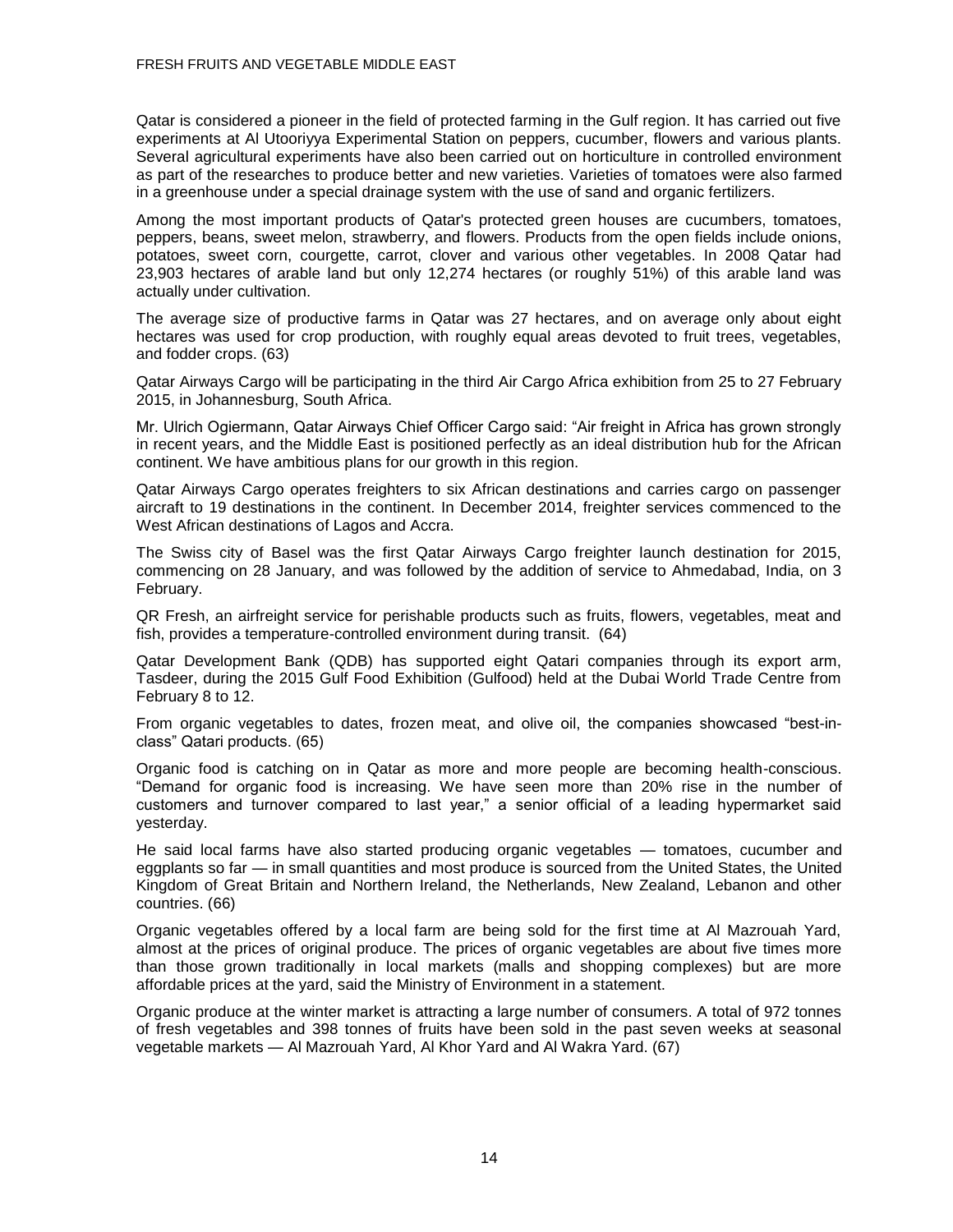### **3.4. Oman**

Oman government plans to establish three separate agencies to support farmers of dates, vegetable and fruits as well as livestock.

<span id="page-17-0"></span>All these companies, which are being established with socio-economic objectives, are jointly promoted by the Ministry of Agriculture and Fisheries, in coordination with Oman Food Investment Holding Company (OFIC), which is being established by the government to invest in food security projects that focus on import substitution and rural development.

The new company for marketing fruits and vegetables also has certain social objectives. "This will be a commercial company supported by the government for marketing vegetables and fruits. We had the Public Authority for Marketing Agricultural Produce (Pamap), which was closed down in 2000. Thereafter, farmers depend on major markets like Mawaleh for selling their agricultural products."

As per the plan, the company will set up procurement centres in select wilayats (especially Batinah region) for packing and grading agricultural products. "Oman's agricultural season is between December and April and during the period, the country produces several agricultural products like tomato and cucumber," said Al Abdali, adding; "The company will build infrastructure -- cold storage, warehousing and transport facilities."

He said the Ministry of Agriculture and Fisheries would float an international tender soon to appoint a consultant to conduct a detailed feasibility study on the whole scheme. It may take three months to complete the study and the process to form the company will start thereafter. (68)

Coating of fruits with wax to make them look shinier and increase their shelf life is a practice that continues to raise health concerns. Experts have said that such fruits can only do harm and should be avoided.

Abdul Wahab, a wholesale dealer of fruit and vegetables at the Mawaleh Central Market, said apples imported from a certain western country come with a wax coating, but there have been no complaints on it so far. (69)

Oman is being looked at as a potential market by Australia-based Sundrop Farms, for the company's eco-friendly technology that could revolutionise greenhouse farming by harnessing its abundance of sun and seawater to grow high value crops in greenhouses and tackle the issue of food security.

Sundrop Farms is the only company in the world with the technology and know-how to develop and operate greenhouses in locations that have little or no access to arable land, fresh water sources, or grid energy.

Oman imports over 65% of its food and the plan could help reduce its import dependence in key fruits and vegetables segment.

Sundrop harnesses solar energy to produce freshwater for irrigation, electricity to power greenhouses, and energy to heat and cool the crops. The ventilation system uses seawater to clean and sterilise the air, making it possible to grow crops using natural pest management. The salt and nutrients collected during the desalination process can be either reused to fertilise crops or sold to other agricultural producers.

Additionally, valuable farmland and soil is conserved as greenhouses can be set up on degraded land and in arid climates.

Maqsood added, "Sundrop's unique approach to growing vegetables in arid climates is highly complementary to the solutions GCC states are looking at."

"The crop mix would be a function of market demand. Our greenhouses have the capacity to grow a large variety of horticultural produce, including tomatoes, peppers, chillies, cucumbers and a variety of fruits." "any countries in the Middle East possess these characteristics and it is therefore our next region of priority," stated the company. (70)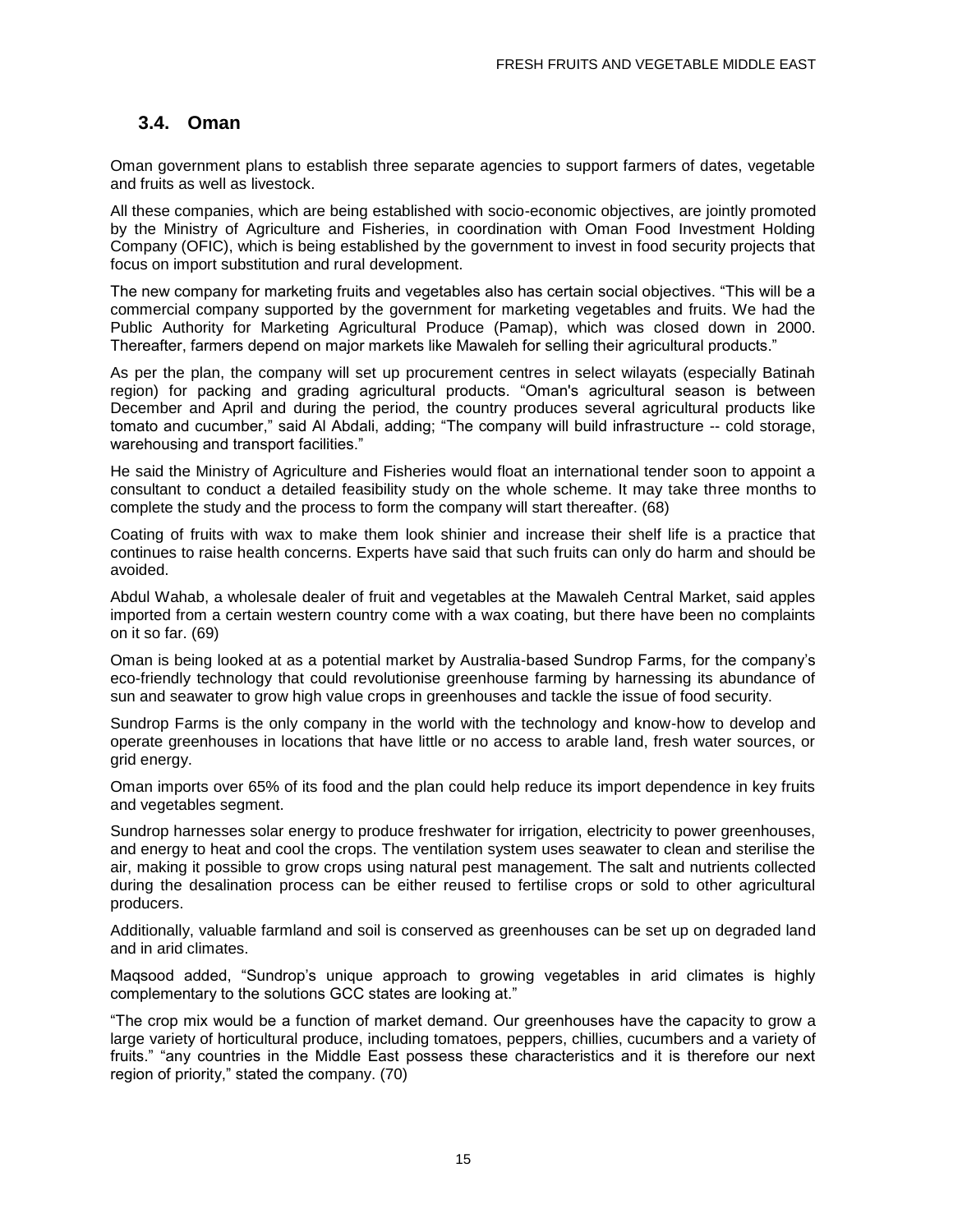Oman was ranked 14th in the 2015 Islamic Growth Markets Investment Index which ranks countries investment potential relatively within the Organisation of Islamic Cooperation (OIC) member country grouping, said a report.

The Index is based on a set of nine metrics covering the categories of a country's growth fundamentals, growth momentum, investment momentum and relative country risk. The index highlighted zero percent relative country risk for the Omani market, latest report by Thomson Reuters in partnership with Dinar Standard, an Islamic markets research & advisory firm. Among the Gulf Cooperation Council (GCC) economies led by UAE are also on the top 10 list including Qatar and Saudi Arabia. (71)

The latest statistics released by the National Centre for Statistics and Information (NCSI) on the consumer price index shows that inflation rose 0.4% in January compared to the same period in 2014. However, it decreased 0.2% compared to December 2014. The January rise has been attributed to increase in prices of all commodity groups except food and beverage (down 1.44%) and apparel (a fall of 1.18%). Fish, vegetables, and bread and cereals declined 8.59%. (72)

A new partnership with the aim of promoting value chain, food processing, and logistics support within a growing multibillion dollar regional food industry was formed between Sohar Port and Freezone and Essa Al Ghurair Investment at the Dubai World Trade Centre during Gulfood 2015.

With accelerated population growth, this partnership will enhance direct access to Oman and other key export markets in the GCC, as well as Iran, Pakistan, and East Africa, said Essa Bin Abdullah Al Ghurair, Chairman of Essa Al Ghurair Investment.

Essa Al Ghuriar Investment is the second company to sign a deal with SOHAR in the last week, after Dubai's Centre Point Logistics entered into a contract to lease a 50,000 square metre plot as a stepping stone to its planned expansion into Saudi Arabia. (73)

Spar, one of the world's largest food store retailer, has opened its first supermarket in Oman, near Taimur Mosque in Al Khuwair. The 700 square metres supermarket will deliver a wide assortment of fresh produce including fruits and vegetables. (74)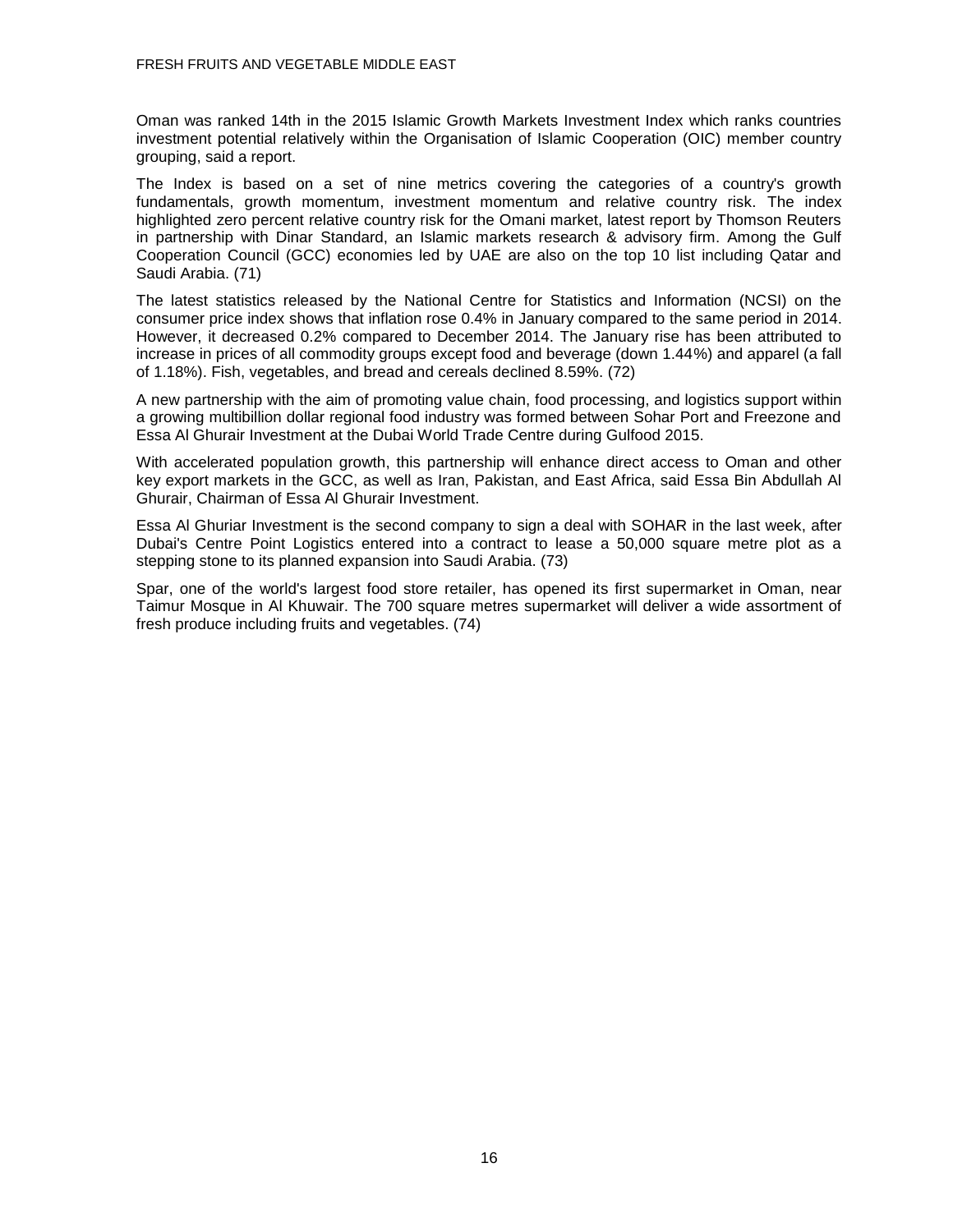### **4. Price Information**

### **4.1. United Arab Emirates**

<span id="page-19-1"></span><span id="page-19-0"></span>

| No.            | <b>Item</b>               | Origin                | Low<br>price<br>(dhs) | <b>High price</b><br>(dhs) | Variety        | <b>Size</b> | Pack  |
|----------------|---------------------------|-----------------------|-----------------------|----------------------------|----------------|-------------|-------|
| 1              | Chillies (dried)          | India                 | 140                   | 140                        | Red            | 15 kg       | 1box  |
| $\overline{c}$ | Chillies long green       | India                 | 45                    | 50                         | Green          | 8 kg        | 1 box |
| 3              | Chillies green            | India                 | 24                    | 24                         | Green          | 4 kg        | 1 box |
| 4              | Chillies green fat        | Jordan                | 22                    | 22                         |                | 1 kg        |       |
| 5              | Chillies red              | Thailand              | 9                     | 9                          | Red            | 1 kg        |       |
| 6              | Chillies sweet long green | Tunisia               | 14                    | 14                         | Green          | 1 kg        |       |
| $\overline{7}$ | Chillies green            | Oman                  | $\overline{7}$        | $\overline{7}$             | Green          | 1 kg        |       |
| 8              | Chillies green            | Jordan                | 9.5                   | 9.5                        | Green          | 1 kg        |       |
| 9              | Chillies long red         | Morocco               | 14.5                  | 14.5                       | Red            | 1 kg        |       |
| 10             | Chillies green            | <b>UAE</b>            | 60                    | 60                         | Light<br>green | 4 kg        | 1 box |
| 11             | Chillies red              | Oman                  | 16                    | 16                         | Red            | 1 kg        |       |
| 12             | Mango (dried)             | Thailand              | 240                   | 240                        |                | 5 kg        | 1 box |
| 13             | Mango alphonso            | India                 | 14                    | 14                         |                | 12 pcs      | 1 box |
| 14             | Mango                     | Kenya                 | 21                    | 21                         |                | 8 pcs       | 1 box |
| 15             | Mango r2e2                | Australia             | 26                    | 26                         |                | 1 kg        |       |
| 16             | Mango tomi                | <b>Brazil</b>         | 11                    | 11                         |                | 1 kg        |       |
| 17             | Mango round               | Kenya                 | 9                     | 9                          |                | 1 kg        |       |
| 18             | Mango kent                | Egypt                 | 34                    | 34                         |                | 10 pcs      |       |
| 19             | Apple kanzi               | Holland               | 160                   | 160                        | Kanzi          | 16 kg       | Ctn   |
| 20             | Apple pink rose           | <b>New</b><br>Zealand | 11                    | 11                         | Pink rose      | 1 kg        |       |
| 21             | Apple green               | <b>USA</b>            | 130                   | 130                        | Green          | 140 pcs     | Ctn   |
| 22             | Apple royal gala          | France                | 90                    | 90                         | Royal gala     | 112 pcs     |       |
| 23             | Apple fuji fancy          | China                 | 80                    | 80                         | Fuji fancy     | $100$ pcs   | Ctn   |
| 24             | Apple green               | Italy                 | 138                   | 138                        | Green          | 15 kg       | Ctn   |
| 25             | Apple red                 | <b>USA</b>            | 132                   | 132                        | Red            | $100$ pcs   | Ctn   |
| 26             | Apple                     | Iran                  | 18                    | 18                         |                | 45 pcs      | 1 box |
| 27             | Avocado                   | Kenya                 | 28                    | 28                         | Green          | 12 pcs      | Box   |
| 28             | Apple jazz                | New<br>Zealand        | 12                    | 12                         | Jazz           | 1 kg        |       |
| 29             | Arvi                      | China                 | 40                    | 40                         |                | 12 kg       | Ctn   |
| 30             | Acorn squash              | China                 | 14                    | 14                         | Green          | 10 kg       | Ctn   |
| 32             | Banana                    | Philippine            | 40                    | 40                         |                | 16 kg       | 1 box |
| 33             | Broccoli                  | Oman                  | 9                     | 10                         | Green          | $1$ kg      |       |
| 34             | Bitter melon              | India                 | 42                    | 42                         | Green          | 10 kg       | Ctn   |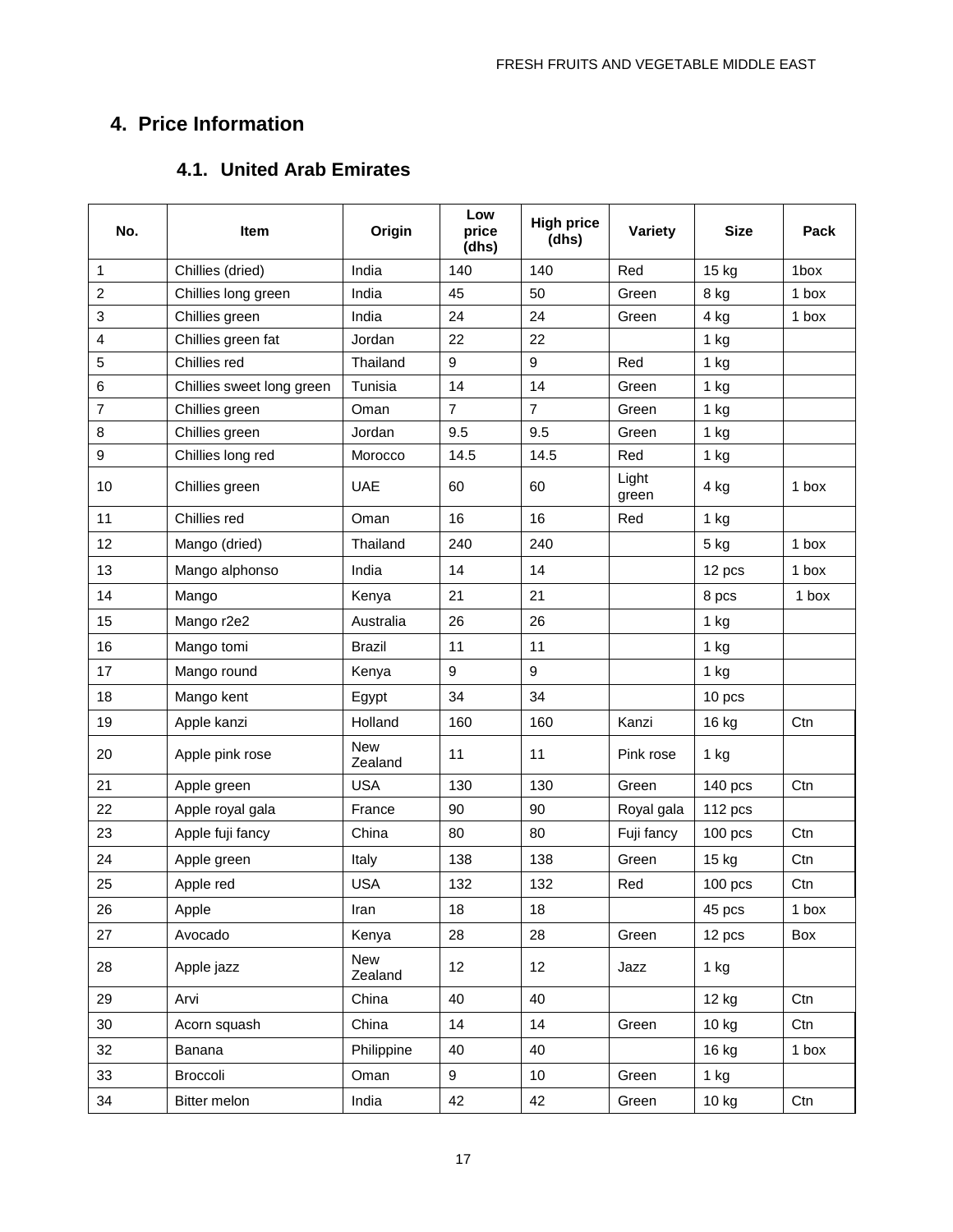### FRESH FRUITS AND VEGETABLE MIDDLE EAST

| No. | Item             | Origin       | Low<br>price<br>(dhs) | <b>High price</b><br>(dhs) | Variety      | <b>Size</b> | Pack  |
|-----|------------------|--------------|-----------------------|----------------------------|--------------|-------------|-------|
| 35  | Beans            | Iran         | 26                    | 26                         | Green        | 7 kg        | 1 box |
| 36  | Baby marrow      | Iran         | 13                    | 13                         | Green        | 13 kg       | Ctn   |
| 37  | Beet root        | Oman         | 5                     | 5                          | Red          | 4 kg        | Ctn   |
| No. | Item             | Origin       | Low price<br>(dhs)    | High price<br>(dhs)        | Variety      | Size        | Pack  |
| 38  | Chikoo           | India        | 16                    | 16                         |              | 1 box       |       |
| 39  | Coconut          | India        | 30                    | 30                         |              | 25 pcs      | Ctn   |
| 40  | Capsicum orange  | Holland      | 18.5                  | 18.5                       |              | 1 kg        |       |
| 41  | Cauliflower      | Oman         | 22                    | 22                         |              | 10 kg       | Ctn   |
| 42  | Cabbage          | Iran         | 8                     | 8                          | Green        | 10 kg       | Bag   |
| 43  | Capsicum yellow  | Egypt        | 11                    | 11                         |              | 1 kg        |       |
| 44  | Cucumber         | <b>KSA</b>   | 40                    | 40                         | Green        | 10 kg       | Ctn   |
| 45  | Celery           | China        | 21                    | 21                         |              | 3 kg        | 1 box |
| 46  | Capsicum green   | Iran         | 8                     | 8                          |              | 1 kg        |       |
| 47  | Capsicum red     | Holland      | 17.5                  | 17.5                       |              | 1 kg        |       |
| 48  | Cantaloupe       | India        | 36                    | 36                         |              | 8 pcs       | Ctn   |
| 49  | Citnass          | South Africa | 55                    | 55                         |              | 8 kg        |       |
| 50  | Capsicum red     | Egypt        | 85                    | 85                         |              | 8 kg        | Ctn   |
| 51  | Capsicum yellow  | Holland      | 16                    | 16                         |              | 1 kg        |       |
| 52  | Carrot           | China        | 16                    | 16                         |              | 10 kg       |       |
| 53  | <b>Drumstick</b> | India        | 45                    | 45                         | Green        | 6 kg        | 1 box |
| 54  | Eggplant         | Oman         | 12                    | 12                         | <b>Black</b> | 8 kg        | Ctn   |
| 55  | Eggplant jumbo   | Oman         | 12                    | 12                         | <b>Black</b> | 8 kg        | Ctn   |
| 56  | Fresh leaves     | <b>USA</b>   | 10                    | 10                         |              | 4 kg        | 1 beg |
| 57  | Ginger (fresh)   | China        | 20                    | 20                         |              | 8 kg        |       |
| 58  | Guava            | Egypt        | $10$                  | 12                         |              | 16 pcs      |       |
| 59  | Grapefruit       | India        | 40                    | 45                         |              | 4 kg        | 1 box |
| 60  | Gawar            | Oman         | $\overline{7}$        | $\overline{7}$             |              | 1 kg        |       |
| 61  | Garlic           | China        | 35                    | 40                         |              | 7 kg        | Ctn   |
| 62  | Iceberg lettuce  | China        | 16                    | 17                         | Green        | 6 pcs       | Ctn   |
| 63  | Kiwi             | Italy        | 30                    | 30                         |              | 30 pcs      | 1 box |
| 64  | Kholrabi         | China        | 22                    | 22                         |              | 8 kg        |       |
| 65  | Lemon            | India        | 30                    | 30                         |              | 12 kg       | Box   |
| 66  | Long pakoda      | Oman         | 32                    | 32                         | Red          | 10 kg       | Box   |
| 67  | Lettuce          | Iran         | 25                    | 25                         | Green        | 30 kg       | Ctn   |
| 68  | Mandarin         | China        | 30                    | 35                         |              | 1 box       |       |
| 69  | Mushrooms        | China        | 60                    | 60                         |              | 4 kg        |       |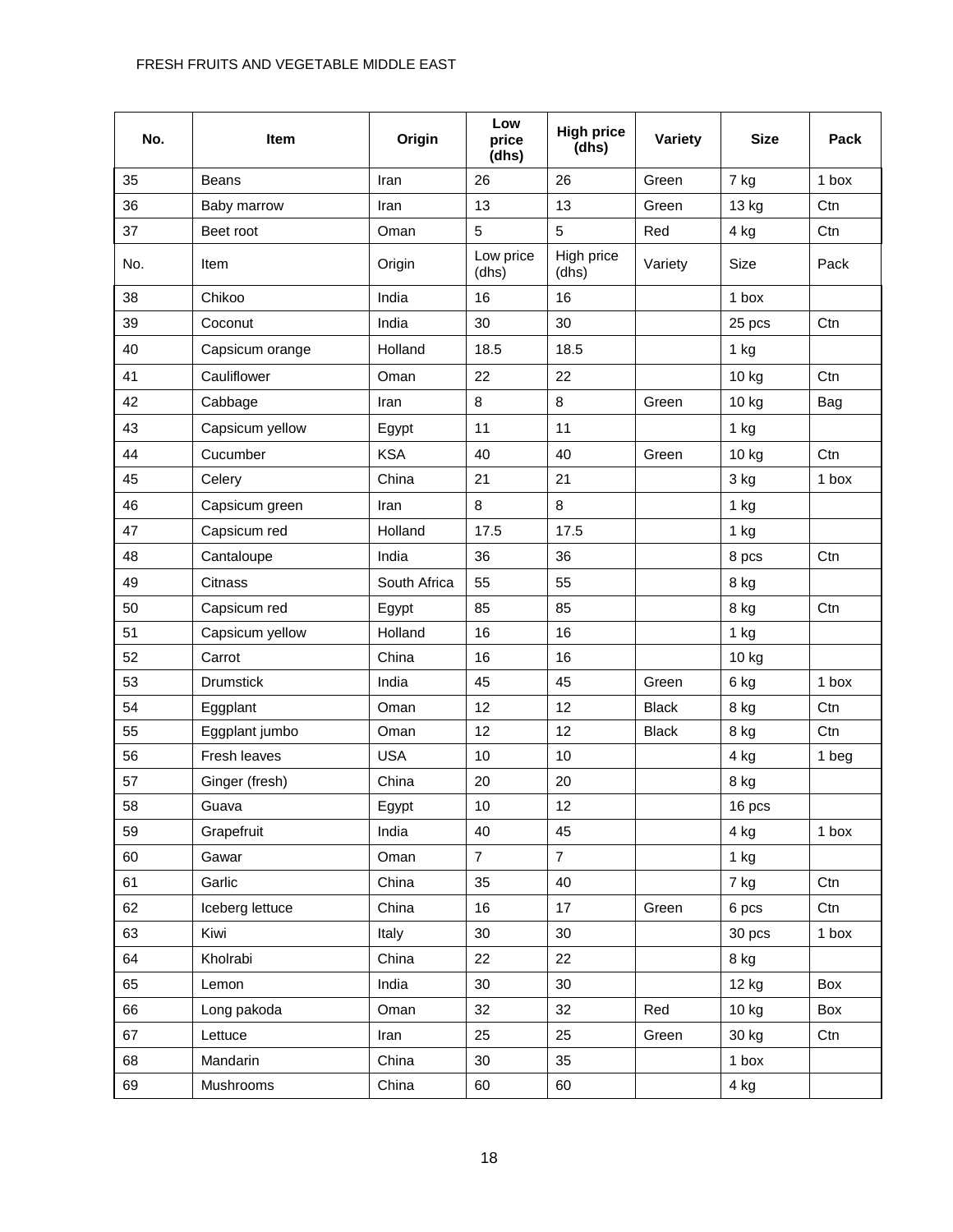| No. | <b>Item</b>       | Origin     | Low<br>price<br>(dhs) | <b>High price</b><br>(dhs) | Variety | <b>Size</b>               | Pack   |
|-----|-------------------|------------|-----------------------|----------------------------|---------|---------------------------|--------|
| 70  | <b>Nectarines</b> | Jordan     | 28                    | 28                         |         | 3 kg                      |        |
| 71  | Orange            | Lebanon    | 35                    | 35                         |         | 42 pcs                    | Ctn    |
| 72  | Onion             | India      | 30                    | 30                         |         | 35 kg                     | Ctn    |
| 73  | Okra              | Oman       | 42                    | 42                         |         | 10 kg                     | Ctn    |
| 74  | Pomegranate       | Iran       | 28                    | 30                         | Red     | 16 pcs                    | Ctn    |
| 75  | Pineapple         | Egypt      | 20                    | 20                         |         | 10 pcs                    | Ctn    |
| No. | Item              | Origin     | Low price<br>(dhs)    | High price<br>(dhs)        | Variety | Size                      | Pack   |
| 76  | Potato            | Egypt      | 24                    | 24                         |         | 8 kg                      | Ctn    |
| 77  | Pear              | China      | 11                    | 11                         |         | $1$ kg                    | 1 box  |
| 78  | Pumpkin           | Oman       | 40                    | 40                         | Red     | 10 kg                     | 1 box  |
|     | Papaya            | Oman       | 6                     | 6                          |         | 1 pcs<br>(middle<br>size) |        |
| 79  | Papaya            | India      | 35                    | 35                         |         | 8 kg                      | 1 box  |
| 80  | Parval            | India      | 45                    | 45                         |         | 10 kg                     | 1 box  |
| 81  | Potato            | Pakistan   | 60                    | 60                         |         | 20 kg                     | 1 box  |
| 82  | Rambutan          | Vietnam    | 20                    | 20                         |         | 1 box                     |        |
| 83  | Strawberry        | Egypt      | 80                    | 80                         |         | 10 <sub>box</sub>         |        |
| 84  | Snap pea          | Oman       | 20                    | 22                         |         | 7 kg                      |        |
| 85  | Sandra            | China      | 25                    | 25                         |         | 1 box                     |        |
| 86  | Sweet potatoes    | Oman       | 8                     | 10                         |         | 6 kg                      |        |
| 87  | Suran             | India      | 14                    | 14                         |         | 1 pcs<br>(middle<br>size) | Ctn    |
| 88  | Tomato            | <b>KSA</b> | 20                    | 20                         |         | 20 kg                     | Ctn    |
| 89  | Tangerine         | Pakistan   | 20                    | 20                         |         | 8 kg                      | 1 tray |
| 90  | Turnip            | <b>KSA</b> | 10                    | 10                         |         | 5 kg                      |        |
| 91  | Taro              | Sri Lanka  | 26                    | 26                         |         | 8 kg                      | Ctn    |
| 92  | Water melon       | Oman       | 2.5                   | 2.5                        |         | 1 kg                      |        |
| 93  | Zucchini          | Iran       | 16                    | 16                         |         | 15 kg                     | Ctn    |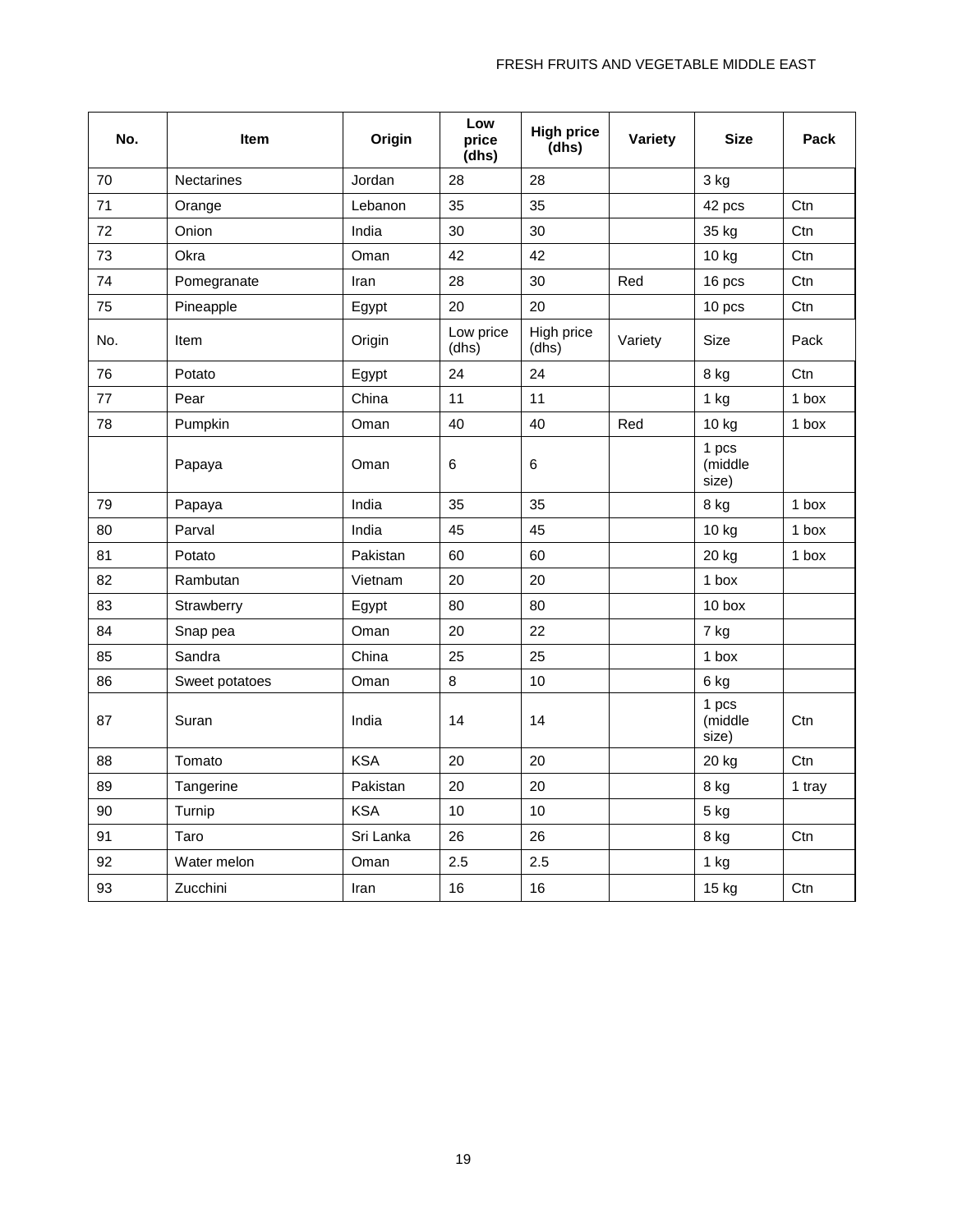### **4.2 Oman**

<span id="page-22-0"></span>

| No.                     | Item                | Origin        | Low<br>price<br>(riyal) | <b>High price</b><br>(riyal) | Variety      | <b>Size</b> | Pack  |
|-------------------------|---------------------|---------------|-------------------------|------------------------------|--------------|-------------|-------|
|                         | Chillies (dried)    | Not available | X                       | X                            | X            | X           | X     |
| 1                       | Chillies red        | Oman          | 0.8                     | 0.8                          | Red          | 1 kg        |       |
| $\overline{\mathbf{c}}$ | Chillies            | Oman          | $\overline{7}$          | $\overline{7}$               | Green        | 10 kg       | 1 box |
| 3                       | Chillies            | India         | 4.5                     | 4.5                          | Green        | 5 kg        |       |
|                         | Dried mango         | Not available | X                       | $\mathsf{X}$                 | X            | X           | X     |
| $\overline{4}$          | Mango round         | Kenya         | 1.4                     | 1.4                          | Green        | $1$ kg      |       |
| 5                       | Mango alphosno      | India         | 1                       | 1                            | Green        | 1 kg        |       |
| 6                       | Apple fuji fancy    | China         | 11.5                    | 11.5                         | Fuji fancy   | $100$ pcs   |       |
| $\overline{7}$          | Apple               | Iran          | 1.2                     | 1.2                          | Yellow       | 1 kg        |       |
| 8                       | Apple               | <b>USA</b>    | $\overline{2}$          | $\overline{2}$               | Green        | $1$ kg      |       |
| $\boldsymbol{9}$        | Acorn squash        | Oman          | 0.4                     | 0.4                          | Green        | 1 kg        | Ctn   |
| 10                      | Avocado             | Kenya         | $\overline{4}$          | $\overline{\mathbf{4}}$      | Green        | 10 pcs      | Ctn   |
| 11                      | Arvi                | China         | 3                       | 3                            |              | 5 kg        | Ctn   |
| No.                     | Item                | Origin        | Low price<br>(riyal)    | High price<br>(riyal)        | Variety      | Size        | Pack  |
| 12                      | Banana              | Philippine    | $\overline{4}$          | 5                            |              | 12 kg       | 1 box |
| 13                      | <b>Bitter melon</b> | Oman          | 4.8                     | 4.8                          | Green        | 8 kg        | Ctn   |
| 14                      | Beans               | Oman          | 0.5                     | 0.5                          | Green        | $1$ kg      |       |
| 15                      | Baby marrow         | Oman          | 0.4                     | 0.4                          | Green        | 1 kg        | Ctn   |
| 16                      | Beet root           | Oman          | 1                       | $\mathbf{1}$                 | Red          | 4 kg        | Ctn   |
| 17                      | Coconut             | India         | $\overline{4}$          | $\overline{4}$               |              | 20 pcs      | Ctn   |
| 18                      | Cauliflower         | Oman          | 1.5                     | 1.5                          |              | 8 kg        | Ctn   |
| 19                      | Carrot              | China         | 0.2                     | 0.2                          |              | 1 kg        | 1 bag |
| 20                      | Cucumber            | <b>KSA</b>    | 3.5                     | 3.5                          | Green        | 10 kg       | Ctn   |
| 21                      | Capsicum (peppers)  | India         | 1.2                     | 1.2                          |              | $1$ kg      |       |
| 22                      | Eggplant            | Oman          | 3                       | $\mathsf 3$                  | <b>Black</b> | 10 kg       | Ctn   |
| 23                      | Eggplant jumbo      | Oman          | 2.8                     | 2.8                          | <b>Black</b> | 10 kg       | Ctn   |
| 24                      | Grapefruit          | China         | $\overline{2}$          | $\overline{2}$               |              | 3 kg        | 1 box |
| 25                      | Garlic              | China         | 6                       | 6                            |              | 10 kg       | Ctn   |
| 26                      | Guava               | Egypt         | $\overline{2}$          | $\overline{2}$               | 14 pcs       | 1 tray      |       |
| 27                      | Kiwi                | Iran          | 5                       | 5                            |              | 5 kg        | 1 box |
| 28                      | Lemon               | India         | 1.2                     | 1.2                          |              | $1$ kg      | Box   |
| 29                      | Orange              | Lebanon       | 3                       | $\mathbf{3}$                 |              | 40 pcs      | Ctn   |
| 30                      | Onion               | Pakistan      | $\overline{4}$          | $\overline{4}$               |              | 35 kg       | Ctn   |
| 31                      | Paprika             | Oman          | 0.8                     | 0.8                          |              | 1 kg        |       |
| 32                      | Pomegranate         | Egypt         | $\mathfrak{S}$          | $\mathbf{3}$                 | Red          | 12 pcs      | Ctn   |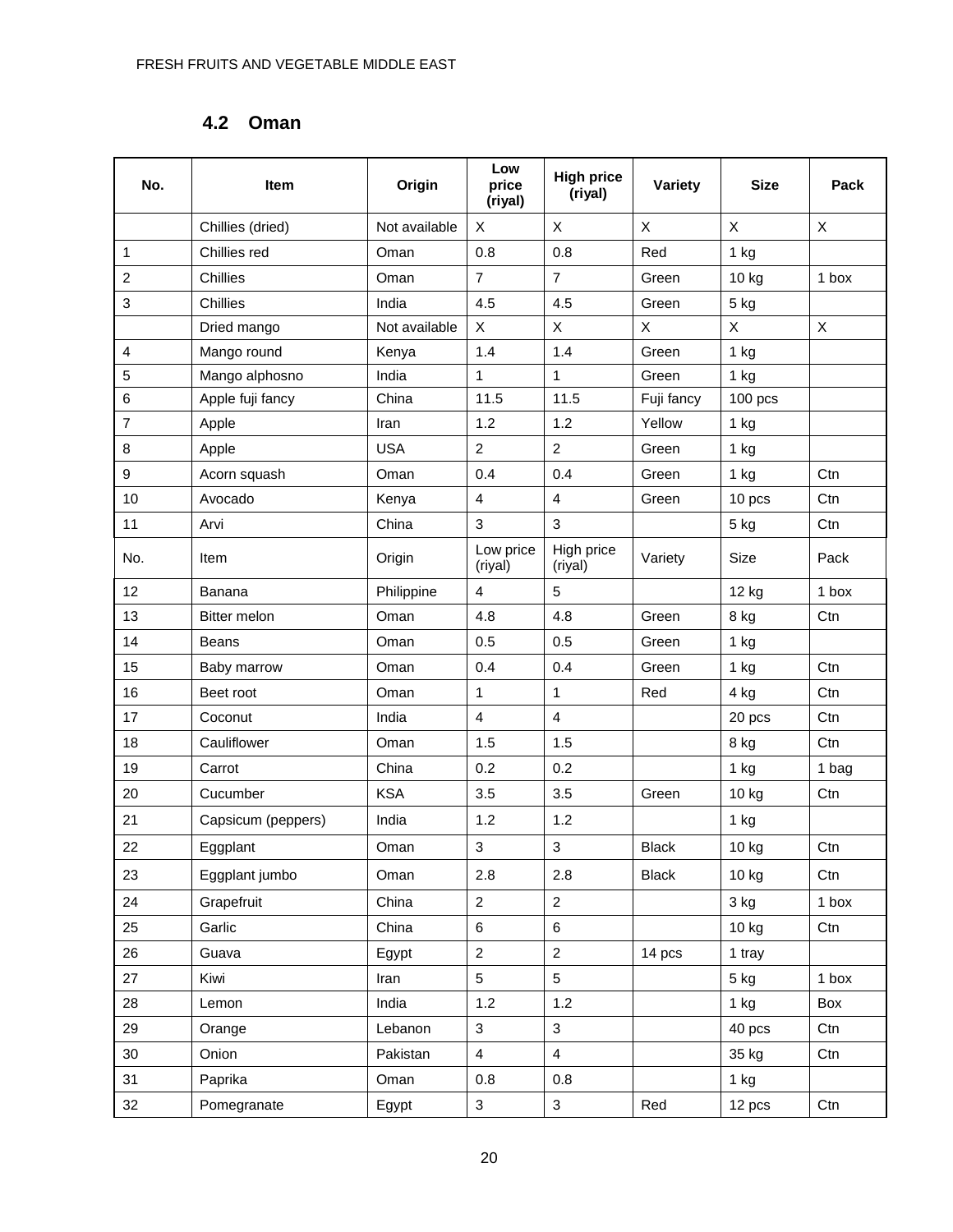| No. | <b>Item</b>    | Origin    | Low<br>price<br>(riyal) | <b>High price</b><br>(riyal) | Variety | <b>Size</b> | Pack  |
|-----|----------------|-----------|-------------------------|------------------------------|---------|-------------|-------|
| 33  | Potato         | Pakistan  | 4                       | 4                            |         | 10 kg       | Ctn   |
| 34  | Pear           | China     | 2.5                     | 2.5                          |         | $5$ kg      | 1 box |
| 35  | Pumpkin        | Oman      | 2                       | 2.2                          | Red     | 4 kg        | 1 box |
| 36  | Papaya         | Oman      | 0.6                     | 0.8                          |         | 1 pcs       |       |
| 37  | Strawberry     | Egypt     | 1                       | 1                            |         | 12 pcs      | 1tray |
| 38  | Sweet potatoes | India     | 2.6                     | 2.6                          |         | 8 kg        |       |
| 39  | Snap pea       | Oman      | 3                       | 3                            |         | $5$ kg      |       |
| 40  | Turnip         | Oman      | 2                       | 2                            |         | 4 kg        |       |
| 41  | Tangerine      | Pakistan  | $\overline{4}$          | 4                            |         | 6 kg        |       |
| 42  | Tomato         | Oman      | 2                       | 2                            |         | 8 kg        | Ctn   |
| 43  | Taro           | India     | 0.8                     | 0.8                          |         | $1$ kg      | Ctn   |
| 44  | Water melon    | Sri Lanka | 0.3                     | 0.3                          |         | $1$ kg      |       |

### **4.3. Qatar**

<span id="page-23-0"></span>

| No.                       | <b>Item</b>         | Origin        | Low<br>price<br>(riyal) | High<br>price<br>(riyal) | Variety | <b>Size</b> | Pack |
|---------------------------|---------------------|---------------|-------------------------|--------------------------|---------|-------------|------|
|                           | Chillies (dried)    | Not available | X                       | X                        | X       | X           | X    |
| 1                         | Chillies long       | India         | 10                      | 10                       | Red     | $1$ kg      |      |
| $\overline{2}$            | Chillies            | India         | 20                      | 20                       | Green   | 4 kg        | Ctn  |
|                           | Dried mango         | Not available | $\mathsf{X}$            | X                        | X       | X           | X    |
| $\ensuremath{\mathsf{3}}$ | Mango               | Kenya         | 43                      | 43                       |         | 10 pcs      | Ctn  |
| $\overline{4}$            | Mango               | Africa        | 40                      | 40                       |         | 10 pcs      | Ctn  |
| 5                         | Mango               | Australia     | 32.5                    | 32.5                     |         | 1 kg        |      |
| 6                         | Mango               | Thailand      | 29.5                    | 29.5                     |         | $1$ kg      |      |
| $\overline{7}$            | Apple fuji fancy    | France        | 108                     | 108                      | Gala    | 12 kg       | Ctn  |
| 8                         | Apple               | <b>USA</b>    | 110                     | 110                      | Green   | 16 kg       | Ctn  |
| 9                         | Avocado             | Kenya         | 28                      | 30                       |         | 4.5 kg      | Ctn  |
| 10                        | Banana              | Philippine    | 68                      | 68                       |         | 14 kg       |      |
| 11                        | <b>Bitter melon</b> | India         | 10                      | 10                       |         | $1$ kg      |      |
| 12                        | <b>Beans</b>        | India         | 10                      | 10                       | Green   | $1$ kg      |      |
| 13                        | <b>Broccoli</b>     | Australia     | 18                      | 18                       |         | 1 kg        |      |
| 14                        | Baby marrow         | Doha          | 54                      | 55                       | Green   | 6 kg        |      |
| 15                        | Beet root           | <b>KSA</b>    | 21                      | 21                       |         | 7 kg        | Ctn  |
| 16                        | Coconut             | India         | 3                       | 3                        |         | $1$ kg      |      |
| 17                        | Celery              | Australia     | 18                      | 18                       |         | $1$ kg      |      |
| 18                        | Cauliflower         | Doha          | 19                      | 20                       |         | 6 kg        | Ctn  |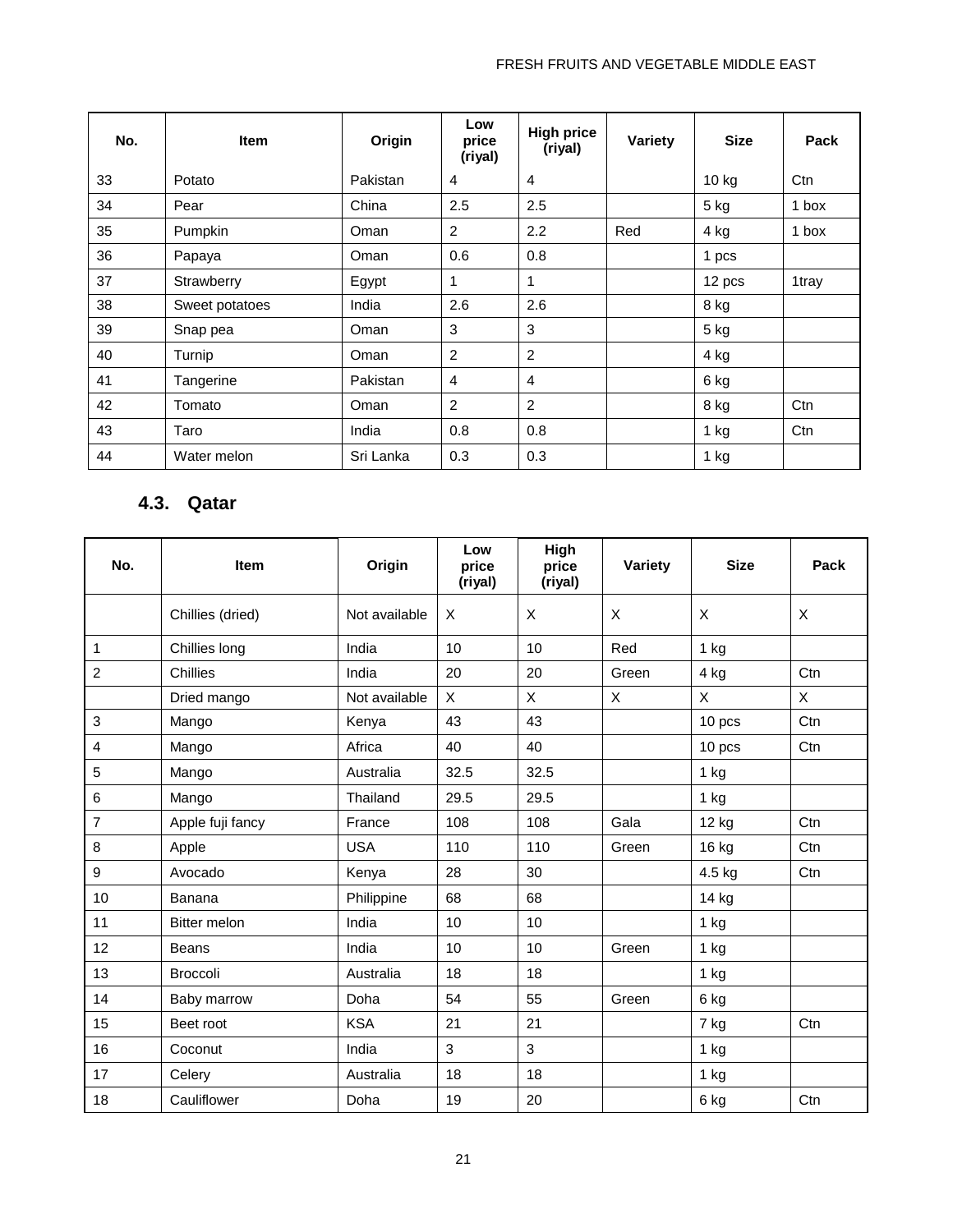### FRESH FRUITS AND VEGETABLE MIDDLE EAST

| No. | Item               | Origin     | Low<br>price<br>(riyal) | High<br>price<br>(riyal) | <b>Variety</b> | <b>Size</b> | Pack |
|-----|--------------------|------------|-------------------------|--------------------------|----------------|-------------|------|
| 19  | Cabbage            | <b>KSA</b> | 15                      | 15                       |                | 12 pcs      | Ctn  |
| 20  | Carrot             | Australia  | 50                      | 50                       |                | 10 kg       | Ctn  |
| 21  | Cucumber           | Doha       | 27                      | 27                       |                | 6 kg        | Ctn  |
| 22  | Cantaloupe         | Oman       | 10                      | 10                       |                | 4 kg        | Ctn  |
| 23  | Capsicum (peppers) | Jordan     | 30                      | 30                       |                | 6 kg        | Ctn  |
| 24  | <b>Drumstick</b>   | India      | 11                      | 11                       | Green          | 1 kg        |      |
| 25  | Eggplant           | Doha       | 18                      | 18                       | Green          | 6 kg        | Ctn  |
| 26  | Grapefruit         | Turkey     | 30                      | 30                       |                | 6 kg        | Ctn  |
| 27  | Garlic             | China      | 53                      | 53                       |                | 10 kg       | Ctn  |
| 28  | Green bean         | Doha       | 48                      | 48                       | Green          | 4 kg        |      |
| 29  | Guava              | Egypt      | 15                      | 15                       |                | 2 kg        |      |
| 30  | Kiwi               | Iran       | 27                      | 27                       |                | 33 pcs      | Ctn  |
| 31  | Lettuce            | Jordan     | 48                      | 48                       |                | 10 kg       | Ctn  |
| 32  | Lemon              | Turkey     | 78                      | 78                       |                | 15 kg       |      |
| 33  | Orange             | Egypt      | 45                      | 45                       |                | 15 kg       |      |
| 34  | Onion              | India      | 55                      | 55                       |                | 30 kg       | Ctn  |
| No. | Item               | Origin     | Low price<br>(riyal)    | High price<br>(riyal)    | Variety        | Size        | Pack |
| 35  | Okra               | India      | 10                      | 10                       |                | 1 kg        |      |
| 36  | Onion              | Pakistan   | 48                      | 48                       |                | 30 kg       | Ctn  |
| 37  | Pomegranate        | India      | 42                      | 43                       |                | 3 kg        |      |
| 38  | Potato             | Egypt      | 18                      | 18                       |                | 6 kg        | Ctn  |
| 39  | Pineapple          | Philippine | 75                      | 75                       |                | 8 pcs       |      |
| 40  | Pear               | <b>USA</b> | 88                      | 88                       |                | 10 kg       | Ctn  |
| 41  | Pear               | Lebanon    | 20                      | 20                       |                | 3 kg        |      |
| 42  | Pumpkin            | <b>KSA</b> | $\overline{3}$          | $\mathfrak{S}$           |                | $1$ kg      |      |
| 43  | Papaya             | India      | 10 <sub>1</sub>         | 10                       |                | 1 kg        |      |
| 44  | Strawberry         | Egypt      | 35                      | 35                       | Red            | 6 packs     |      |
| 45  | Sweet potatoes     | Egypt      | 15                      | 15                       |                | 3 kg        | Ctn  |
| 46  | Tangerine          | Pakistan   | 40                      | 40                       |                | 10 kg       | Ctn  |
| 47  | Tomato             | Jordan     | 21                      | 21                       |                | 7 kg        | Ctn  |
| 48  | Tomato             | Egypt      | 10 <sub>1</sub>         | 10                       |                | 20 kg       | Ctn  |
| 49  | Taro               | Sri Lanka  | 27                      | 27                       |                | 10 kg       | Ctn  |
| 50  | Water melon        | Iran       | 3 <sup>1</sup>          | $\mathbf{3}$             |                | 1 kg        |      |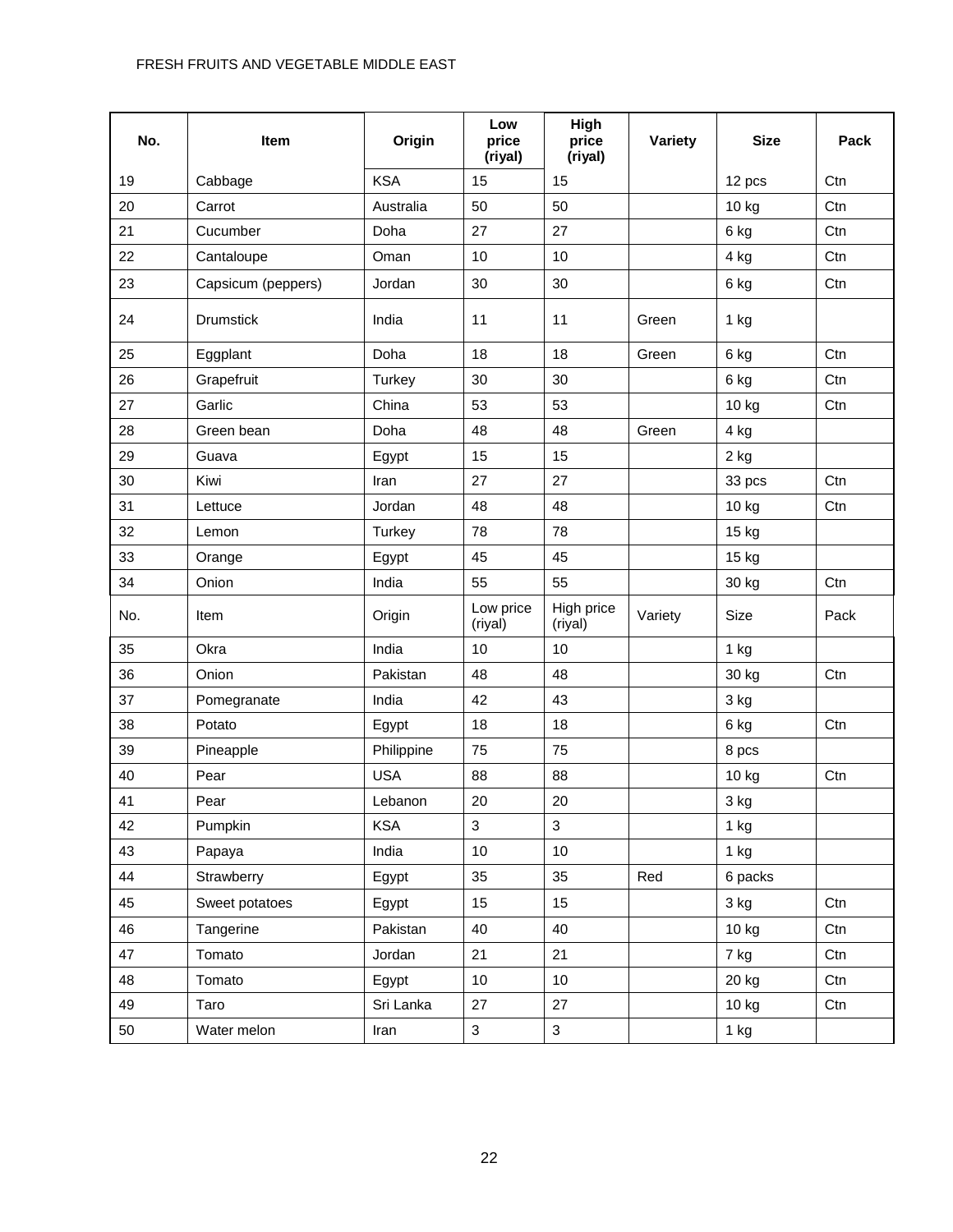### **4.4 Kingdom of Saudi Arabia**

<span id="page-25-0"></span>

| No.            | Item                 | Origin       | Low<br>price<br>(riyals) | <b>High price</b><br>(riyals) | Variety      | <b>Size</b>         | Pack          |
|----------------|----------------------|--------------|--------------------------|-------------------------------|--------------|---------------------|---------------|
| 1              | Short green chillies | Bangladesh   | 15                       | 15                            | Green        | 1 kg                | Bag           |
| 1              | Mango                | Yemen        | 35                       | 35                            |              | 10 medium<br>pieces | box           |
| 2              | Mango                | Kenya        | 45                       | 45                            |              | 9 pieces            | box           |
| 1              | Mango (frozen)       |              | 10                       | 10                            |              | 1kg                 | pack          |
| 1              | Apple green          | France       | 110                      | 120                           | Green        | 18 kg               | Ctn           |
| 2              | Apple red            | Chile        | 110                      | 110                           | Red          | 17 kg               | Ctn           |
| 3              | Apple (yellow)       | France       | 75                       | 75                            | Yellow       | 17 kg               | Ctn           |
| 4              | Apple                | Lebanon      | 25                       | 25                            | Yellow       | 6.5 kg              | <b>Basket</b> |
| 5              | Apple                | Lebanon      | 25                       | 25                            | Red          | 6.5 kg              | <b>Basket</b> |
| 6              | Apple fuji           | France       | 80                       | 80                            | Sweet        | 17 kg               | Ctn           |
| $\overline{7}$ | Avocado              | Lebanon      | 27                       | 30                            | Green        | 2.5 kg              | Ctn           |
| 8              | Avocado              | Kenya        | 30                       | 35                            | Green        | 12 pcs              | Box           |
| 9              | Banana               | Yemeni       | 10                       | 10                            |              | 2 kg                | Bag           |
| 10             | Banana               | <b>USA</b>   | 55                       | 55                            |              | 13 kg               | Box           |
| 11             | Banana               | Yemeni       | 65                       | 65                            |              | 24 kg               | Box           |
| 12             | <b>Beans</b>         | <b>KSA</b>   | 40                       | 40                            | Green        | 8 kg                | box           |
| 13             | Beet root            | <b>KSA</b>   | 10                       | 10                            |              | 68 kg               | bag           |
| 14             | Carrot               | <b>KSA</b>   | 10                       | 10                            |              | 8-10 kg             | Bag           |
| 15             | Cauliflower          | <b>KSA</b>   | 20                       | 25                            |              | 8 pieces            | Ctn           |
| 16             | Cauliflower          | <b>KSA</b>   | 25                       | 25                            | Small        | 16 pieces           | Ctn           |
| 17             | Cabbage              | <b>KSA</b>   | 10                       | 12                            | Green        | 6 pcs               | Bag           |
| 18             | Cucumber             | <b>KSA</b>   | 10                       | 10                            | Green        | 5 kg                | Ctn           |
| 19             | Cucumber             | <b>KSA</b>   | 20                       | 22                            | Green        | 15 kg               | Ctn           |
| 20             | Capsicum (peppers)   | <b>KSA</b>   | 30                       | 35                            | Red          | 15kg                | Ctn           |
| 21             | Capsicum (peppers)   | <b>KSA</b>   | 5                        | 5                             | Green        | 1 kg                | bag           |
| 22             | Eggplant             | <b>KSA</b>   | 20                       | 25                            | <b>Black</b> | 10 kg               | Ctn           |
| 23             | Grapes               | South Africa | 10                       | 10                            | Red          | $1.5$ kg            | Bag           |
| 24             | Grapes               | India        | 10 <sub>1</sub>          | 10                            | Green        | $1.5 \text{ kg}$    | Bag           |
| 25             | Grapefruit           | Turkey       | 60                       | 60                            |              | 16 kg               | box           |
| 26             | Garlic               | China        | 35                       | 35                            | 10 packs     | 0.900 g             | Ctn           |
| 27             | Ginger               | China        | 35                       | 35                            |              | 9 kg                | Ctn           |
| 28             | Green bean           | <b>KSA</b>   | 5                        | $5\phantom{.0}$               |              | $0.750$ g           | Box           |
| 29             | Guava                | Egypt        | 9                        | 10                            |              | $1.5 \text{ kg}$    | box           |
| 30             | Kiwi                 | Iran         | 20                       | 25                            |              | 27 pieces           | Box           |
| 31             | Kiwi                 | Greece       | 25                       | 27                            |              | 27 pieces           | box           |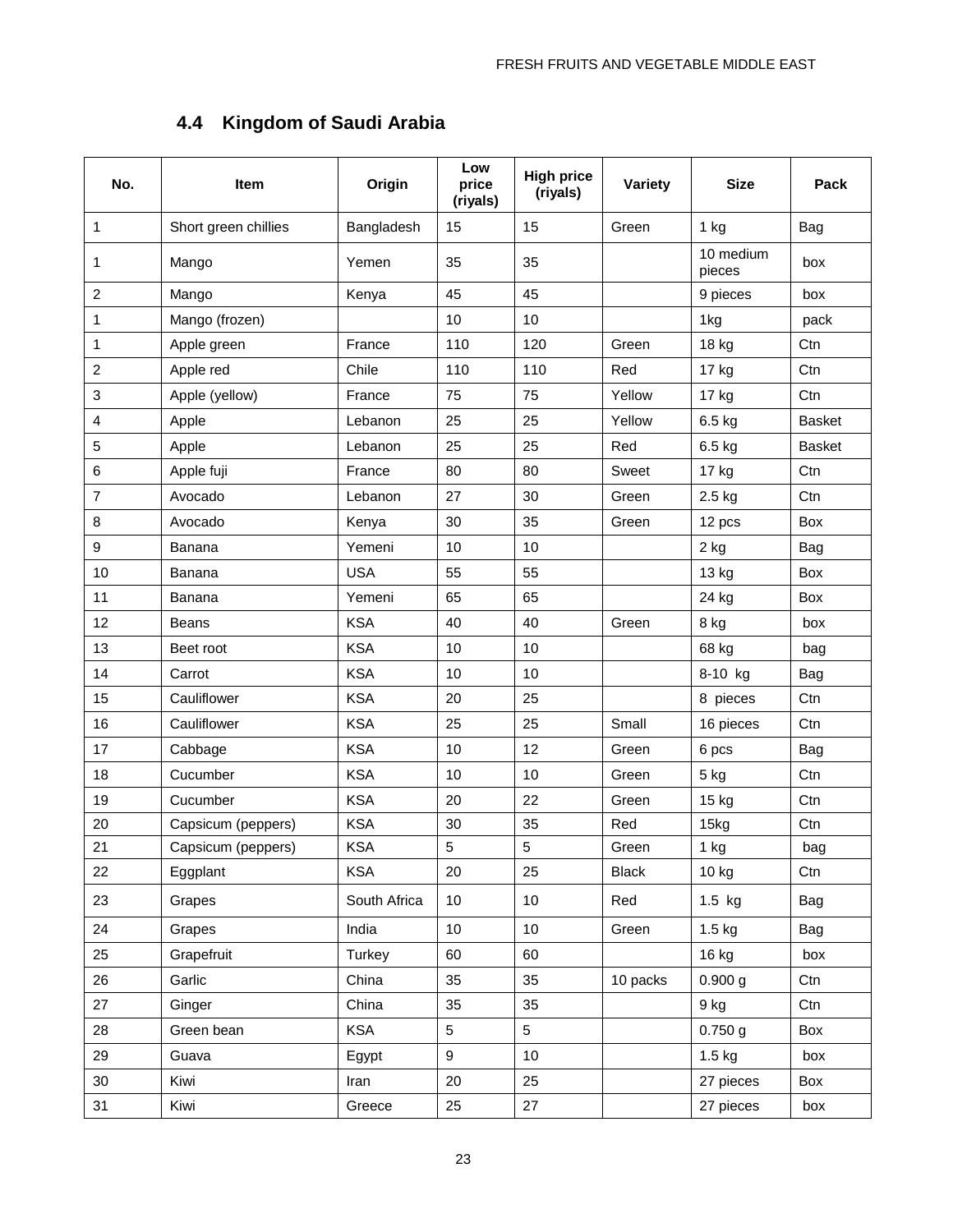### FRESH FRUITS AND VEGETABLE MIDDLE EAST

| No. | <b>Item</b>   | Origin       | Low<br>price<br>(riyals) | <b>High price</b><br>(riyals) | Variety           | <b>Size</b>            | Pack          |
|-----|---------------|--------------|--------------------------|-------------------------------|-------------------|------------------------|---------------|
| 32  | Lemon         | Egypt        | 30                       | 30                            | <b>Big pieces</b> | 10 kg                  | Ctn           |
| 33  | Lemon         | Egypt        | 10                       | 10                            |                   | $2$ kg                 | Bag           |
| 34  | Lemon         | Turkey       | 20                       | 20                            | <b>Big pieces</b> | 6kg                    | Ctn           |
| 35  | Lemon         | Turkey       | 18                       | 18                            |                   | 5 kg                   | Ctn           |
| 36  | Lettuce       | Egypt        | 40                       | 40                            | 10 pieces         |                        | Ctn           |
| 37  | Lettuce       | KA           | $\mathfrak{Z}$           | 4                             | Green             | $1$ kg                 | Bag           |
| 38  | Mandarin      | Morocco      | 80                       | 80                            |                   | 10kg                   | Box           |
| 39  | Mandarin      | Pakistan     | 35                       | 35                            |                   | 10 kg                  | Box           |
| 40  | Orange        | Lebanon      | 18                       | 20                            |                   | 6.5 kg                 | <b>Basket</b> |
| 41  | Orange        | Egypt        | 35                       | 35                            | Juice             | 70 pieces              | Ctn           |
| 42  | Orange        | Egypt        | 20                       | 20                            |                   | 8 kg                   | Ctn           |
| 43  | Onion         | Egypt        | 15                       | 15                            |                   | 10 kg                  | Bag           |
| 44  | Onion         | Egypt        | 5                        | 5                             |                   | 3 kg                   | Bag           |
| 45  | Onion         | <b>KSA</b>   | 10                       | 10                            | White             | 2.5 kg                 | Bag           |
| 46  | Okra          | <b>KSA</b>   | 10                       | 10                            |                   | $1$ kg                 | Bag           |
| 47  | Pomegranate   | India        | 35                       | 35                            | Red               | 3.5 kg                 | Ctn           |
| 48  | Pineapple     | Malaysia     | 30                       | 30                            | <b>Big</b>        | 8 pcs                  | Ctn           |
| 49  | Potato        | <b>KSA</b>   | 10                       | 10                            |                   | 5 kg                   | Bag           |
| 50  | Potato        | <b>KSA</b>   | 5                        | 5                             |                   | $1.5$ kg               | <b>Bag</b>    |
| 51  | Pear          | South Africa | 9                        | 10                            |                   | $1.5$ kg               | <b>Basket</b> |
| 52  | Pumpkin       | <b>USA</b>   | 12                       | 12                            | Small             | 4 kg                   | Bag           |
| 53  | Red beet root | <b>KSA</b>   | 35                       | 40                            |                   | 10 kg                  | Ctn           |
| 54  | Spinach       | <b>KSA</b>   | $\overline{4}$           | $\overline{\mathbf{4}}$       |                   | 1 kg                   | Pack          |
|     | Papaya        | Oman         | 6                        | 6                             |                   | 1 pcs<br>(middle size) |               |
| 55  | Strawberry    | Egypt        | 20                       | 20                            | 8 packs           |                        | Ctn           |
| 56  | Strawberry    | Egypt        | $10$                     | $10$                          |                   | $1$ kg                 | Pack          |
| 57  | Sweet pepper  | Jordan       | 45                       | 45                            | Yellow            | 4.5 kg                 | Ctn           |
| 58  | Sweet pepper  | Jordan       | 45                       | 45                            | Red               | 4.5 kg                 | Ctn           |
| 59  | Tomato        | Egypt        | 20                       | 20                            |                   | 8 kg                   | Basket        |
| 60  | Tomato        | <b>KSA</b>   | 35                       | 40                            |                   | 20 kg                  | Ctn           |
| 61  | Taro          | India        | 35                       | 40                            | Small             | 10 kg                  | Bag           |
| 62  | Zucchini      | <b>KSA</b>   | 15                       | 20                            |                   | 8 kg                   | Ctn           |
| 63  | Zucchini      | <b>KSA</b>   | 25                       | 30                            |                   | 15 kg                  | Ctn           |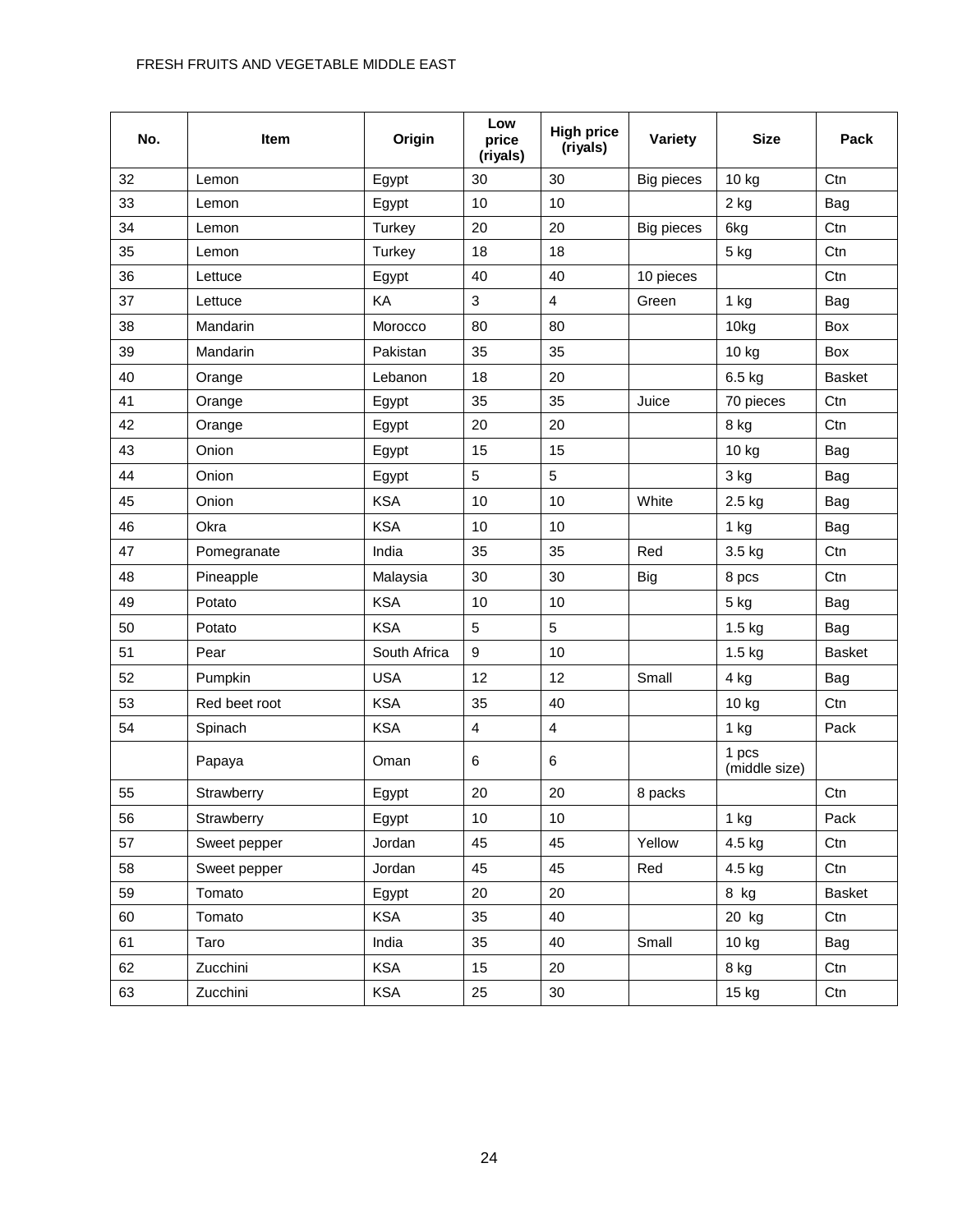### **5. News References**

#### **United Arab Emirates**

<span id="page-27-0"></span>1. Up to US\$7 mln fruits, vegetable exports orders expected from Expo 27 February 2015 <http://www.aaj.tv/2015/02/upto-7-mln-fruits-vegetable-exports-orders-expected-from-expo/>

2. Organic market comes to Emaar communities 25 February 2015 <http://gulfnews.com/news/gulf/uae/health/organic-market-comes-to-emaar-communities-1.1462864>

3. UAE: 16% of fruit and veg domestically produced 30 January 2015 <http://www.freshplaza.com/article/134617/UAE-16-procent-of-fruit-and-veg-domestically-produced>

4. Mango exports may jump up to 50% next fiscal: Agriculture Minister Radha Mohan Singh 21 January 2015 [http://articles.economictimes.indiatimes.com/2015-01-21/news/58306143\\_1\\_eu-ban-eu](http://articles.economictimes.indiatimes.com/2015-01-21/news/58306143_1_eu-ban-eu-nations-mango-export)[nations-mango-export](http://articles.economictimes.indiatimes.com/2015-01-21/news/58306143_1_eu-ban-eu-nations-mango-export)

5. India: Apeda foots bill for Japanese mango export 18 February 2015 <http://www.freshplaza.com/article/135441/India-Apeda-foots-bill-for-Japanese-mango-export>

6. Mangoes to run under hot water before export to EU. 22 January 2015 [http://www.financialexpress.com/article/markets/commodities/mangoes-to-run-under-hot-water-before](http://www.financialexpress.com/article/markets/commodities/mangoes-to-run-under-hot-water-before-export-to-eu/33890/)[export-to-eu/33890/](http://www.financialexpress.com/article/markets/commodities/mangoes-to-run-under-hot-water-before-export-to-eu/33890/)

7. India: Mango exports likely to take a hit 3 February 2015 <http://www.freshplaza.com/article/135978/India-Mango-exports-likely-to-take-a-hit>

8. Kenyan, Tanzanian Mango Exporters Gain Access to Middle Eastern Markets 2 March 2015 <http://allafrica.com/stories/201503030875.html>

9. End of sanctions on Iran to aid UAE 8 January 2015 <http://www.fruitnet.com/eurofruit/article/163836/end-of-iran-sanctions-to-aid-uae>

10. China pleased with Mexican berry imports 24 February 2015 <http://www.freshplaza.com/article/135732/China-pleased-with-Mexican-berry-imports>

11. Peruvian exports to the UAE up 700% 16 February 2015 <http://www.freshplaza.com/article/135347/Peruvian-exports-to-the-UAE-up-700-procent>

12. Emirates expands African freighter network 11February 2015 <http://www.freshplaza.com/article/135087/Emirates-expands-African-freighter-network>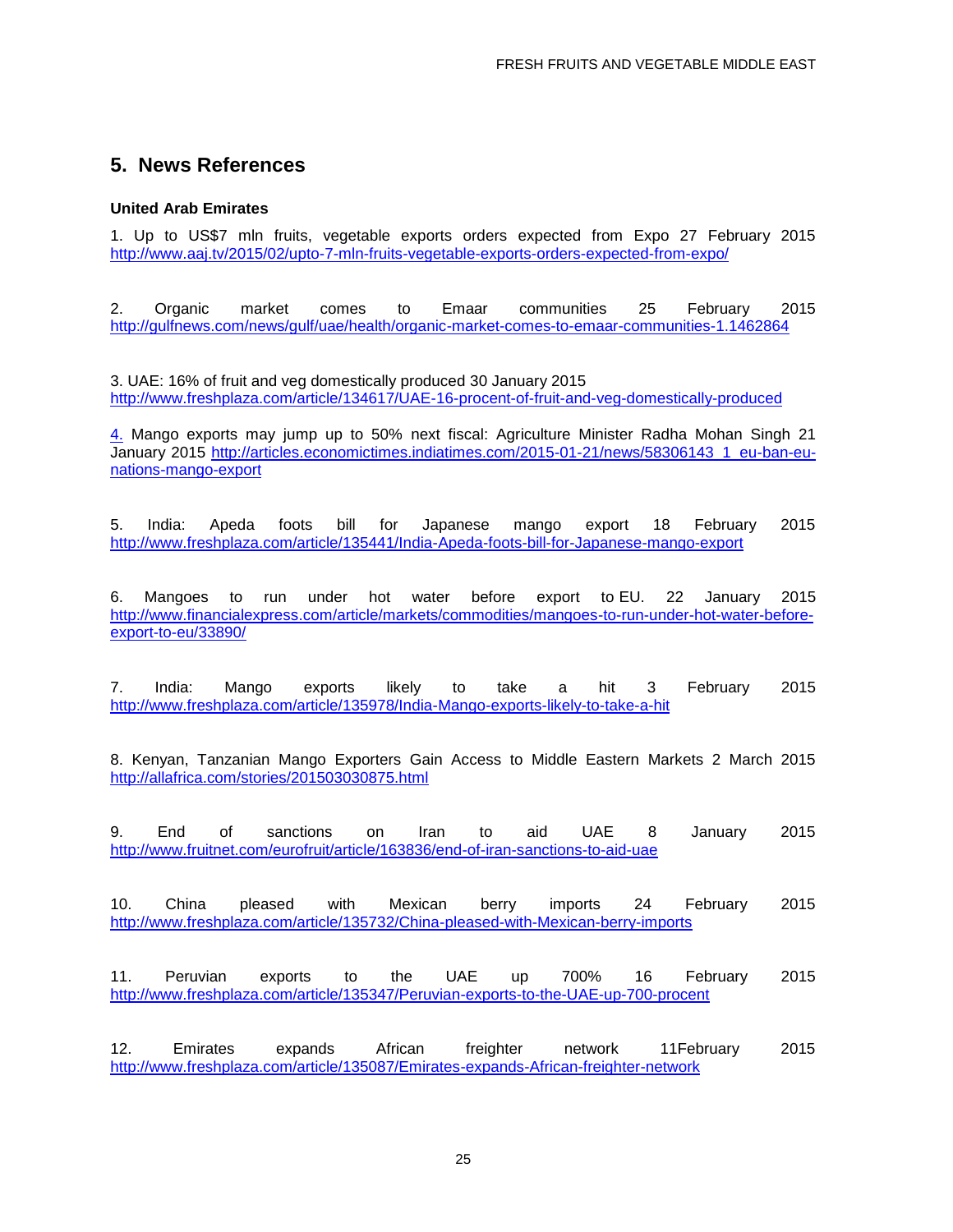13. Carrefour plans Kenya entry 10 February 2015 <http://www.freshplaza.com/article/135031/Carrefour-plans-Kenya-entry>

14. Malaysia: Bringing ag products to Arab world 4 February 2015 <http://www.freshplaza.com/print.asp?id=134565>

15. Meeting the UAE's premier organic farmers 30 January 2015 <http://www.freshplaza.com/article/134566/Meeting-the-UAEs-premier-organic-farmers>

16. Alyssa Fruits begins domestic potato program 15 January 2015 <http://www.freshplaza.com/article/133784/Alyssa-Fruits-begins-domestic-potato-program>

17. Honduras: Melons creating employment 7 January 2015 <http://www.freshplaza.com/article/133292/Honduras-Melons-creating-employment>

18. First Spanish Lane Late shipments to the UAE and Asia 3 February 2015 <http://www.freshplaza.com/article/136017/First-Spanish-Lane-Late-shipments-to-the-UAE-and-Asia>

19. UAE to be a priority for Brazilian fruit exports26 February 2015 <http://www.freshplaza.com/article/135895/UAE-to-be-a-priority-for-Brazilian-fruit-exports>

20. Spain: 15% increase in Extremaduran stonefruit exports 16 February2015 [http://www.freshplaza.com/article/135343/Spain-15-procent-increase-in-Extremaduran-stonefruit](http://www.freshplaza.com/article/135343/Spain-15-procent-increase-in-Extremaduran-stonefruit-exports)[exports](http://www.freshplaza.com/article/135343/Spain-15-procent-increase-in-Extremaduran-stonefruit-exports)

21. Chiquita Fruit Bar chain to expand in the Middle East 16 February 2015 <http://www.freshplaza.com/article/135358/Chiquita-Fruit-Bar-chain-to-expand-in-the-Middle-East> , [arabic.arabianbusiness.com](http://arabic.arabianbusiness.com/)

22. Brazilian apple harvest in free fall 30 January 2015 <http://www.freshplaza.com/article/134544/Brazilian-apple-harvest-in-free-fall>

23. AU: Stonefruit exports to Middle East increasing steadily 28 January 2015 <http://www.freshplaza.com/article/134478/AU-Stonefruit-exports-to-Middle-East-increasing-steadily>

24. UAE residents prefer locally sourced produce 28 January 2015 <http://www.freshplaza.com/article/134435/UAE-residents-prefer-locally-sourced-produce>

25. Thai region looking to increase export to Middle East 26 January 2015 <http://www.freshplaza.com/article/134331/Thai-region-looking-to-increase-export-to-Middle-East>

26. Philippines: Davao exports up 12% 19 January 2015 <http://www.freshplaza.com/article/133906/Philippines-Davao-exports-up-12-procent>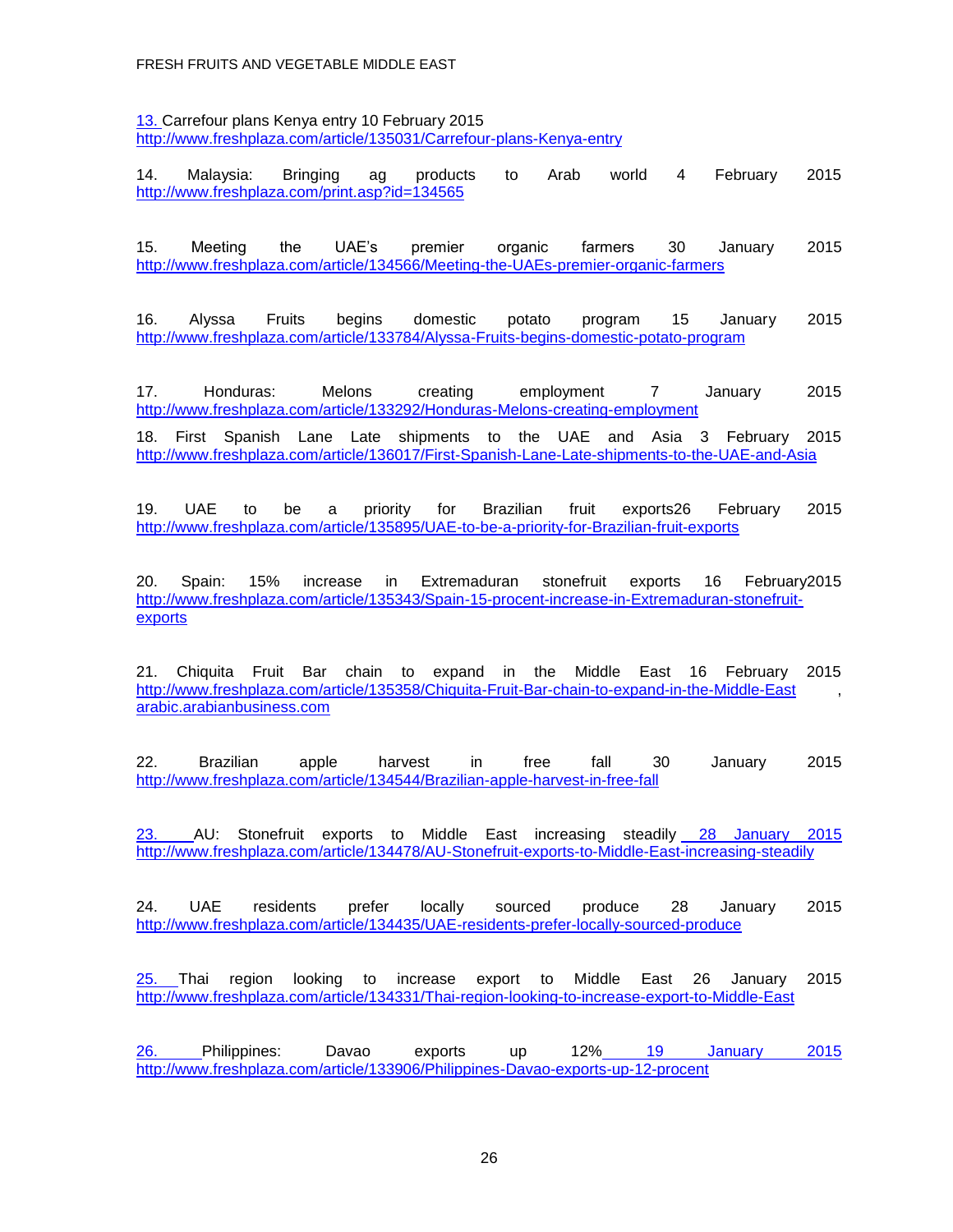27. Kinnow exports begin in Pakistan 9 January 2015 <http://www.freshplaza.com/article/132944/Kinnow-exports-begin-in-Pakistan>

28. FTA gives hope to AU veg growers 28 January 2015 <http://www.freshplaza.com/article/134474/FTA-gives-hope-to-AU-veg-growers>

29. Fruit Ario begins Kiwi-Campaign 8 January 2015 [http://www.freshplaza.com/article/133317/Fruit-](http://www.freshplaza.com/article/133317/Fruit-Ario-begins-Kiwi-Campaign)[Ario-begins-Kiwi-Campaign](http://www.freshplaza.com/article/133317/Fruit-Ario-begins-Kiwi-Campaign)

30. Stonefruit season with large volumes and good quality 3 February 2015 [http://www.freshplaza.com/article/135999/We-expect-stonefruit-season-with-large-volumes-and-good](http://www.freshplaza.com/article/135999/We-expect-stonefruit-season-with-large-volumes-and-good-quality)[quality](http://www.freshplaza.com/article/135999/We-expect-stonefruit-season-with-large-volumes-and-good-quality)

31. Table grapes adapting to changes in exports 24 February 2015 <http://www.freshplaza.com/article/135735/Table-grapes-adapting-to-changes-in-exports>

32. Philippines: Banana export prices to China up 20 February 2015 <http://www.freshplaza.com/article/135588/Philippines-Banana-export-prices-to-China-up>

33. Ukraine: Fruit and veg prices still on the rise 4 February 2015 <http://www.freshplaza.com/article/134850/Ukraine-Fruit-and-veg-prices-still-on-the-rise>

34. South African topfruit volumes back to normal 30 January 2015 <http://www.freshplaza.com/article/134602/South-African-topfruit-volumes-back-to-normal>

35. 70%-75% of Polish apples still find export destinations 29 January 2015 <http://www.freshplaza.com/article/134526/70-75-procent-of-Polish-apples-still-find-export-destinations>

36. Mexico: Domestic berry consumption decreases 23 January 2015 <http://www.freshplaza.com/article/134114/Mexico-Domestic-berry-consumption-decreases>

37. UAE may invest in Pak's gold, copper projects 7 March 2015 [http://nation.com.pk/business/07-](http://nation.com.pk/business/07-Mar-2015/uae-may-invest-in-pak-s-gold-copper-projects) [Mar-2015/uae-may-invest-in-pak-s-gold-copper-projects](http://nation.com.pk/business/07-Mar-2015/uae-may-invest-in-pak-s-gold-copper-projects)

38. Aragón courts Middle East 25th February 2015 <http://www.fruitnet.com/eurofruit/article/164385/aragn-courts-middle-east>

39. Dubai Chamber reviews the status of the food and beverages sector. 9 February 2015 [https://www.zawya.com/story/Dubai\\_Chamber\\_reviews\\_the\\_status\\_of\\_the\\_food\\_and\\_beverages\\_sect](https://www.zawya.com/story/Dubai_Chamber_reviews_the_status_of_the_food_and_beverages_sector-ZAWYA20150209101633/) [or-ZAWYA20150209101633/](https://www.zawya.com/story/Dubai_Chamber_reviews_the_status_of_the_food_and_beverages_sector-ZAWYA20150209101633/)

40. Ethiopian Horticulture Industry Sets Out To Broaden Overseas Markets 27 February 2015 <http://www.bernama.com.my/bernama/v8/wn/newsworld.php?id=1112324>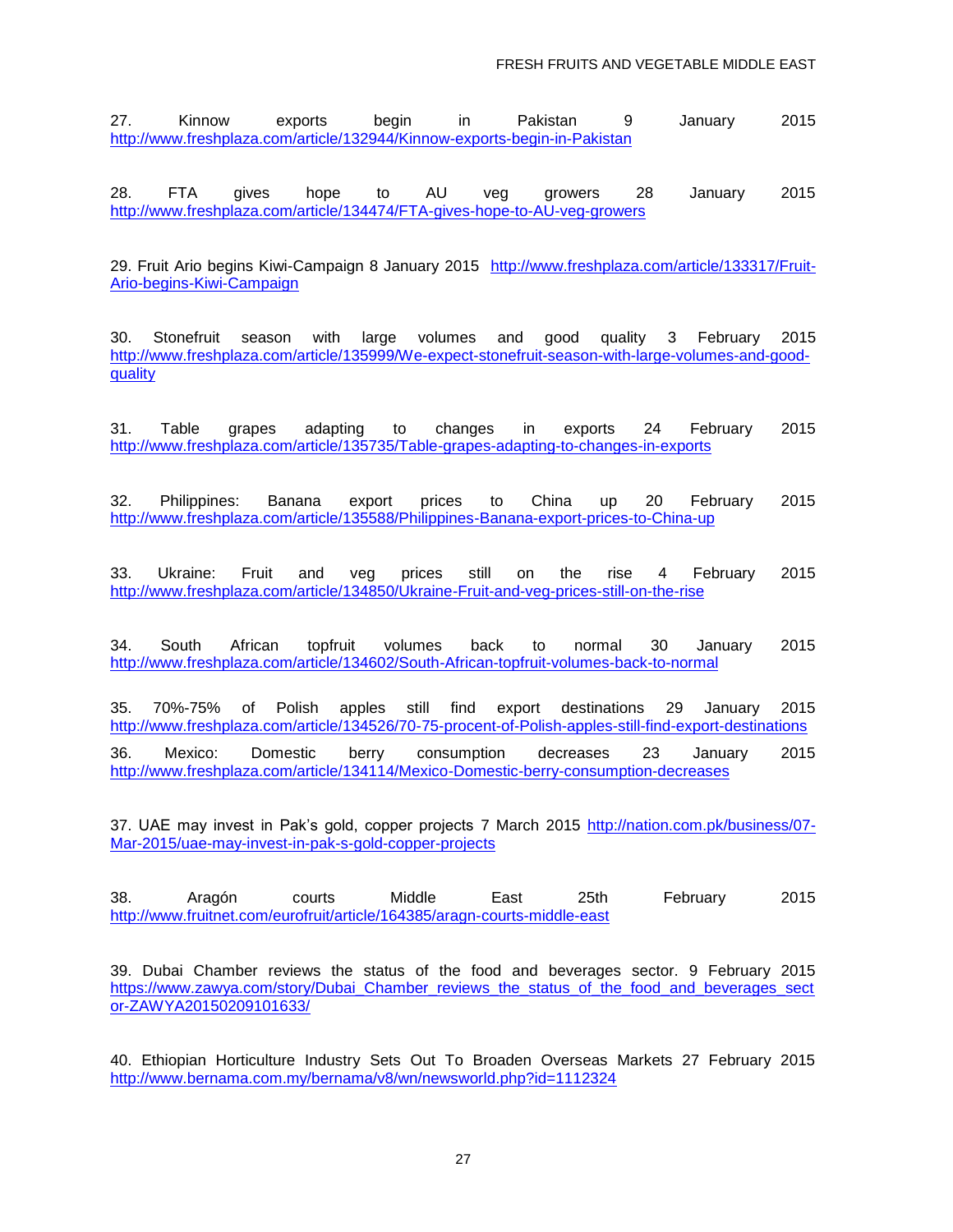41. High level delegation of Turkish companies visit Al Maya Supermarket 10 February 2015 [https://www.zawya.com/story/High\\_level\\_delegation\\_of\\_Turkish\\_companies\\_visit\\_Al\\_Maya\\_Supermar](https://www.zawya.com/story/High_level_delegation_of_Turkish_companies_visit_Al_Maya_Supermarket-ZAWYA20150210110240/) [ket-ZAWYA20150210110240/](https://www.zawya.com/story/High_level_delegation_of_Turkish_companies_visit_Al_Maya_Supermarket-ZAWYA20150210110240/)

### **Kingdom of Saudi Arabia**

42. Saudi Arabia: 50% drop in productivity 23 January 2015 <http://www.freshplaza.com/article/134250/Saudi-Arabia-50-procent-drop-in-productivity>

43. Saudi Arabia: Frost damage may affect some crops 16 January 2015 <http://www.freshplaza.com/article/133848/Saudi-Arabia-Frost-damage-may-affect-some-crops>

44. Saudi Arabia: Sandstorms destroy 40% of crops 13 January 2015 <http://www.freshplaza.com/article/133616/Saudi-Arabia-Sandstorms-destroy-40-procent-of-crops>

[45. Russell IPM develops solution against fruit flies 7 January 2015](45.%20Russell%20IPM%20develops%20solution%20against%20fruit%20flies%207%20January%202015%20%20%20%20http:/www.freshplaza.com/article/133269/Russell-IPM-develops-solution-against-fruit-flies)  [http://www.freshplaza.com/article/133269/Russell-IPM-develops-solution-against-fruit-flies](45.%20Russell%20IPM%20develops%20solution%20against%20fruit%20flies%207%20January%202015%20%20%20%20http:/www.freshplaza.com/article/133269/Russell-IPM-develops-solution-against-fruit-flies)

46. Middle East hit again by snow storms 20 February 2015 <http://www.freshplaza.com/article/135623/Middle-East-hit-again-by-snow-storms>

47. Mexico: Promotion of organic mango production 27 February 2015 <http://www.freshplaza.com/article/135912/Mexico-Promotion-of-organic-mango-production>

48. Spanish lemon shipments to non-EU destinations up 70% 30 January 2015 [http://www.freshplaza.com/article/134560/Spanish-lemon-shipments-to-non-EU-destinations-up-70](http://www.freshplaza.com/article/134560/Spanish-lemon-shipments-to-non-EU-destinations-up-70-procent) [procent](http://www.freshplaza.com/article/134560/Spanish-lemon-shipments-to-non-EU-destinations-up-70-procent)

49. Saudi Arabia: 4,800 boxes of fruit and veg seized 23 January 2015 [http://www.freshplaza.com/article/134232/Saudi-Arabia-4,800-boxes-of-fruit-and-veg](http://www.freshplaza.com/article/134232/Saudi-Arabia-4,800-boxes-of-fruit-and-veg-seizedokaz.com.sa)[seizedokaz.com.sa](http://www.freshplaza.com/article/134232/Saudi-Arabia-4,800-boxes-of-fruit-and-veg-seizedokaz.com.sa)

50. Saudi Arabia: Black market emerges 17 February 2015 <http://www.freshplaza.com/article/135383/Saudi-Arabia-Black-market-emerges>

51. Saudi gets behind organic sector 20 February 2015 <http://www.fruitnet.com/eurofruit/article/164320/saudi-gets-behind-organic-sector>

52. Market under pressure for Catalonia's pome fruit 26 January 2015 <http://www.freshplaza.com/article/134344/Market-under-pressure-for-Catalonias-pome-fruit>

53. India: Brand catering to premium banana consumers launched 3 February 2015 [http://www.freshplaza.com/article/136032/India-Brand-catering-to-premium-banana-consumers](http://www.freshplaza.com/article/136032/India-Brand-catering-to-premium-banana-consumers-launched)[launched](http://www.freshplaza.com/article/136032/India-Brand-catering-to-premium-banana-consumers-launched)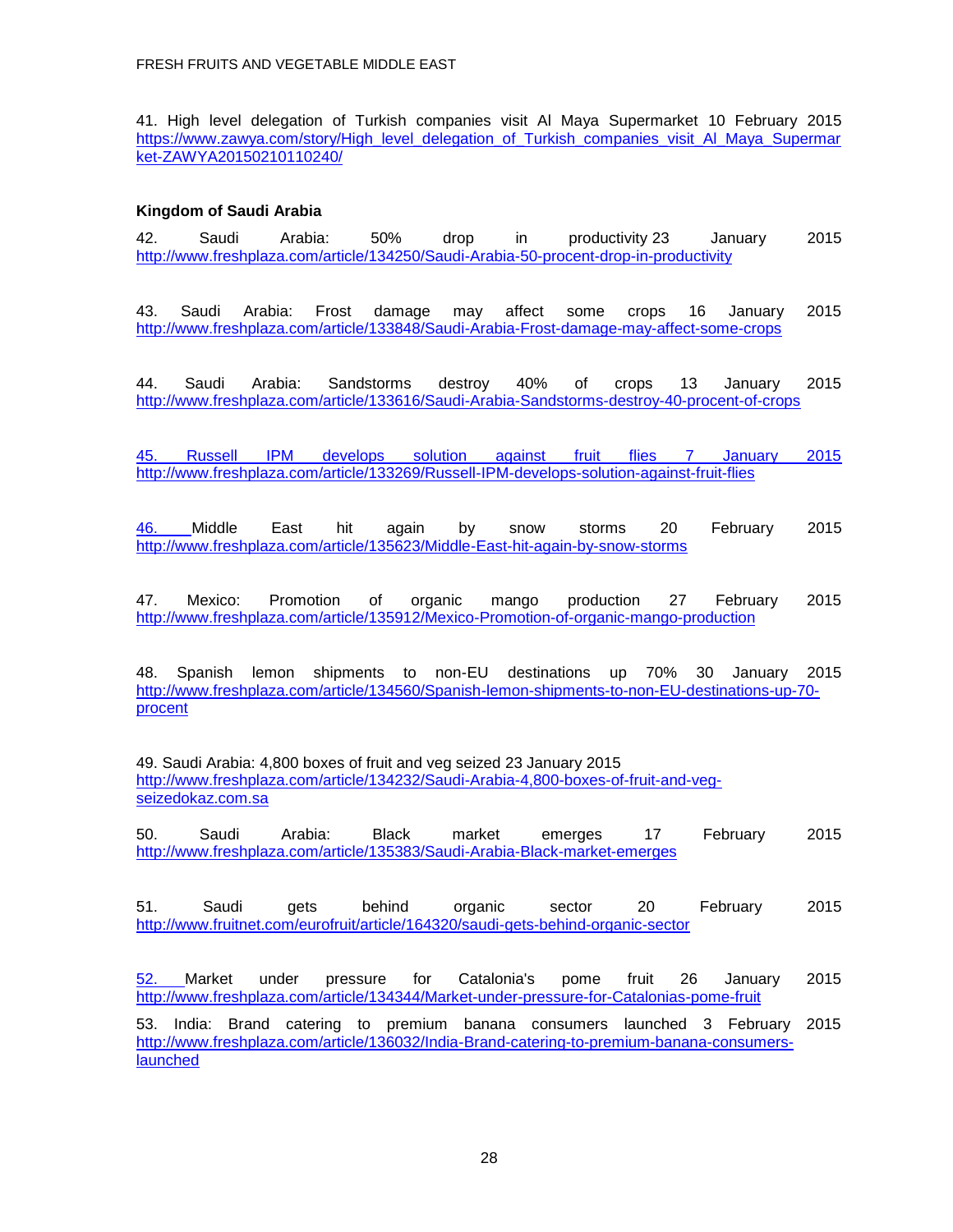54. Egypt: Saudis account for 27% of Arab investments 3 March 2015 <http://www.freshplaza.com/article/136046/Egypt-Saudis-account-for-27-procent-of-Arab-investments>

55. Saudi Arabia: Lulu Citrus Fest opens with 40 orange varieties 9 February 2015

[http://www.freshplaza.com/article/134894/Saudi-Arabia-Lulu-Citrus-Fest-opens-with-40-orange](http://www.freshplaza.com/article/134894/Saudi-Arabia-Lulu-Citrus-Fest-opens-with-40-orange-varieties)[varieties](http://www.freshplaza.com/article/134894/Saudi-Arabia-Lulu-Citrus-Fest-opens-with-40-orange-varieties)

56. Lulu's ongoing agro fresh fest supports local farmers 21 February 2015 <http://www.saudigazette.com.sa/index.cfm?method=home.regcon&contentid=20150222234589>

#### **Qatar**

57. Qatar: Local markets losing out to shopping centres. 27 January 2015 <http://www.freshplaza.com/article/134390/Qatar-Local-markets-losing-out-to-shopping-centres>

58. Fruit, vegetable prices drop by 30pc January 04, 2015 <http://thepeninsulaqatar.com/news/qatar/314665/fruit-vegetable-prices-drop-by-30pc>

59. Qatar: Vegetables prices drop 16 February 2015 [http://www.freshplaza.com/article/135301/Qatar-](http://www.freshplaza.com/article/135301/Qatar-Vegetables-prices-drop)[Vegetables-prices-drop](http://www.freshplaza.com/article/135301/Qatar-Vegetables-prices-drop) , [gulf-times.com](http://www.gulf-times.com/qatar/178/details/426892/vegetables-prices-drop)

60. Egypt: Agricultural exports from Ismailia worth 110 million dollars. 6 March 2015 [http://www.freshplaza.com/article/136353/Egypt-Agricultural-exports-from-Ismailia-worth-110-million](http://www.freshplaza.com/article/136353/Egypt-Agricultural-exports-from-Ismailia-worth-110-million-dollars)[dollars](http://www.freshplaza.com/article/136353/Egypt-Agricultural-exports-from-Ismailia-worth-110-million-dollars)

61. Agriculture panel proposes three new central markets 27 February 2015

[http://www.gulf-times.com/qatar/178/details/428791/agriculture-panel-proposes-three-new-central](http://www.gulf-times.com/qatar/178/details/428791/agriculture-panel-proposes-three-new-central-markets)[markets](http://www.gulf-times.com/qatar/178/details/428791/agriculture-panel-proposes-three-new-central-markets)

62. Qatar to build three central markets 2 March 2015 [http://www.tradearabia.com/news/CONS\\_276620.html](http://www.tradearabia.com/news/CONS_276620.html)

63. Research and Markets: Fruits And Vegetables Industry In Qatar: Analysis Of Consumption And Production Trends Of Fruits And Vegetables Over The Last Decade 18 February 2015 <http://www.digitaljournal.com/pr/2471717#ixzz3ThGYQARb>

64. Qatar Airways Cargo to participate in the third Air Cargo Africa exhibition. 15 February 2015 <http://www.eturbonews.com/55579/qatar-airways-cargo-participate-third-air-cargo-africa-exhibitio>

65. QDB supports 8 Qatari firms in Gulfood 2015 15 February 2015 [http://www.gulf-times.com/eco.](http://www.gulf-times.com/eco.-bus.%20news/256/details/427060/qdb-supports-8-qatari-firms-in-gulfood-2015) [bus.%20news/256/details/427060/qdb-supports-8-qatari-firms-in-gulfood-2015](http://www.gulf-times.com/eco.-bus.%20news/256/details/427060/qdb-supports-8-qatari-firms-in-gulfood-2015)

66. Health freaks push organic food demand 9 February 2015